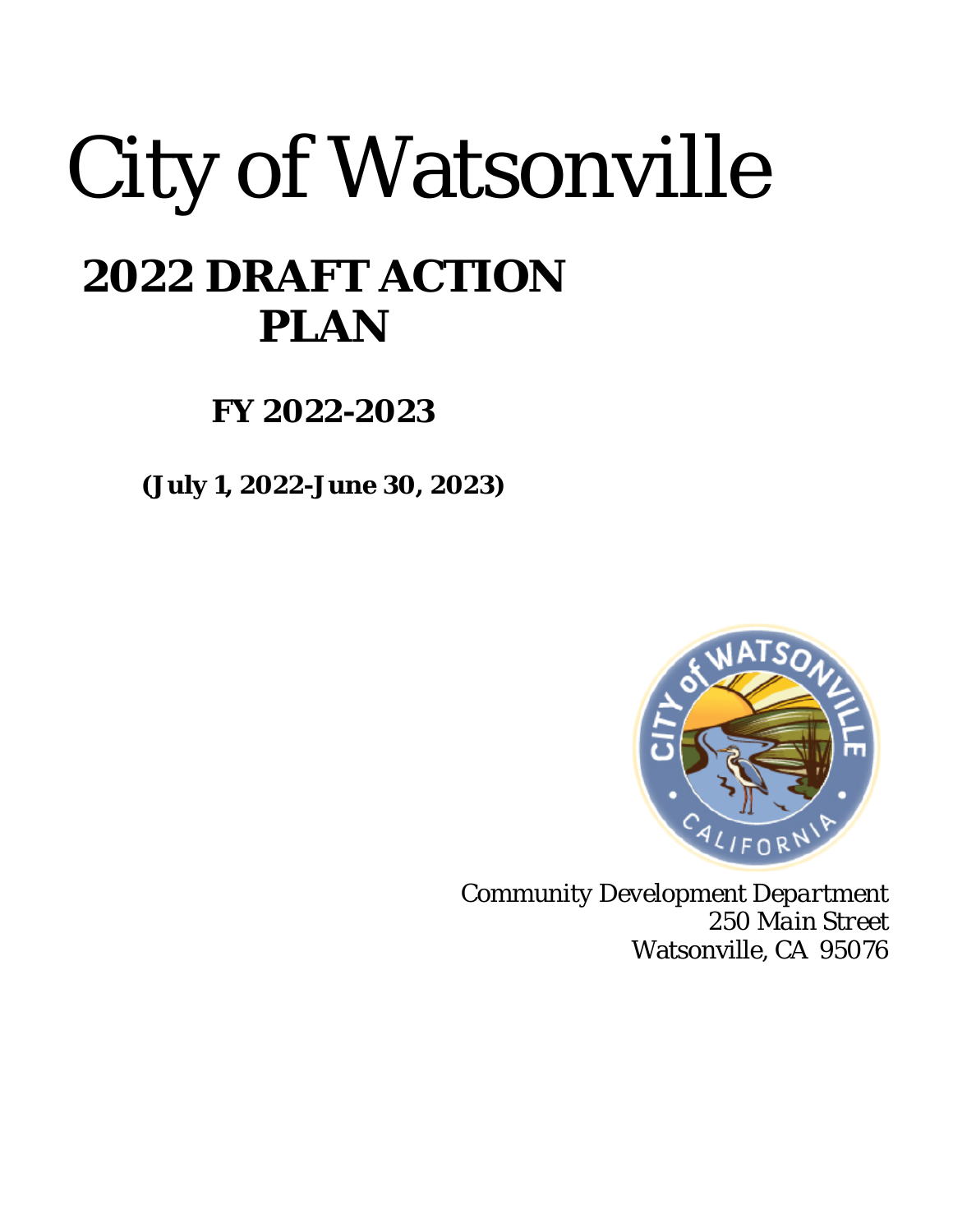Page left blank intentionally

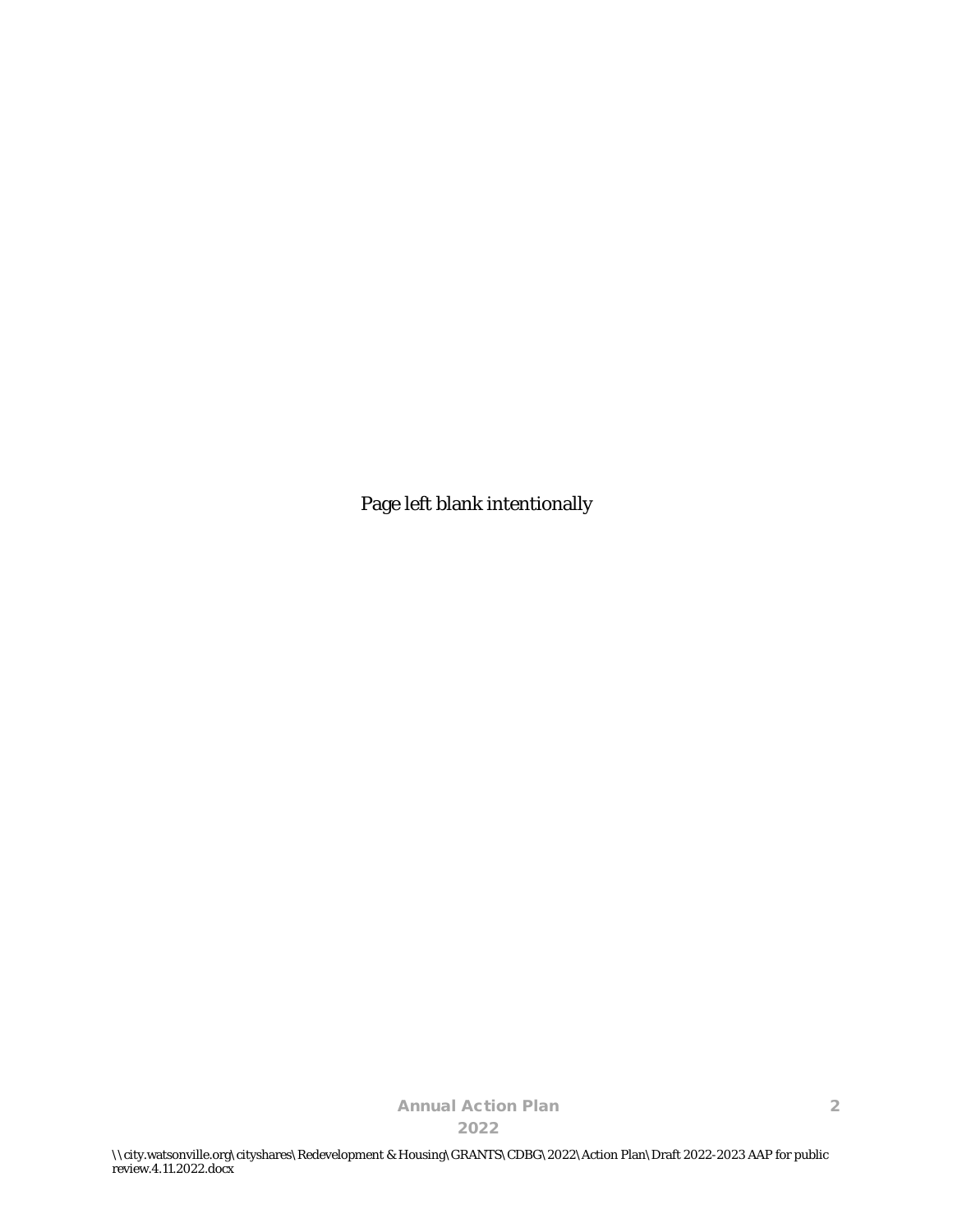# **Executive Summary**

# **AP-05 Executive Summary - 24 CFR 91.200(c), 91.220(b)**

### **1. Introduction**

The City anticipates continuing to receive CDBG funding throughout the Consolidated Plan period. The City of Watsonville will continue to leverage CDBG funding in its First Time Homebuyer and Housing Rehabilitation Programs, which utilize multiple funding sources including HOME, CDBG, CalHome and Inclusionary Housing in-lieu fees. These Programs provide gap financing to make it more affordable for low income individuals to purchase a home and financial/technical assistance to low income homeowners or homeowners who rent to low income households make repairs to an existing home.

### **2. Summarize the objectives and outcomes identified in the Plan**

The City, as Successor Agency to the former Redevelopment Agency (RDA), no longer holds any public land suitable for affordable housing. The last suitable property has been transferred to Habitat for Humanity and will yield 7-9 affordable units.

### **3. Evaluation of past performance**

The City accomplished several of the goals and continues to make every effort to meet the community needs through many service programs, park and facility improvements, and provide suitable living environments through code enforcement.

The City provided a \$75,000 grant to the El Pájaro Community Development Corporation (EPCDC) for operation of their small business technical assistance programs. EPCDC continues to focus on providing access to Covid-19 recovery funding. EPCDC has provided technical assistance to 61 clients for a total of approximately 183 hours of TA, 3 pre-venture small businesses. They also continue to assist small businesses affected by the COVID-19 pandemic.

The City provided \$200,000 from the first round of CDBG-CV funds and \$75,000 from the third round of CDBG-CV funds for a total of \$275,000 grant to Second Harvest Food Bank for food distribution. The food bank provided 887,000 pounds of food to over 6,000 families with the funds from the first round and due to the late-summer resurgence of the Covid-19 pandemic the third round funds are being used later in the year.

The City is also using over \$320,000 for its emergency housing assistance program to assist renters affected by the COVID-19 economic crisis.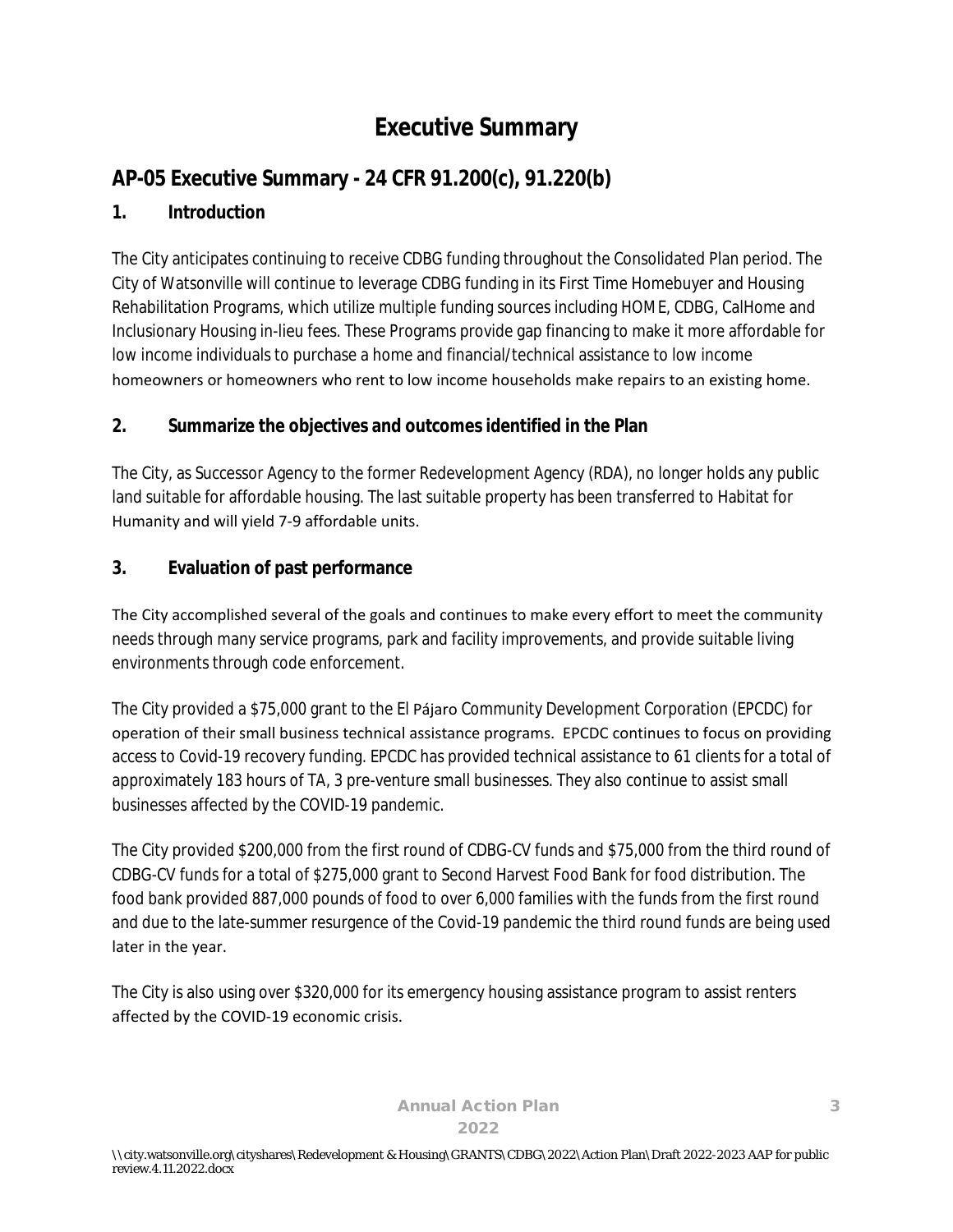The City's Parks and Community Services Department (PCSD) organizes various special events for youth at various community centers and park facilities. The department has been slowly reinstating their programs with guidelines and safety protocols to prevent the exposure of COVID-19. The PCSD Youth Center continues to provide a safe place for youth to gather and engage in prosocial activities that foster human development and create healthy lifestyles.

The City continues its commitment in providing focused and enhanced code enforcement in specific geographic areas. The purpose of the Program is to use code enforcement in conjunction with other City programs to reverse the decline and revitalize the areas so that community pride and commitment can support permanent change.

During the FY 2021-2022, the City was successful in completing the following through its housing programs.

- The City loaned \$2.335 million to MidPen Housing Corporation for the construction of 72 affordable apartment units. Construction is scheduled to start spring of 2022.
- The City Council has also approved a loan of \$1 million to Eden Housing for the construction of 53 affordable housing units. Construction is scheduled to start spring of 2022.

These two affordable projects will provide much needed housing for low- and very low-income farmworkers, homeless persons, families and persons with disabilities. In addition, the City of Watsonville, as the Successor Agency to the former RDA, continues to manage the Affordable Housing Program with limited funding from loan payments.

Approved the resale of 2 affordable units to new low-moderate income first time homebuyers.

A total of 44 inquiries were received for homebuyer assistance during the Program Year and provided 3loans. Staff received four rehabilitation program inquiries from interested households, and provided four applications to eligible households but unfortunately none were submitted.

## **4. Summary of Citizen Participation Process and consultation process**

- Summary from citizen participation section of the plan. Date of Public Meeting: January 26, 2022
- Date of Public Meeting: February 24, 2022
- Date of Public Meeting March 17, 2022 Notice of the Availability of the Plan was published on March 25, 2022, in the Register-
- Pajaronian, a newspaper of local circulation
- The Plan was published for review on April 11, 2021
- Public Hearing will be held TBD
- Thirty-day citizen comment period opened April 11, 2022, and closed May 13, 2022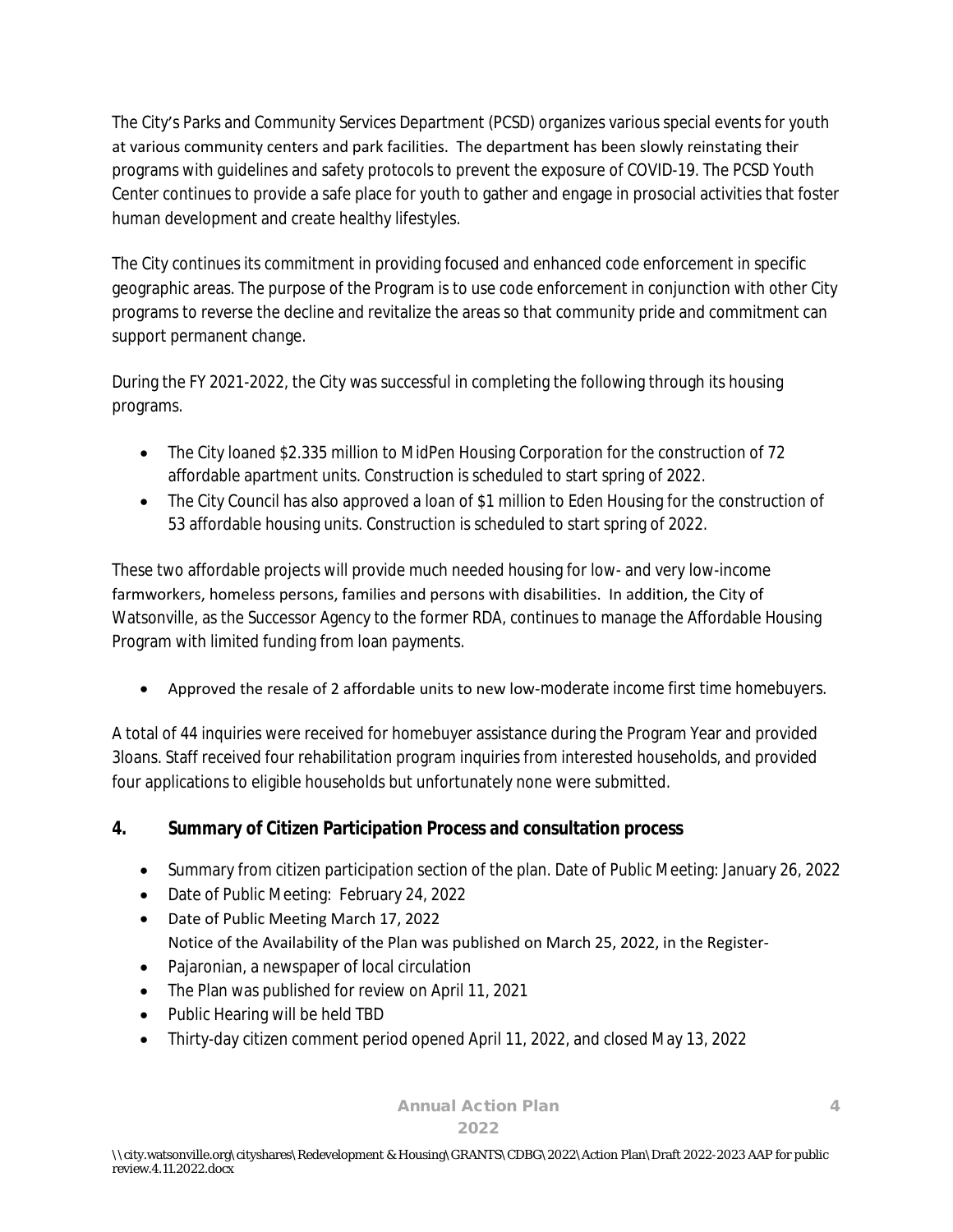### **5. Summary of public comments**

A Public Community meeting was held January 26, 2022-no comments were received from the public. A Public Community meeting was held February 24, 2022-no comments were received from the public. A Public Community meeting was held March 17, 2022-no comments were received from the public. A Public Hearing meeting will be held TBD.

### **6. Summary of comments or views not accepted and the reasons for not accepting them**

No comments were received.

### **7. Summary**

Based on the needs assessment, market analysis, and public outreach, the City identified the following priorities for the Consolidated Plan that would build a healthy community and expand economic opportunities:

- Affordable Housing Providing safe, decent affordable housing for extremely low to moderate income households, preserving and increasing the affordable housing stock and supporting housing programs for the homeless, including emergency shelter, transitional and permanent housing programs, and homeless prevention
- Economic Development Provide opportunities to promote economic development and enhance housing stock by expanding economic opportunities through enhancement of downtown living areas and commercial/industrial environments through improvement programs
- Public Services Enhance public safety and suitable living environments by: 1) Supporting Crime prevention and Code enforcement activities; increased affordable housing opportunities; and 2) By increasing supportive services to people with special needs, homeless persons, and lowincome persons and families
- Public Facilities Enhance the community's image and living conditions by fostering improved infrastructure and parks conditions to serve low and moderate income needs including continued improvements with public facilities rehabilitation and infrastructure reconstruction

These goals align closely with the City Council's goals, which include:

- Affordable Housing
- Public services
- Infrastructure & Environment
- Economic Development
- Community engagement & Well-being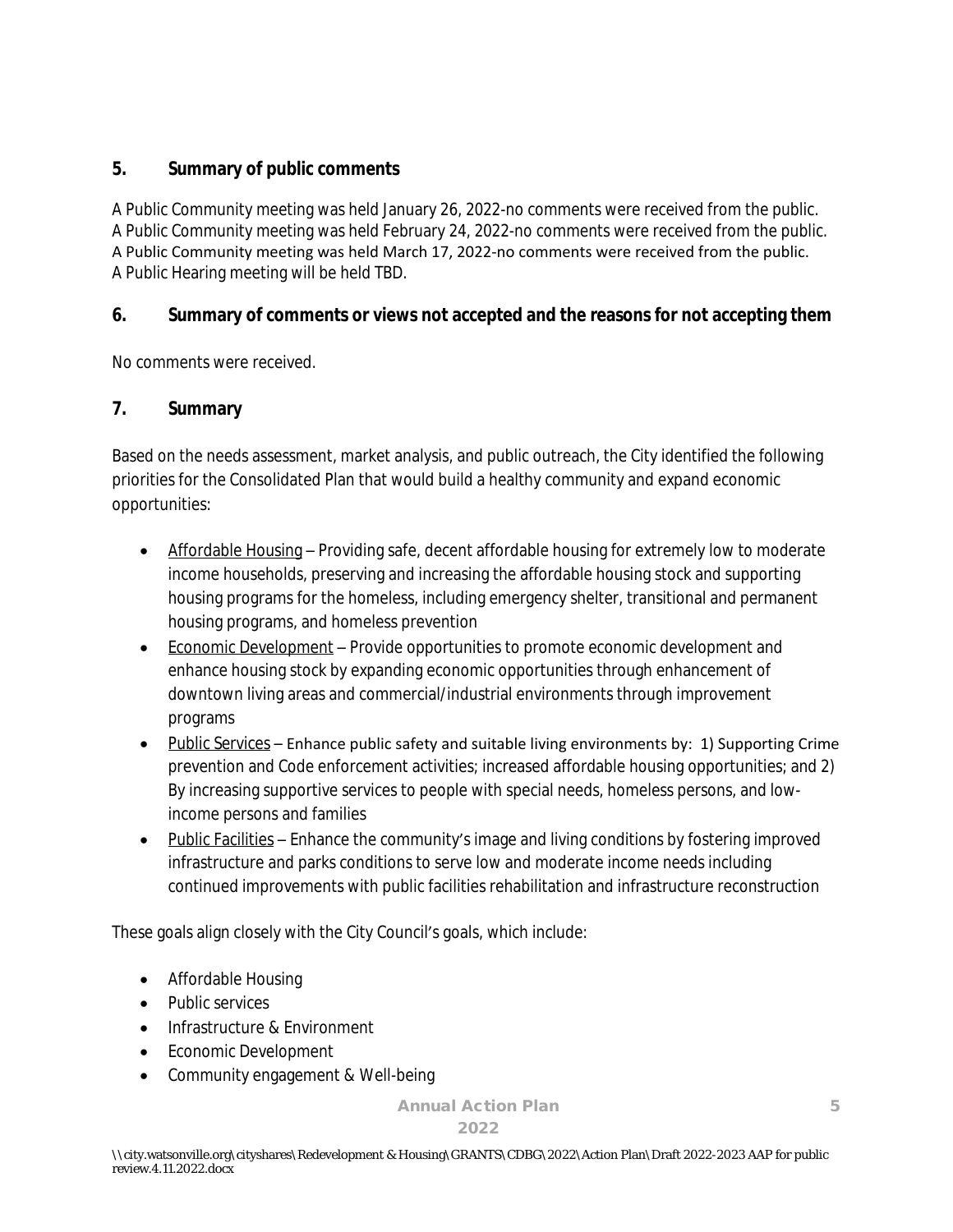- Public Safety
- **•** Efficient & High Performing Government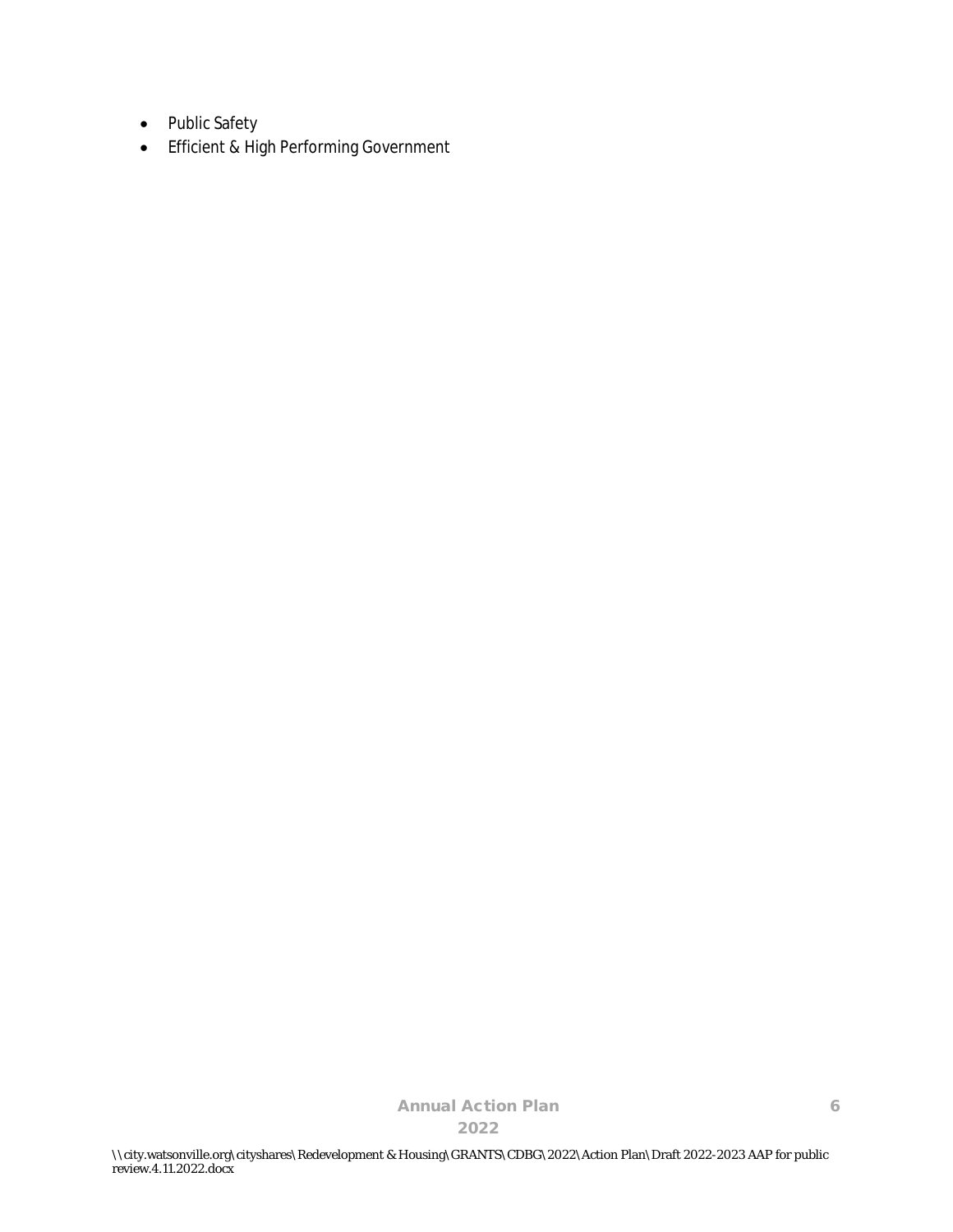*To address these goals, the City plans to fund downtown improvement plans and infrastructure upgrades, improvements to parks and senior and youth service centers, continuing targeted code enforcement activities in low income areas, provide loans to homeowners needing health and safety repairs, support microenterprise businesses, support services to the homeless, assist with accessibility and new facility projects. Other types of projects may be considered as needed throughout the Consolidated Plan timeframe.***PR-05 Lead & Responsible Agencies – 91.200(b)**

### **1. Agency/entity responsible for preparing/administering the Consolidated Plan**

Describe the agency/entity responsible for preparing the Consolidated Plan and those responsible for administration of each grant program and funding source.

| Agency Role              | <b>Name</b>         | Department/Agency                  |  |
|--------------------------|---------------------|------------------------------------|--|
|                          |                     |                                    |  |
| . Administrator ر<br>DBG | <b>ONVIL</b><br>M N | Development Department<br>Communit |  |

**Table 1 – Responsible Agencies**

## **Narrative (optional)**

The City of Watsonville (City) is the Lead Agency for the United States Department of Housing and Urban Development (HUD) entitlement programs. The City's Community Development Department is responsible for administering the funds it receives under the Community Development Block Grant (CDBG).

## **Consolidated Plan Public Contact Information**

City of Watsonville Community Development Department Housing Division 250 Main Street, Watsonville, CA 95076 Phone: (831) 768-3080; Fax: (831) 763-4114 Email: angela.paz@cityofwatsonville.org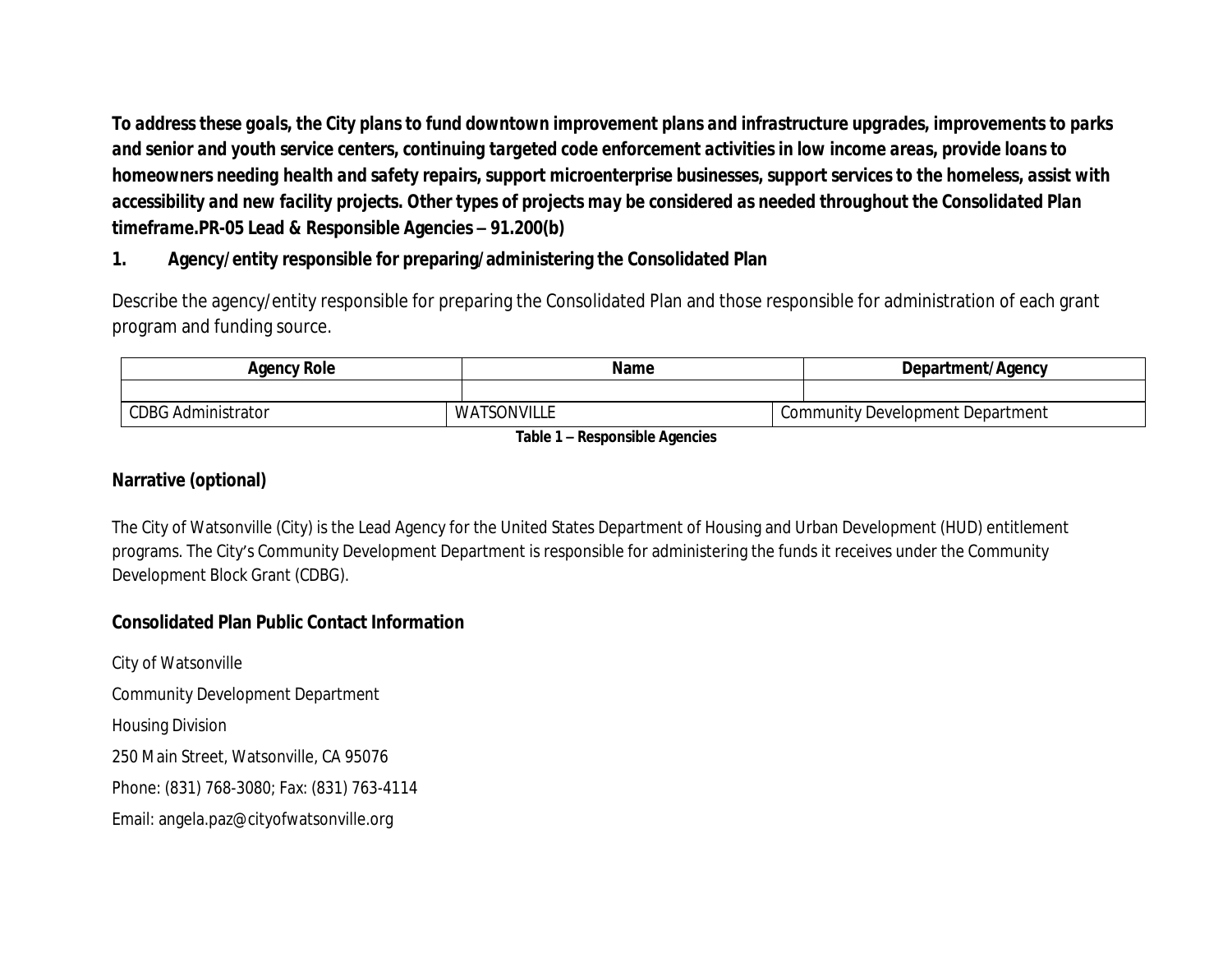# **AP-10 Consultation – 91.100, 91.200(b), 91.215(l)**

### **1. Introduction**

The City consulted a variety of agencies, including local and regional non-profits, government organizations, faith-based organizations, fair housing advocates and other organizations involved in the development and preservation of affordable housing, creation of job opportunities for low- and moderate-income residents, and/or provision of services to children, elderly persons, persons with disabilities, persons with HIV/AIDS and their families, and homeless persons. The City facilitates feedback through the following methods:

- Stakeholder surveys (web-based, social media, and paper surveys)
- Individual stakeholder consultations
- Community meetings
- Public hearings
- Receipt of written comments. The City prepared a Community Needs Survey, in both English and Spanish. The survey was distributed at key locations throughout the City and was also accessible in both languages and formats on the City's website and on social media (Facebook). The goal of the consultation process was to gather data to help determine the priority needs of City of Watsonville residents and opportunities for coordination to improve availability and accessibility to services.

# **Provide a concise summary of the jurisdiction's activities to enhance coordination between public and assisted housing providers and private and governmental health, mental health and service agencies (91.215(l))**

The City of Watsonville is an active member of various agencies and organizations that provide services to the community as indicated in the 2020-2024 Consolidated Plan. The City seeks out and has been successful in collaborations with the County of Santa Cruz, private and non-profit housing developers, and local non-profit service providers to preserve and create safe and decent affordable housing through its Affordable Housing and Housing Rehabilitation Programs.

The City is a contributing member of the Monterey Bay Economic Partnership (MBEP) Housing Trust Fund whose initiative is to support an increase in the supply of housing throughout the Monterey, Santa Cruz and San Benito Counties. In addition, City staff is a member, along with other local jurisdictions, State legislative representatives, for and non-profit housing developers and non-profit service providers, of MBEP's Housing Advisory Committee, which meets every other month to discuss and address housing related matters.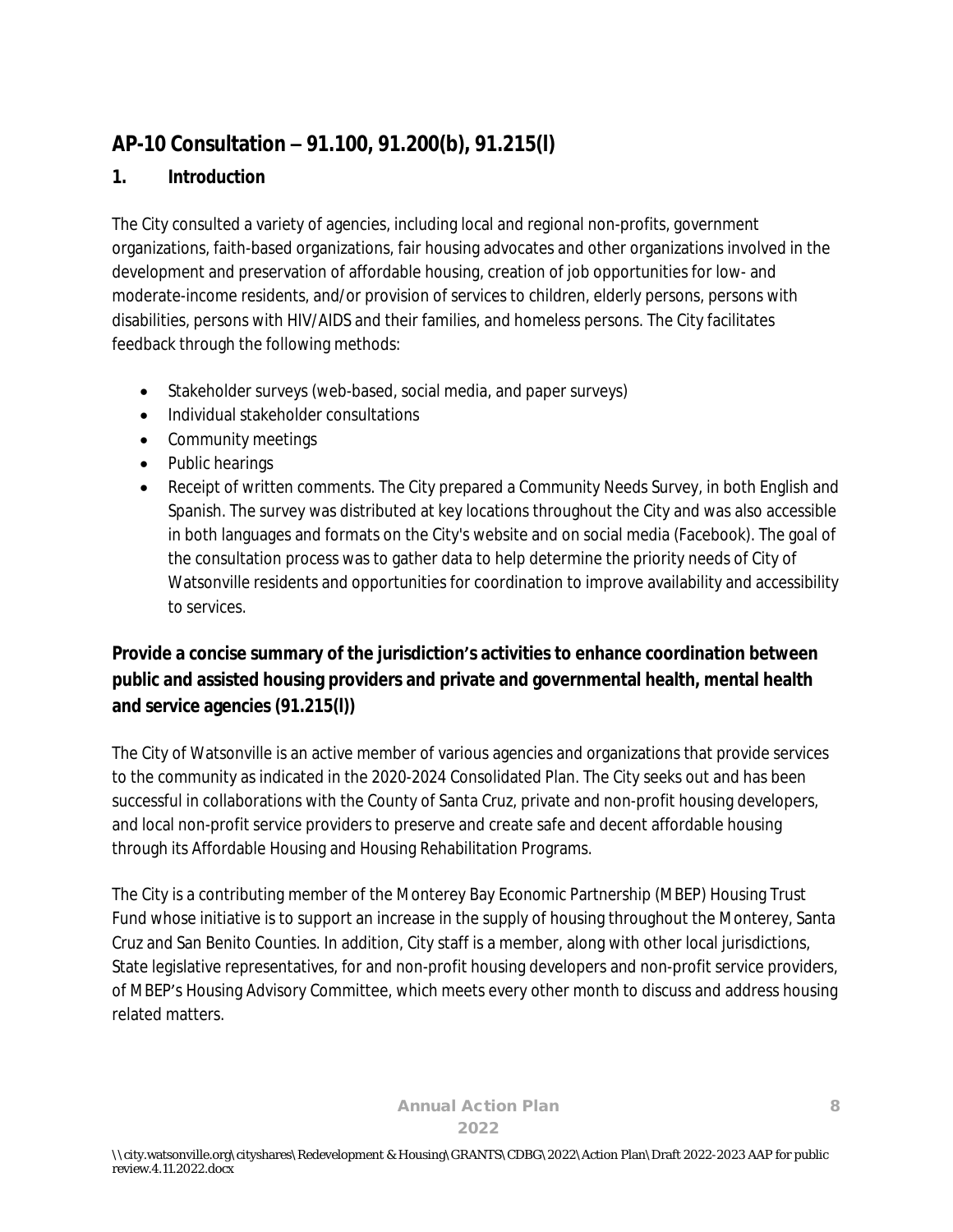The City Council approved the transfer of 36 Airport Road to Habitat for Humanity. The City hopes to complete the process by the end of the year. This transaction will yield 100% permanently affordable housing development consisting of 7-9 single family dwellings for sale to households at or below the low income level.

The City is also collaborating with the County of Santa Cruz, Housing Authority of Santa Cruz County and local non-profit housing developers and providers to identify fair housing issues, contributing factors and provide recommended areas of improvement on a local as well as regional scale.

### **Describe coordination with the Continuum of Care and efforts to address the needs of homeless persons (particularly chronically homeless individuals and families, families with children, veterans, and unaccompanied youth) and persons at risk of homelessness.**

During the 2021 program year, the City continued its financial and administrative support for the All In-Toward Home for Every County Resident. The City has continued to be an active member of a group of policymakers, service providers, funders, and advocates working on local strategies to prevent and reduce homelessness.

The South County Homeless Subcommittee met all goals established for the work groups. We have an operational winter shelter site offering 38 beds. In 2018 a Day Center Services Center for homeless individuals that offer showers, laundry, mail services, internet access and access to service providers that offer services to homeless individuals and families was opened. In 2021 a new facility with 92 beds, 50 residential and 42 for homeless & at-risk women and women with children opened its doors. The group has also been working on developing an annual work plan to address homelessness in our community. We have also worked to refresh County Wide Priorities of the All-In Plan in order to prepare relevant goals and an action plan to address current needs. The Subcommittee has identified the following five priority areas: Prevention, Services, Community/Environment, Crisis Response and System Support.

 The City in partnership with Santa Cruz County Adult Mental Health have a designated full time Crisis Mental Health Worker riding with Watsonville Police Officers. This Crisis Worker is able to intervene, deescalate and provide referrals to homeless members who are in crisis and in need for mental health services. We are exploring possibilities to expand this service in our community as this program has been very successful in addressing mental health crisis experienced by homeless individuals in our City, lining them with services and resources that can help them.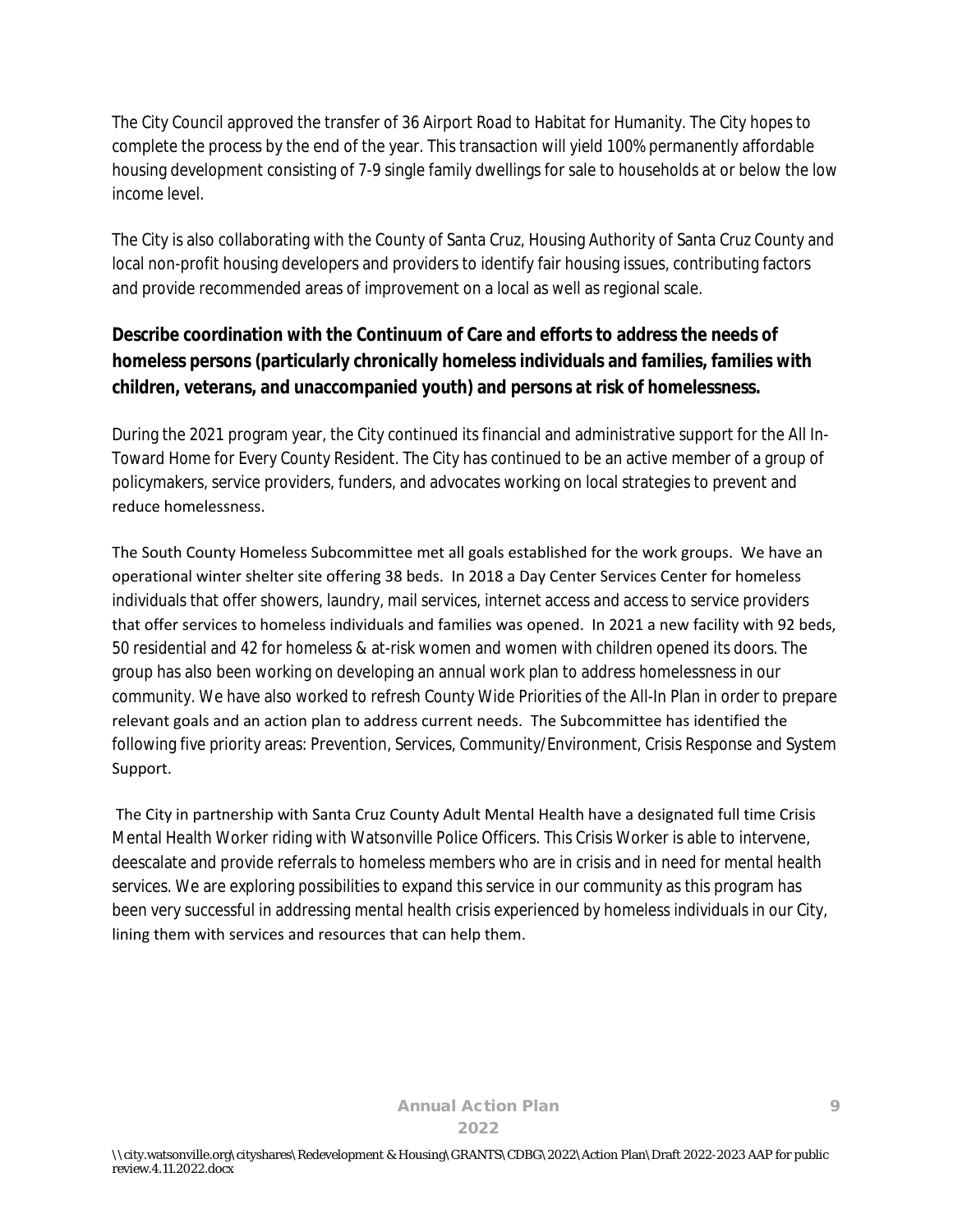**Describe consultation with the Continuum(s) of Care that serves the jurisdiction's area in determining how to allocate ESG funds, develop performance standards for and evaluate outcomes of projects and activities assisted by ESG funds, and develop funding, policies and procedures for the operation and administration of HMIS**

**2. Describe Agencies, groups, organizations and others who participated in the process and describe the jurisdiction's consultations with housing, social service agencies and other entities**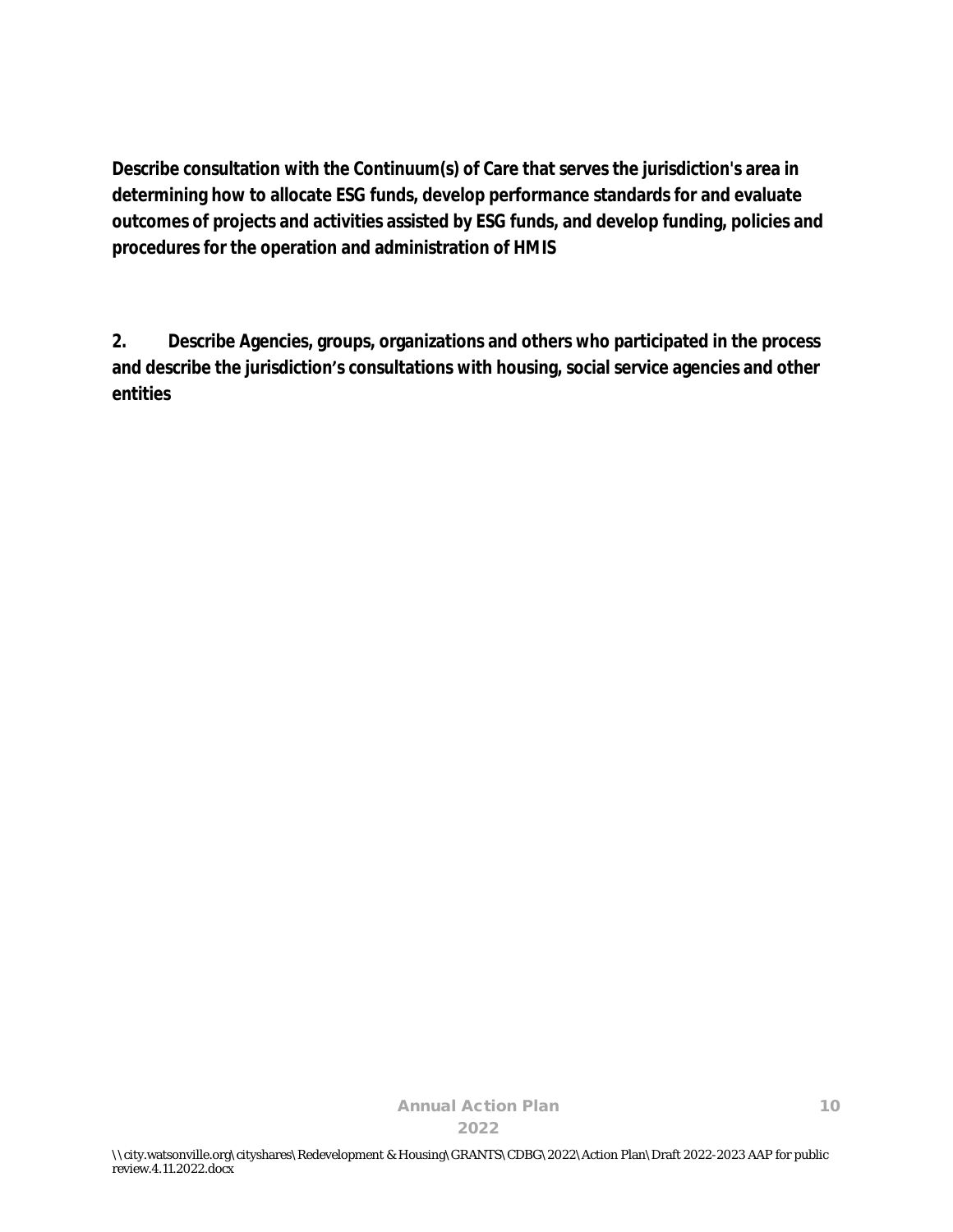|                | Agency/Group/Organization                                                                                                                                         | California Rural Legal Assistance, Inc.                                                                                           |  |  |  |
|----------------|-------------------------------------------------------------------------------------------------------------------------------------------------------------------|-----------------------------------------------------------------------------------------------------------------------------------|--|--|--|
|                | Agency/Group/Organization Type                                                                                                                                    | Services-Victims of Domestic Violence<br>Service-Fair Housing<br>Legal Assistance                                                 |  |  |  |
|                | What section of the Plan was addressed by<br>Consultation?                                                                                                        | <b>Housing Need Assessment</b><br>Non-Homeless Special Needs<br>Market Analysis<br>Anti-poverty Strategy<br><b>Homeless Needs</b> |  |  |  |
|                | Briefly describe how the Agency/Group/Organization<br>was consulted. What are the anticipated outcomes of<br>the consultation or areas for improved coordination? | Agency was contacted via email and invited to provide input.                                                                      |  |  |  |
| $\overline{2}$ | Agency/Group/Organization                                                                                                                                         | COMMUNITY ACTION BOARD OF SANTA CRUZ.                                                                                             |  |  |  |
|                | Agency/Group/Organization Type                                                                                                                                    | Housing<br>Referral and Counseling Services                                                                                       |  |  |  |
|                | What section of the Plan was addressed by<br><b>Consultation?</b>                                                                                                 | <b>Housing Need Assessment</b><br>Non-Homeless Special Needs<br>Market Analysis<br>Anti-poverty Strategy<br><b>Homeless Needs</b> |  |  |  |
|                | Briefly describe how the Agency/Group/Organization<br>was consulted. What are the anticipated outcomes of<br>the consultation or areas for improved coordination? | Agency was contacted via email and invited to provide input.                                                                      |  |  |  |

**Table 2 – Agencies, groups, organizations who participated**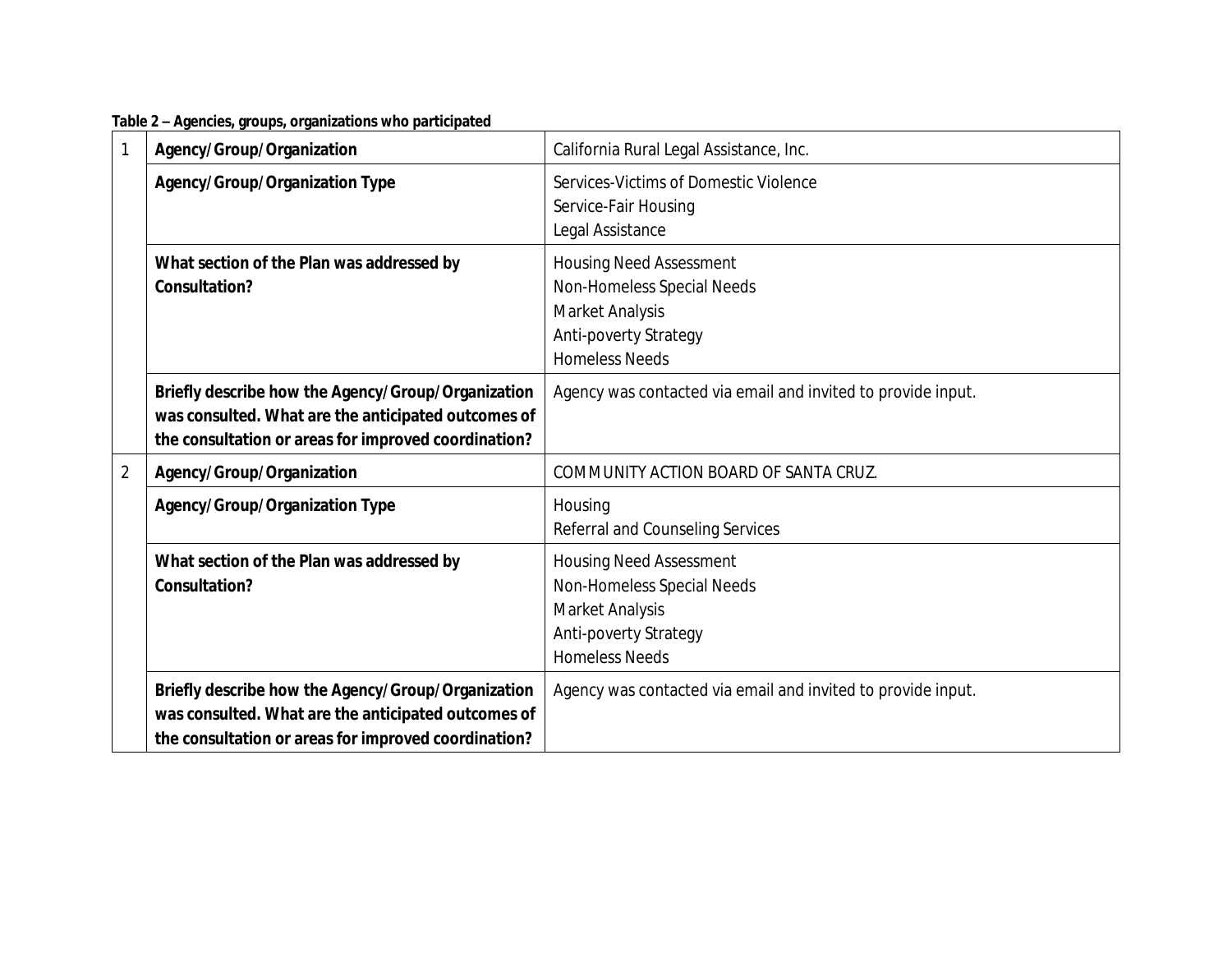| 3 | Agency/Group/Organization                                                                                                                                         | <b>Community Bridges</b>                                                                                                                                 |  |  |  |
|---|-------------------------------------------------------------------------------------------------------------------------------------------------------------------|----------------------------------------------------------------------------------------------------------------------------------------------------------|--|--|--|
|   | Agency/Group/Organization Type                                                                                                                                    | Services-Children<br>Services-Elderly Persons<br>Services-Persons with Disabilities<br>Services-Health<br>Services-Education<br><b>Referral Services</b> |  |  |  |
|   | What section of the Plan was addressed by<br>Consultation?                                                                                                        | Non-Homeless Special Needs                                                                                                                               |  |  |  |
|   | Briefly describe how the Agency/Group/Organization<br>was consulted. What are the anticipated outcomes of<br>the consultation or areas for improved coordination? | Agency was contacted via email and invited to provide input.                                                                                             |  |  |  |
| 4 | Agency/Group/Organization                                                                                                                                         | <b>Encompass Community Services</b>                                                                                                                      |  |  |  |
|   | Agency/Group/Organization Type                                                                                                                                    | Housing                                                                                                                                                  |  |  |  |
|   | What section of the Plan was addressed by<br><b>Consultation?</b>                                                                                                 | <b>Housing Need Assessment</b><br>Market Analysis                                                                                                        |  |  |  |
|   | Briefly describe how the Agency/Group/Organization<br>was consulted. What are the anticipated outcomes of<br>the consultation or areas for improved coordination? | Agency was contacted via email and invited to provide input.                                                                                             |  |  |  |
| 5 | Agency/Group/Organization                                                                                                                                         | Families in Transition of Santa Cruz County, Inc.                                                                                                        |  |  |  |
|   | Agency/Group/Organization Type                                                                                                                                    | Services-homeless                                                                                                                                        |  |  |  |
|   | What section of the Plan was addressed by<br><b>Consultation?</b>                                                                                                 | <b>Housing Need Assessment</b><br>Homelessness Strategy<br>Market Analysis<br><b>Homeless Needs</b>                                                      |  |  |  |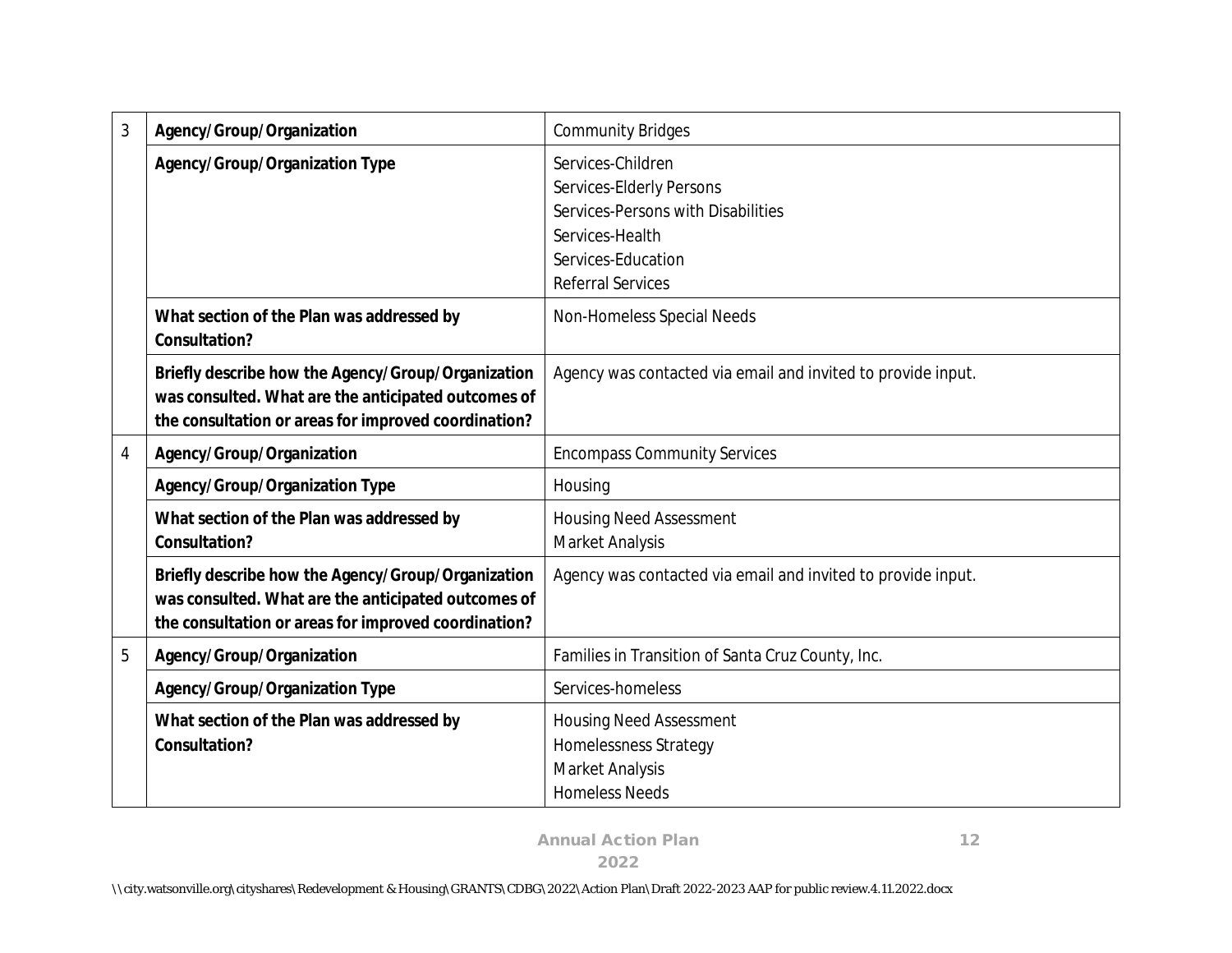|   | Briefly describe how the Agency/Group/Organization<br>was consulted. What are the anticipated outcomes of<br>the consultation or areas for improved coordination? | Agency was contacted via email and invited to provide input.                                                                                                                                                                        |  |  |  |  |
|---|-------------------------------------------------------------------------------------------------------------------------------------------------------------------|-------------------------------------------------------------------------------------------------------------------------------------------------------------------------------------------------------------------------------------|--|--|--|--|
| 6 | Agency/Group/Organization                                                                                                                                         | Housing Authority of Santa Cruz County                                                                                                                                                                                              |  |  |  |  |
|   | Agency/Group/Organization Type                                                                                                                                    | PHA                                                                                                                                                                                                                                 |  |  |  |  |
|   | What section of the Plan was addressed by<br><b>Consultation?</b>                                                                                                 | <b>Public Housing Needs</b>                                                                                                                                                                                                         |  |  |  |  |
|   | Briefly describe how the Agency/Group/Organization<br>was consulted. What are the anticipated outcomes of<br>the consultation or areas for improved coordination? | Agency was contacted via email and invited to provide input. In addition, the<br>Agency was contacted via email seeking information about public housing<br>activities in Watsonville, which was provided and included in the Plan. |  |  |  |  |
| 7 | Agency/Group/Organization                                                                                                                                         | Pajaro Valley Unified School District                                                                                                                                                                                               |  |  |  |  |
|   | Agency/Group/Organization Type                                                                                                                                    | Services-Education                                                                                                                                                                                                                  |  |  |  |  |
|   | What section of the Plan was addressed by<br><b>Consultation?</b>                                                                                                 | Homelessness Needs - Unaccompanied youth                                                                                                                                                                                            |  |  |  |  |
|   | Briefly describe how the Agency/Group/Organization<br>was consulted. What are the anticipated outcomes of<br>the consultation or areas for improved coordination? | Agency was contacted via email and invited to provide input.                                                                                                                                                                        |  |  |  |  |
| 8 | Agency/Group/Organization                                                                                                                                         | Monarch Services (AKA Women's Crises Support-Defensa de Mujeres)                                                                                                                                                                    |  |  |  |  |
|   | Agency/Group/Organization Type                                                                                                                                    | Housing<br>Services-Victims of Domestic Violence                                                                                                                                                                                    |  |  |  |  |
|   | What section of the Plan was addressed by<br><b>Consultation?</b>                                                                                                 | <b>Housing Need Assessment</b><br><b>Homelessness Strategy</b><br>Non-Homeless Special Needs<br>Market Analysis<br><b>Homeless Needs</b>                                                                                            |  |  |  |  |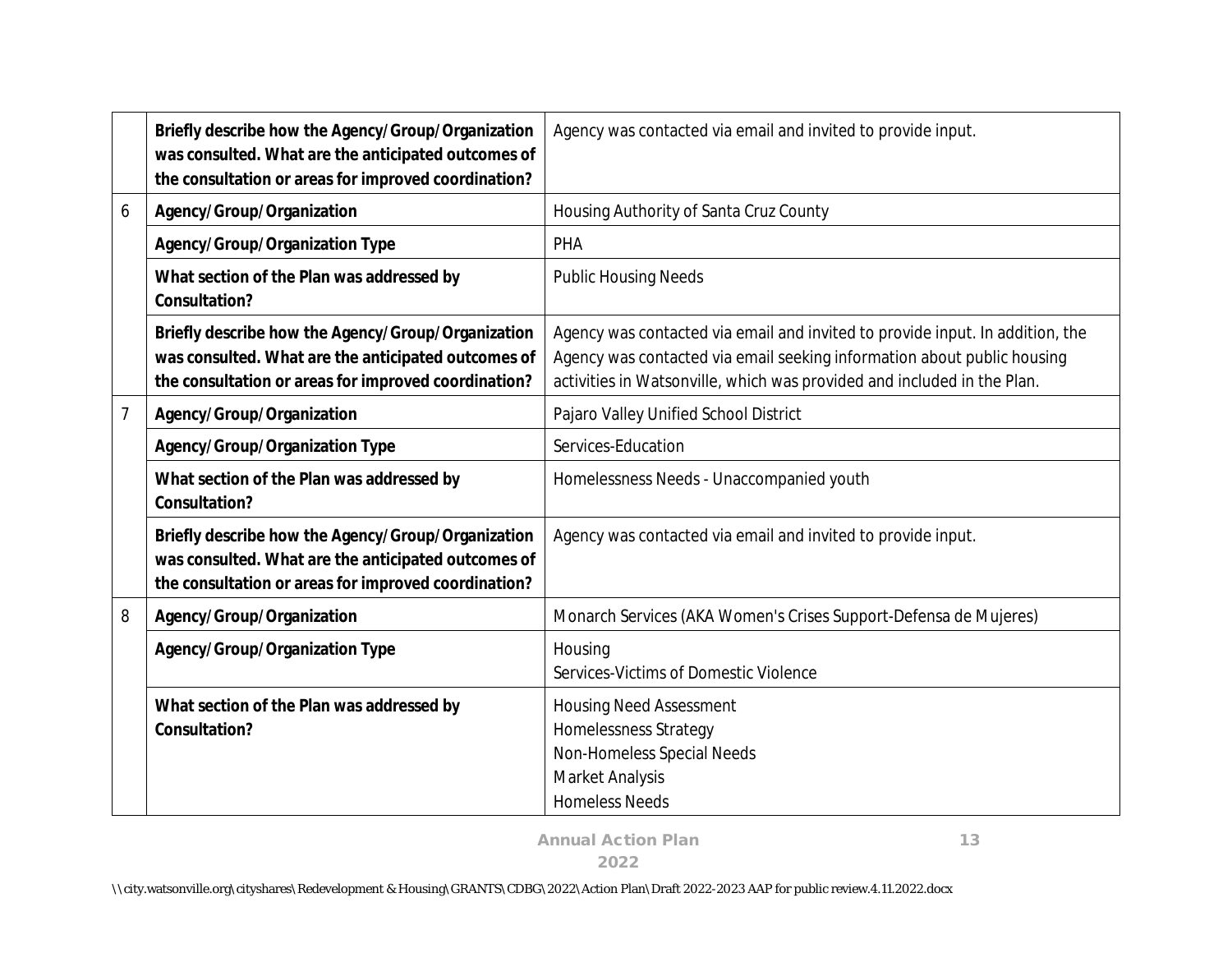|                 | Briefly describe how the Agency/Group/Organization<br>was consulted. What are the anticipated outcomes of<br>the consultation or areas for improved coordination? | Agency was contacted via email and invited to provide input.                                                                                                                                                                                                                                                                                                                                                                                                                                                                                                                                                                                                                                                                                                                         |  |  |  |
|-----------------|-------------------------------------------------------------------------------------------------------------------------------------------------------------------|--------------------------------------------------------------------------------------------------------------------------------------------------------------------------------------------------------------------------------------------------------------------------------------------------------------------------------------------------------------------------------------------------------------------------------------------------------------------------------------------------------------------------------------------------------------------------------------------------------------------------------------------------------------------------------------------------------------------------------------------------------------------------------------|--|--|--|
| 9               | Agency/Group/Organization                                                                                                                                         | Salud Para La Gente                                                                                                                                                                                                                                                                                                                                                                                                                                                                                                                                                                                                                                                                                                                                                                  |  |  |  |
|                 | Agency/Group/Organization Type                                                                                                                                    | Services-Health<br><b>Health Agency</b>                                                                                                                                                                                                                                                                                                                                                                                                                                                                                                                                                                                                                                                                                                                                              |  |  |  |
|                 | What section of the Plan was addressed by<br><b>Consultation?</b>                                                                                                 | Non-Homeless Special Needs<br>Anti-poverty Strategy<br>Lead-based Paint Strategy<br>Non-Housing Community Development Strategy                                                                                                                                                                                                                                                                                                                                                                                                                                                                                                                                                                                                                                                       |  |  |  |
|                 | Briefly describe how the Agency/Group/Organization<br>was consulted. What are the anticipated outcomes of<br>the consultation or areas for improved coordination? | The City has partnered with various organizations, through various grants, in an<br>effort to provide needed service to its residents. Many of these services are<br>provided by these other organizations in conjunction with other City services<br>and programs. The Housing Rehabilitation Program is one such example in<br>which the City has involved certain housing and service providers as well as<br>local agencies such as Salud Para La Gente and the County of Santa Cruz Health<br>Department. These agencies have been instrumental in helping to develop<br>strategies such as those the City uses to address lead and asbestos hazards as<br>well as providing direct project assistance in cases where health and<br>environmental hazards have been identified. |  |  |  |
| 10 <sup>°</sup> | Agency/Group/Organization                                                                                                                                         | THE SALVATION ARMY, Watsonville                                                                                                                                                                                                                                                                                                                                                                                                                                                                                                                                                                                                                                                                                                                                                      |  |  |  |
|                 | Agency/Group/Organization Type                                                                                                                                    | Housing<br>Services-Children<br>Services-Elderly Persons<br>Services-homeless<br>Regional organization<br><b>Emergency Disaster Relief</b>                                                                                                                                                                                                                                                                                                                                                                                                                                                                                                                                                                                                                                           |  |  |  |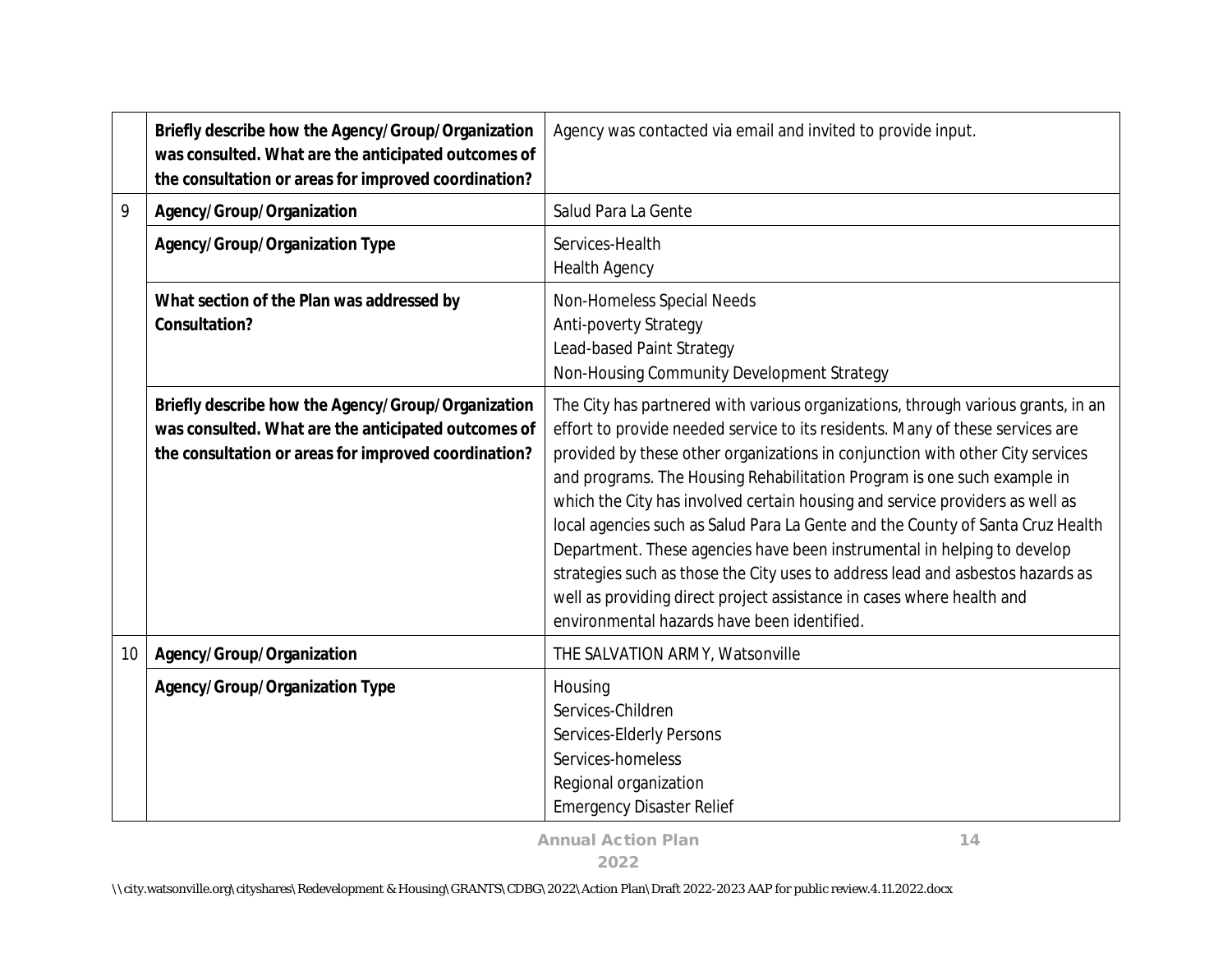|                 | What section of the Plan was addressed by<br><b>Consultation?</b>                                                                                                 | <b>Housing Need Assessment</b><br><b>Public Housing Needs</b><br>Homelessness Strategy<br>Non-Homeless Special Needs<br><b>Homeless Needs</b> |  |  |
|-----------------|-------------------------------------------------------------------------------------------------------------------------------------------------------------------|-----------------------------------------------------------------------------------------------------------------------------------------------|--|--|
|                 | Briefly describe how the Agency/Group/Organization<br>was consulted. What are the anticipated outcomes of<br>the consultation or areas for improved coordination? | Agency was contacted via email and invited to provide input.                                                                                  |  |  |
| 11              | Agency/Group/Organization                                                                                                                                         | HOMELESS SERVICES CENTER                                                                                                                      |  |  |
|                 | <b>Agency/Group/Organization Type</b>                                                                                                                             | Services-homeless                                                                                                                             |  |  |
|                 | What section of the Plan was addressed by<br><b>Consultation?</b>                                                                                                 | <b>Homeless Needs</b>                                                                                                                         |  |  |
|                 | Briefly describe how the Agency/Group/Organization<br>was consulted. What are the anticipated outcomes of<br>the consultation or areas for improved coordination? | Agency was contacted via email and invited to provide input.                                                                                  |  |  |
| 12 <sup>2</sup> | Agency/Group/Organization                                                                                                                                         | United Way of Santa Cruz County                                                                                                               |  |  |
|                 | Agency/Group/Organization Type                                                                                                                                    | Regional organization<br>Provides a variety of services                                                                                       |  |  |
|                 | What section of the Plan was addressed by<br><b>Consultation?</b>                                                                                                 | <b>Housing Need Assessment</b><br>Non-Homeless Special Needs<br>Market Analysis                                                               |  |  |
|                 | Briefly describe how the Agency/Group/Organization<br>was consulted. What are the anticipated outcomes of<br>the consultation or areas for improved coordination? | Agency was contacted by phone seeking information about victims of domestic<br>or other violent acts.                                         |  |  |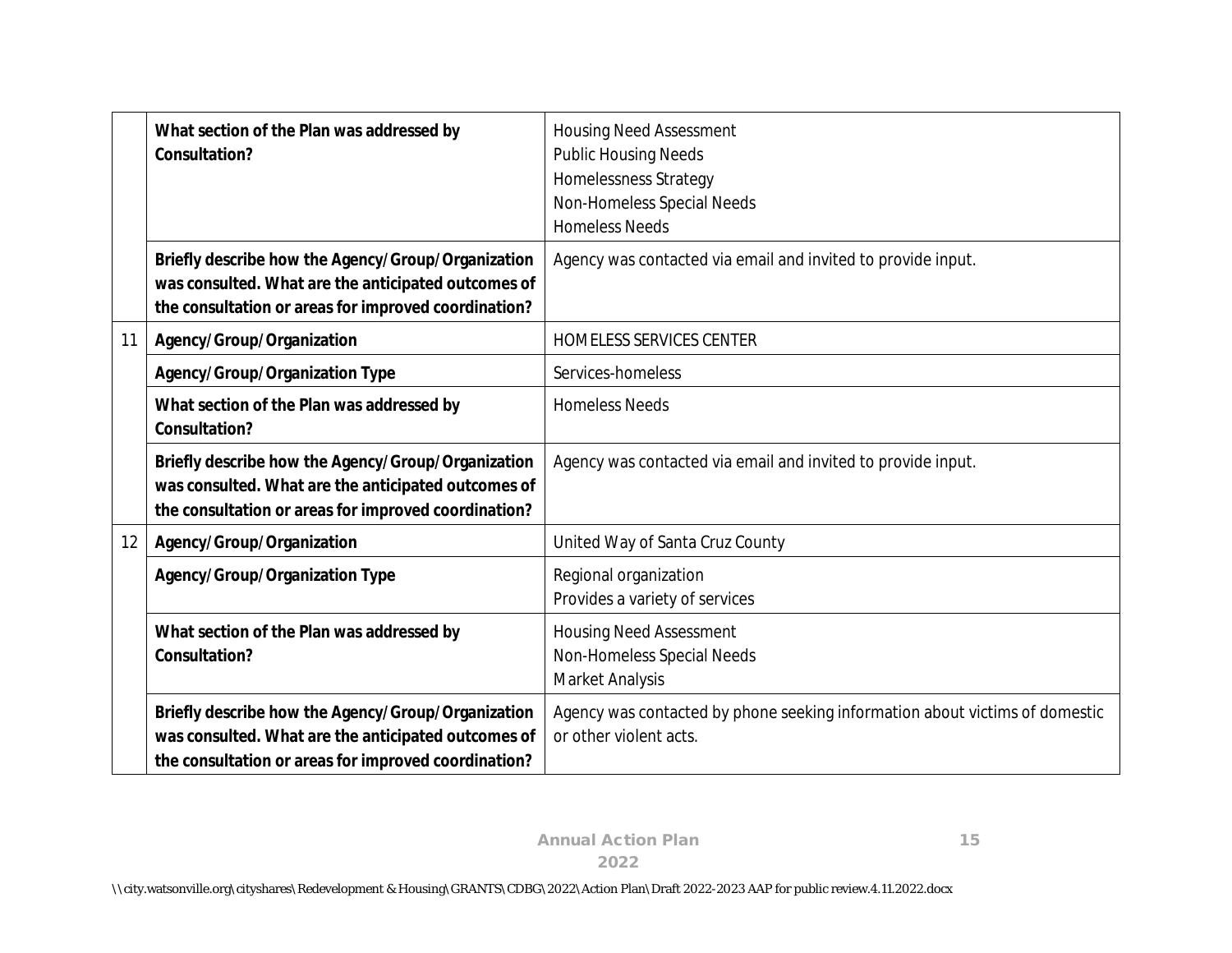| 13 | Agency/Group/Organization                                                                                                                                         | Watsonville Law Center                                                                                                            |  |  |  |  |
|----|-------------------------------------------------------------------------------------------------------------------------------------------------------------------|-----------------------------------------------------------------------------------------------------------------------------------|--|--|--|--|
|    | Agency/Group/Organization Type                                                                                                                                    | Services-Victims of Domestic Violence<br>Service-Fair Housing<br>Legal Assistance                                                 |  |  |  |  |
|    | What section of the Plan was addressed by<br>Consultation?                                                                                                        | <b>Housing Need Assessment</b><br>Non-Homeless Special Needs<br>Market Analysis<br>Anti-poverty Strategy<br><b>Homeless Needs</b> |  |  |  |  |
|    | Briefly describe how the Agency/Group/Organization<br>was consulted. What are the anticipated outcomes of<br>the consultation or areas for improved coordination? | Agency was contacted via email and invited to provide input.                                                                      |  |  |  |  |
| 14 | Agency/Group/Organization                                                                                                                                         | SECOND HARVEST FOOD BANK                                                                                                          |  |  |  |  |
|    | Agency/Group/Organization Type                                                                                                                                    | Food Bank                                                                                                                         |  |  |  |  |
|    | What section of the Plan was addressed by<br><b>Consultation?</b>                                                                                                 | Non-Homeless Special Needs<br>Anti-poverty Strategy                                                                               |  |  |  |  |
|    | Briefly describe how the Agency/Group/Organization<br>was consulted. What are the anticipated outcomes of<br>the consultation or areas for improved coordination? | Agency was contacted via email and invited to provide input.                                                                      |  |  |  |  |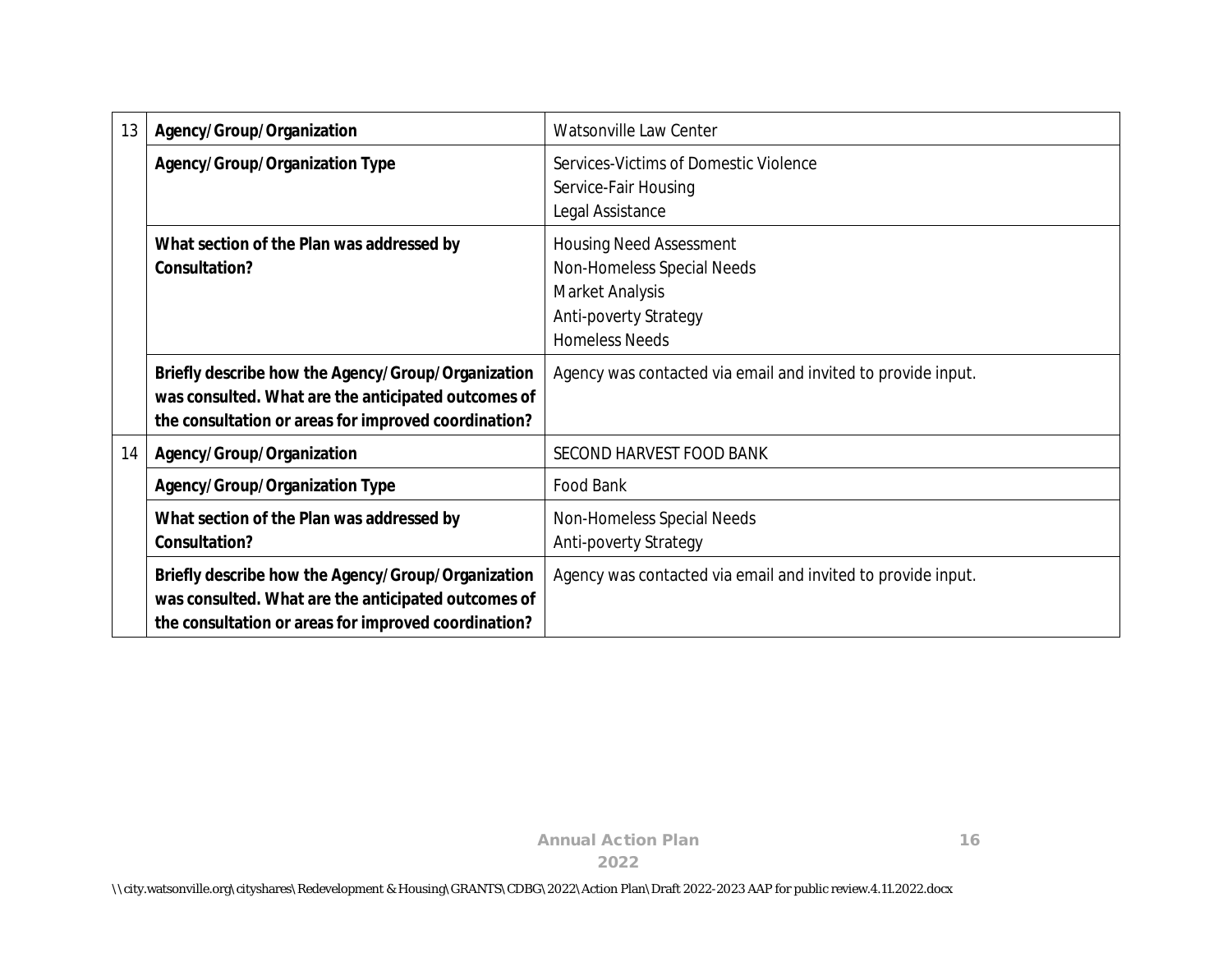### **Identify any Agency Types not consulted and provide rationale for not consulting**

### **Other local/regional/state/federal planning efforts considered when preparing the Plan**

| Name of Plan                                        | <b>Lead Organization</b>                                      | How do the goals of your Strategic Plan overlap with the goals of each plan?                                                                                                                                                                                                                                                                            |  |  |
|-----------------------------------------------------|---------------------------------------------------------------|---------------------------------------------------------------------------------------------------------------------------------------------------------------------------------------------------------------------------------------------------------------------------------------------------------------------------------------------------------|--|--|
| County of Santa Cruz<br>Continuum of Care           |                                                               | The County of Santa Cruz Homeless Action Partnership (HAP) identifies gaps in funding and<br>applies to HUD for CoC funds annually for new and renewing projects based on local needs<br>and priorities and is consistent with the County's 10-Year Strategy to End Homelessness. The<br>City of Watsonville is an active participant in these efforts. |  |  |
| Strategic Plan 2021-<br>2022                        | City of Watsonville, City<br>Council                          | The City of Watsonville's Strategic Plan shares the goals of creating affordable housing,<br>protecting public safety, economic development, reducing reliance on reserve funds,<br>improving communications and enhancing community image.                                                                                                             |  |  |
| City of Watsonville<br>2015-2023 Housing<br>Element | City of Watsonville<br>Community<br>Development<br>Department | The Housing Element includes many goals that are consistent with the Strategic Plan including<br>promotion of fair housing for all, provision of special needs housing, preservation of existing<br>housing and production of new affordable housing.                                                                                                   |  |  |
| City of Watsonville<br>2005General Plan             | City of Watsonville                                           | Aligns with the strategic plan goal of improving the quality of life for the City's low- and<br>moderate-income community. The General Plans address a wide range of issues that affect<br>Watsonville, such as development and economic and social concerns that can affect the<br>overall quality of life.                                            |  |  |

**Table 3 – Other local / regional / federal planning efforts**

### **Narrative (optional)**

The City of Watsonville participates in regional planning efforts and several working groups on matters of mutual interest related to CDBG and housing and will continue to work collaboratively with the Housing Authority of Santa Cruz County and the Homeless Action Partnership (HAP).

> **Annual Action Plan 2022**

\\city.watsonville.org\cityshares\Redevelopment & Housing\GRANTS\CDBG\2022\Action Plan\Draft 2022-2023 AAP for public review.4.11.2022.docx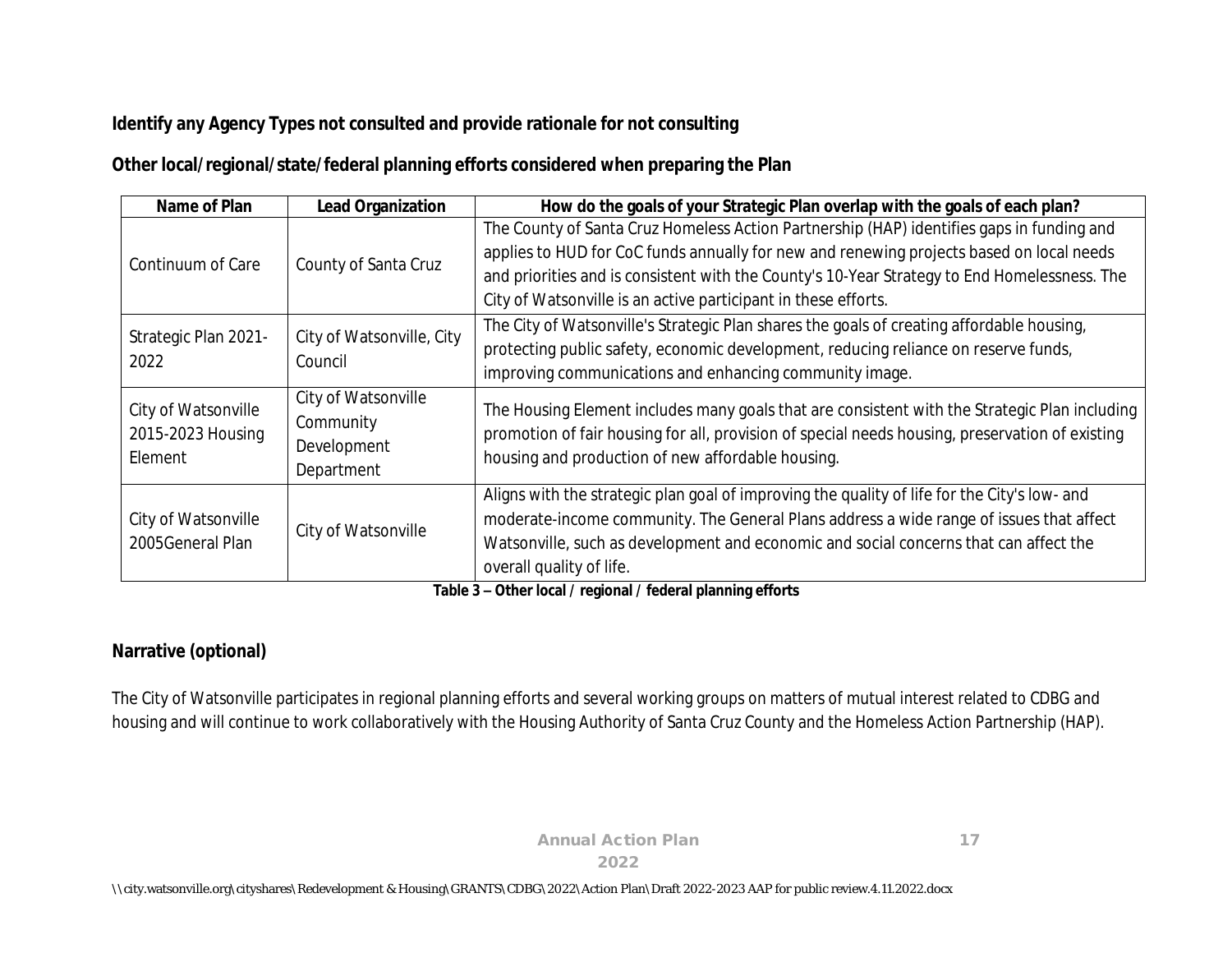# **AP-12 Participation – 91.105, 91.200(c)**

### **1. Summary of citizen participation process/Efforts made to broaden citizen participation Summarize citizen participation process and how it impacted goal-setting**

- Date of Public Meeting: January 26, 2022
- Date of Public Meeting: February 24, 2022
- Date of Public Meeting March 17, 2022
- Notice of the Availability of the Plan was published on March 25, 2022, in the Register-Pajaronian, a newspaper of local circulation
- The Plan was published for review on April 11, 2022
- Public Hearing will be held TBD upon allocation award
- Thirty-day citizen comment period opened April 11, 2022, and closed May 13, 2022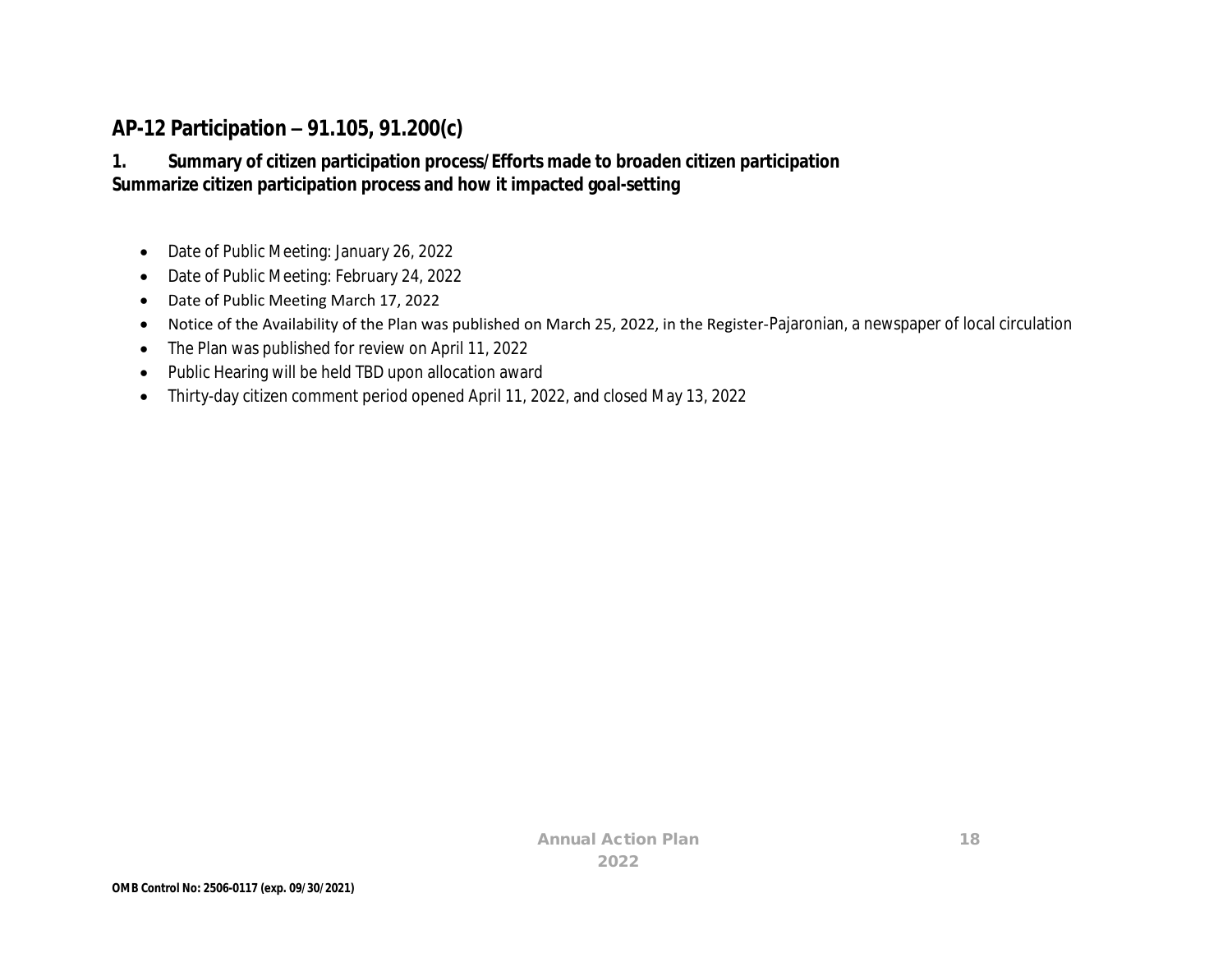# **Citizen Participation Outreach**

| <b>Sort Order</b> | <b>Mode of Outreach</b>                                             | <b>Target of Outreach</b>                                                                                                   | <b>Summary of</b><br>response/attendance                                                                                                                                                                                                                                                                                   | <b>Summary of</b><br>comments received                                        | <b>Summary of comments</b><br>not accepted<br>and reasons | URL (If<br>applicable) |
|-------------------|---------------------------------------------------------------------|-----------------------------------------------------------------------------------------------------------------------------|----------------------------------------------------------------------------------------------------------------------------------------------------------------------------------------------------------------------------------------------------------------------------------------------------------------------------|-------------------------------------------------------------------------------|-----------------------------------------------------------|------------------------|
|                   | 2020-2024<br><b>Consolidated Plan</b><br>Needs Assessment<br>Survey | <b>Minorities</b><br>Non-English<br>Speaking - Specify<br>other language:<br>Spanish<br>Non-<br>targeted/broad<br>community | The Needs Assessment<br>Survey was<br>disseminated in paper<br>hard copy and in<br>electronic form on the<br>City's website and on<br>Social Media<br>(Facebook), in English<br>and Spanish, to advise<br>the City on the highest<br>priority housing,<br>community and<br>economic<br>development needs in<br>Watsonville | All comments were<br>accepted and<br>incorporated into<br>the survey results. | N/A All comments were<br>accepted.                        |                        |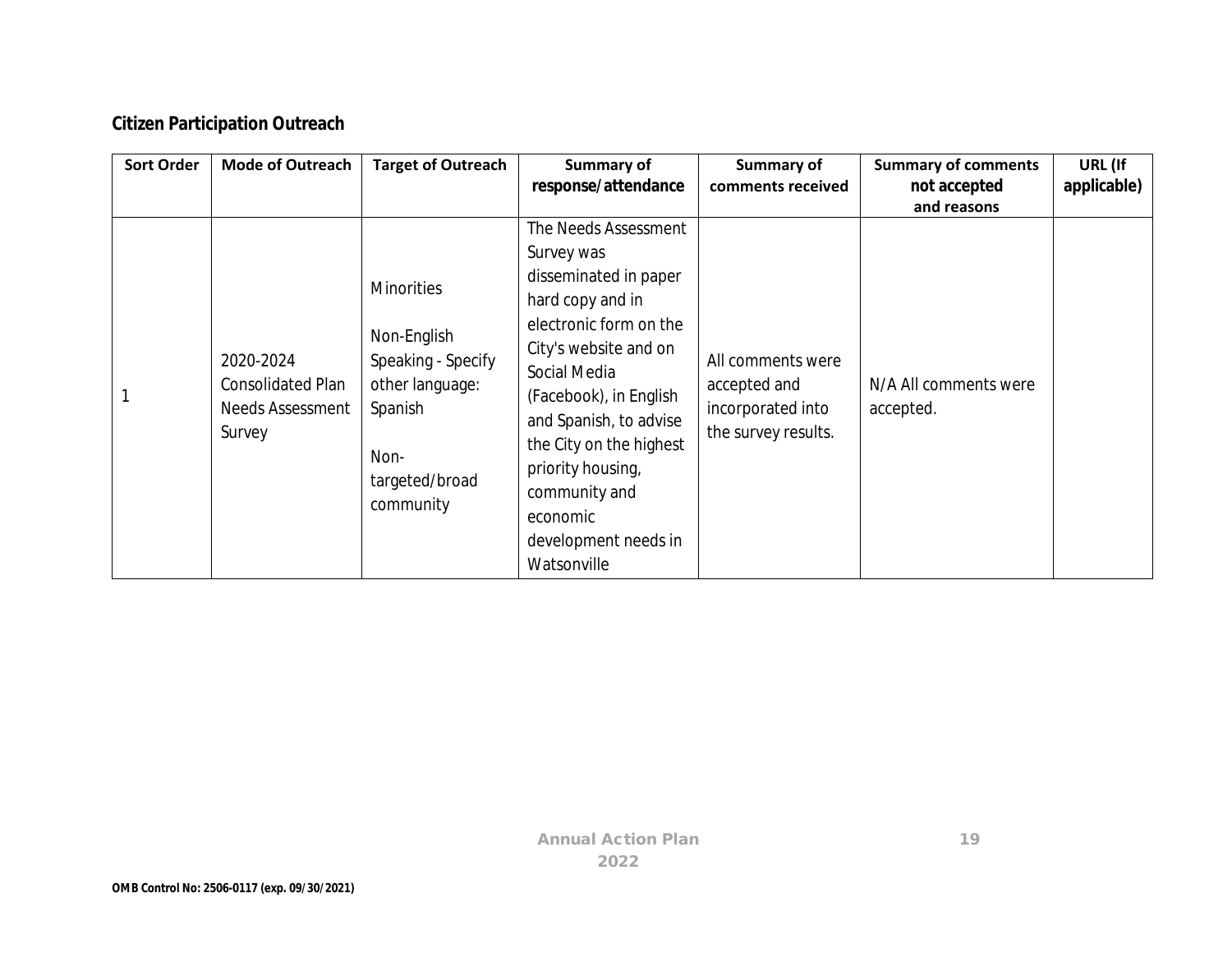| <b>Sort Order</b> | <b>Mode of Outreach</b> | <b>Target of Outreach</b>                                                                              | <b>Summary of</b><br>response/attendance                                                                                                                                                                                                                                                 | <b>Summary of</b><br>comments received | <b>Summary of comments</b><br>not accepted<br>and reasons | URL (If<br>applicable) |
|-------------------|-------------------------|--------------------------------------------------------------------------------------------------------|------------------------------------------------------------------------------------------------------------------------------------------------------------------------------------------------------------------------------------------------------------------------------------------|----------------------------------------|-----------------------------------------------------------|------------------------|
| $\overline{2}$    | Internet Outreach       | Non-<br>targeted/broad<br>community                                                                    | Survey article on City's<br>website and social<br>media outreach<br>(Facebook) inviting<br>residents to<br>participate in<br><b>Community Needs</b><br>Assessment survey and<br>notifying residents<br>that feedback is an<br>essential component<br>of the Consolidated<br>Plan process |                                        |                                                           |                        |
| 3                 | <b>Public Meeting</b>   | Non-English<br>Speaking - Specify<br>other language:<br>Spanish<br>Non-<br>targeted/broad<br>community | Remote/Teleconferenc<br>e was held via<br>zoomgov.com, January<br>26, 2022                                                                                                                                                                                                               | None received                          | N/A                                                       |                        |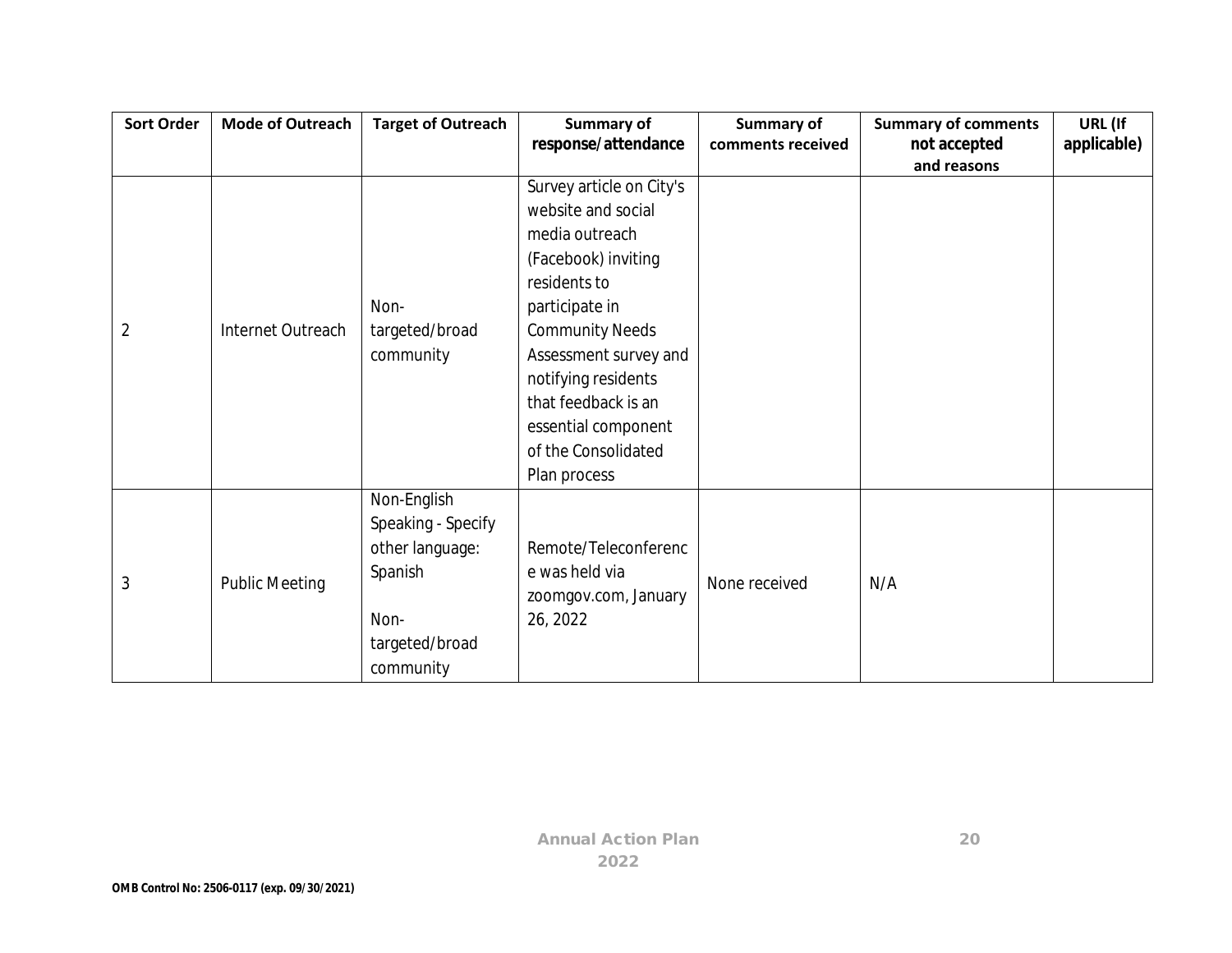| <b>Sort Order</b> | <b>Mode of Outreach</b> | <b>Target of Outreach</b>                                                                              | <b>Summary of</b><br>response/attendance                                                 | <b>Summary of</b><br>comments received | <b>Summary of comments</b><br>not accepted | URL (If<br>applicable) |
|-------------------|-------------------------|--------------------------------------------------------------------------------------------------------|------------------------------------------------------------------------------------------|----------------------------------------|--------------------------------------------|------------------------|
| 4                 | <b>Public Meeting</b>   | Non-English<br>Speaking - Specify<br>other language:<br>Spanish<br>Non-<br>targeted/broad<br>community | Remote/Teleconferenc<br>e was held via<br>zoomgov.com,<br>February 24, 2022              | None received                          | and reasons<br>n/a                         |                        |
| 5                 | <b>Public Meeting</b>   | Non-English<br>Speaking - Specify<br>other language:<br>Spanish<br>Non-<br>targeted/broad<br>community | Remote/Teleconferenc<br>e was held via<br>zoomgov.com, March<br>17, 2022                 | None received                          | n/a                                        |                        |
| 6                 | <b>Public Hearing</b>   | Non-English<br>Speaking - Specify<br>other language:<br>Spanish<br>Non-<br>targeted/broad<br>community | Remote/Teleconferenc<br>e was held via<br>zoomgov.com, TBD<br>upon allocation<br>awarded | None Received                          | N/A                                        |                        |

**Table 4 – Citizen Participation Outreach**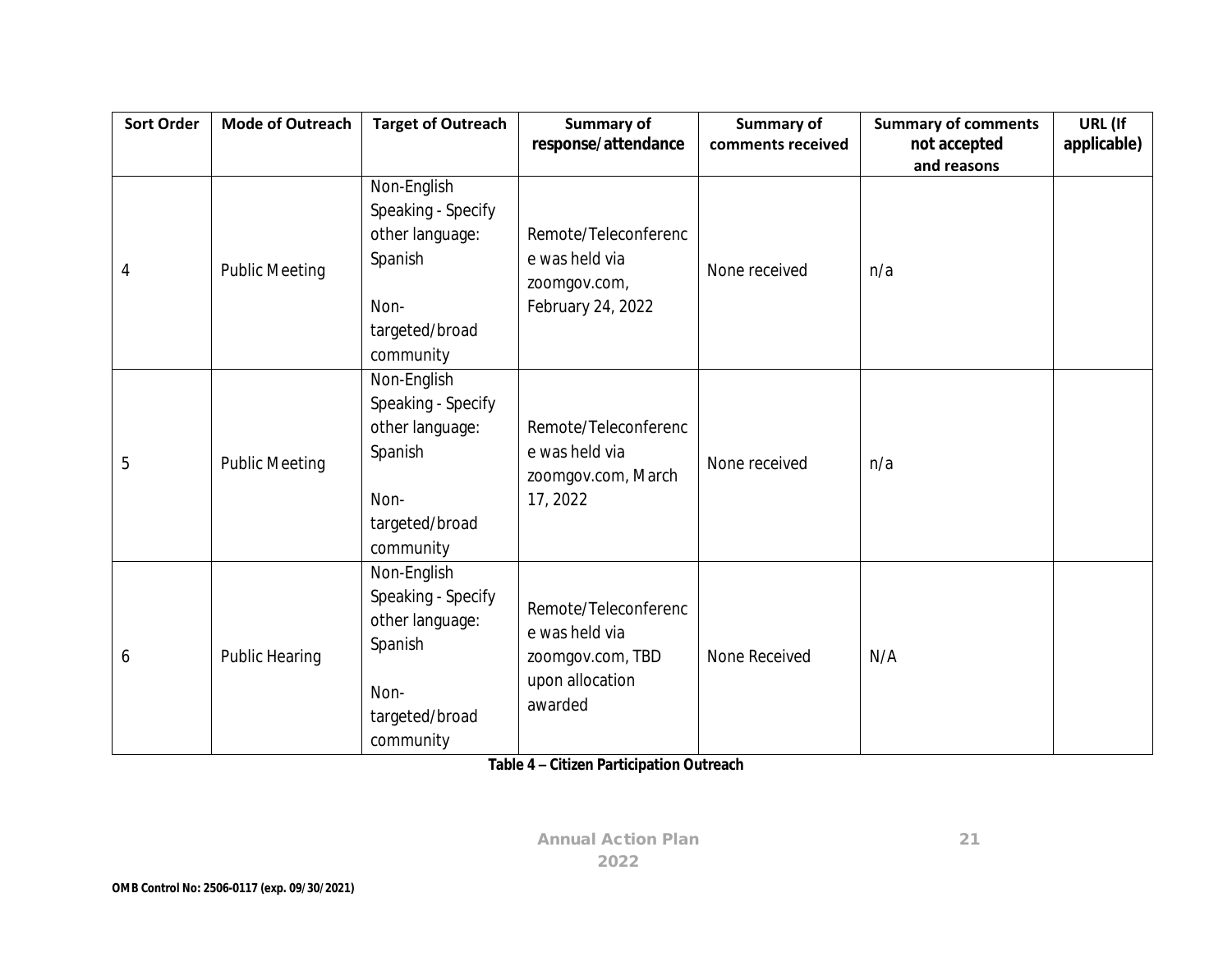# **Expected Resources**

# **AP-15 Expected Resources – 91.220(c)(1,2) Introduction**

The City anticipates continuing to receive CDBG funding throughout the Consolidated Plan period. The City of Watsonville will continue to leverage CDBG funding in its First Time Homebuyer and Housing Rehabilitation Programs, which utilize multiple funding sources including HOME, CDBG, CalHome and Inclusionary Housing in-lieu fees. These Programs provide gap financing to make it more affordable for low income individuals to purchase a home and financial/technical assistance to low income homeowners or homeowners who rent to low income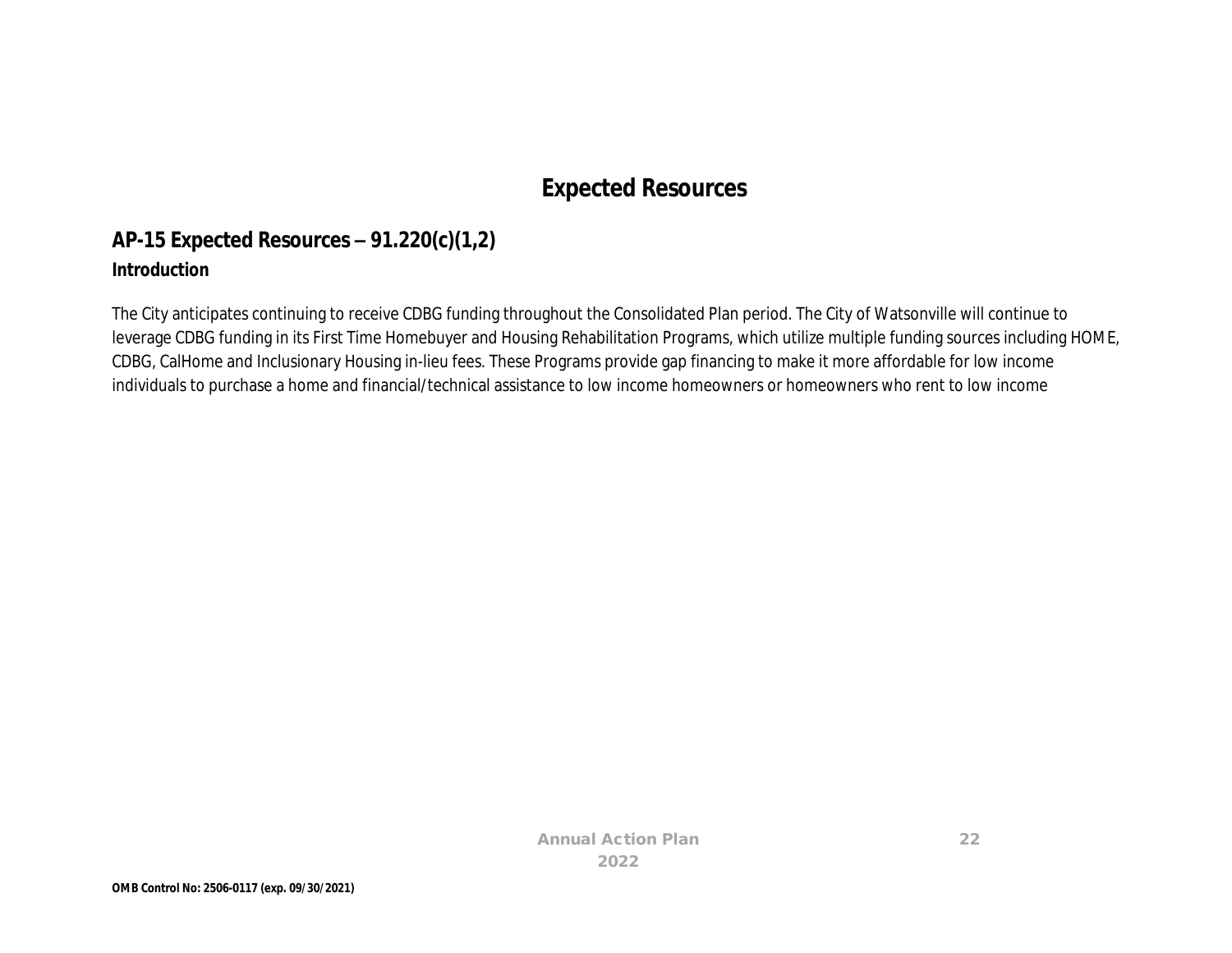households make repairs to an existing home.

| Program     | Source   | <b>Uses of Funds</b>   |             | <b>Expected Amount Available Year 1</b> |                   | <b>Expected</b> | <b>Narrative Description</b> |                                            |
|-------------|----------|------------------------|-------------|-----------------------------------------|-------------------|-----------------|------------------------------|--------------------------------------------|
|             | of Funds |                        | Annual      | Program                                 | <b>Prior Year</b> | Total:          | Amount                       |                                            |
|             |          |                        | Allocation: | Income:                                 | <b>Resources:</b> |                 | Available                    |                                            |
|             |          |                        |             |                                         |                   |                 | Remainder                    |                                            |
|             |          |                        |             |                                         |                   |                 | of ConPlan                   |                                            |
|             |          |                        |             |                                         |                   |                 |                              |                                            |
| <b>CDBG</b> | public - | Acquisition            |             |                                         |                   |                 |                              | CDBG funding will be used toward eligible  |
|             | federal  | Admin and              |             |                                         |                   |                 |                              | projects and programs, such as housing,    |
|             |          | Planning               |             |                                         |                   |                 |                              | public services, public improvements,      |
|             |          | Economic               |             |                                         |                   |                 |                              | neighborhood preservation, facility        |
|             |          | Development            |             |                                         |                   |                 |                              | improvements, parks, economic              |
|             |          | Housing                |             |                                         |                   |                 |                              | development, Section 108 Ioan repayment    |
|             |          | Public                 |             |                                         |                   |                 |                              | and administration. Anticipated program    |
|             |          | <b>Improvements</b>    |             |                                         |                   |                 |                              | income has been included in this AAP, as   |
|             |          | <b>Public Services</b> |             |                                         |                   |                 |                              | well as a small amount of prior year       |
|             |          |                        | 750,000     | 80,000                                  | 100,000           | 930,000         | 2,856,620                    | resources that had not been committed yet. |

**Please note that the amounts are only estimates and will be revised once the allocation is awarded.**

**Table 5 - Expected Resources – Priority Table**

# **Explain how federal funds will leverage those additional resources (private, state and local funds), including a description of how matching requirements will be satisfied**

The CDBG program has no matching requirement. Applicants for funding are asked to provide financial information in their application to indicate capacity to carry out the activity/project. The extent of needs in the City of Watsonville far exceeds the available funding from the CDBG program. Most activities to be pursued by the City with CDBG funds will be leveraged with a variety of funding sources, including: grants from State, Federal, and local governments; private foundations; capital development funds; general funds; private donations of funds or services; and other various funding sources. Below are a few City projects that have been funded using different funding sources;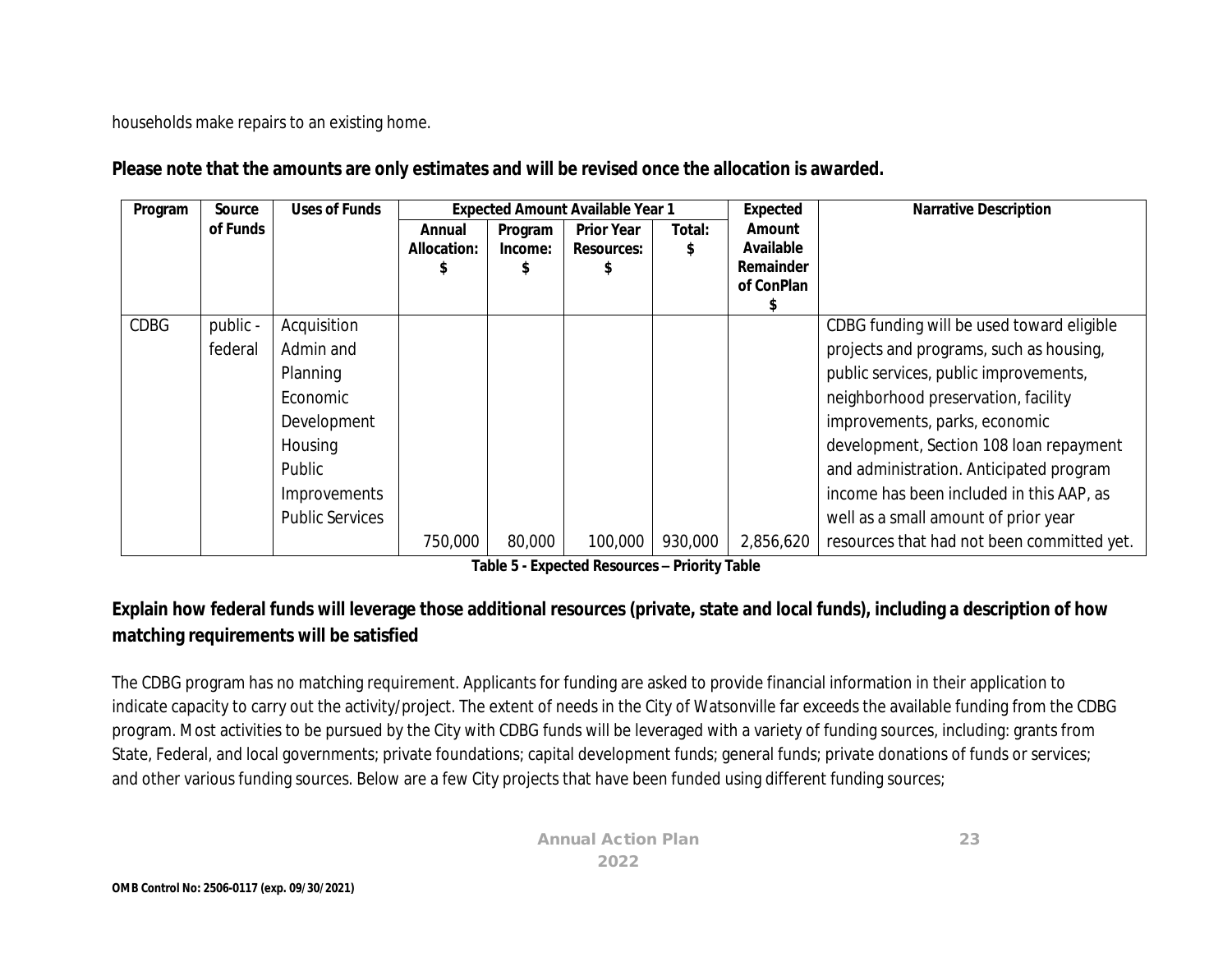City Plaza ADA Restroom Improvements Project-has been moving forward after many delays due to Covid-19 Pandemic. It is expected to be completed by June 2022.

Ramsay Park Project-has used several funding sources including the California Department of Natural Resources Urban Greening Program, City's Capital Improvement and Operating funds. This project also received a 23 million grant for much needed repairs throughout the park, soccer field, Soccer Central, Softball field, and other parts of the park.

Senior Center- For the last few years this building has been receiving upgrades by using several funding sources, Public Works Impact fees, Capital Improvement and Operating funds.

The City is actively pursuing grants and awards for projects not otherwise funded with CDBG funds.

**If appropriate, describe publically owned land or property located within the jurisdiction that may be used to address the needs identified in the plan**

**Discussion**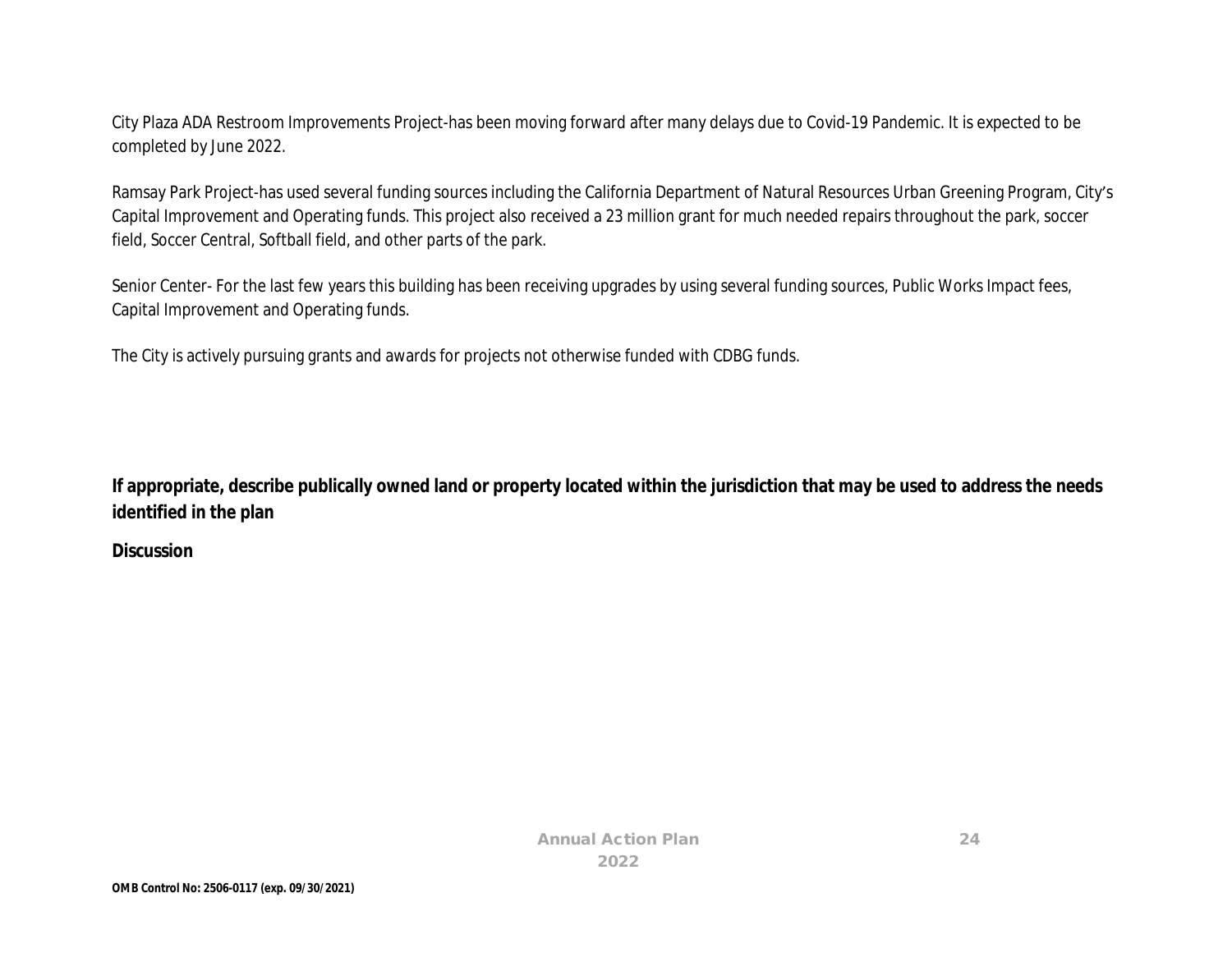# **Goals and Objectives**

# **AP-20 Annual Goals and Objectives**

### **Goals Summary Information**

### **Please note that the amounts are only estimates and will be revised once the allocation is awarded.**

| Sort  | <b>Goal Name</b>         | <b>Start</b> | End  | Category                 | Geographic | <b>Needs</b>             | Funding     | <b>Goal Outcome Indicator</b>        |
|-------|--------------------------|--------------|------|--------------------------|------------|--------------------------|-------------|--------------------------------------|
| Order |                          | Year         | Year |                          | Area       | Addressed                |             |                                      |
|       | Affordable               | 2020         | 2024 | Affordable Housing       |            | Affordable               | CDBG:       | Homeowner Housing Rehabilitated: 3   |
|       | Housing                  |              |      |                          |            | Housing                  | \$100,000   | Household Housing Unit               |
|       |                          |              |      |                          |            |                          |             | Housing Code Enforcement/Foreclosed  |
|       |                          |              |      |                          |            |                          |             | Property Care: 100 Household Housing |
|       |                          |              |      |                          |            |                          |             | Unit                                 |
| 2     | Economic                 | 2020         | 2024 | Non-Housing              |            | Economic                 | CDBG:       | Businesses assisted: 50 Businesses   |
|       | Development              |              |      | Community                |            | Development              | \$211,934   | Assisted                             |
|       |                          |              |      | Development              |            |                          |             |                                      |
| 3     | <b>Public Services</b>   | 2020         | 2024 | <b>Public Services</b>   |            | <b>Public Services</b>   | CDBG:       | Public service activities other than |
|       |                          |              |      |                          |            |                          | \$124,665   | Low/Moderate Income Housing Benefit: |
|       |                          |              |      |                          |            |                          |             | 350 Persons Assisted                 |
|       | <b>Public Facilities</b> | 2020         | 2024 | <b>Public Facilities</b> |            | <b>Public Facilities</b> | CDBG: \$325 | Other: 2 Other                       |

**Table 6 – Goals Summary**

### **Goal Descriptions**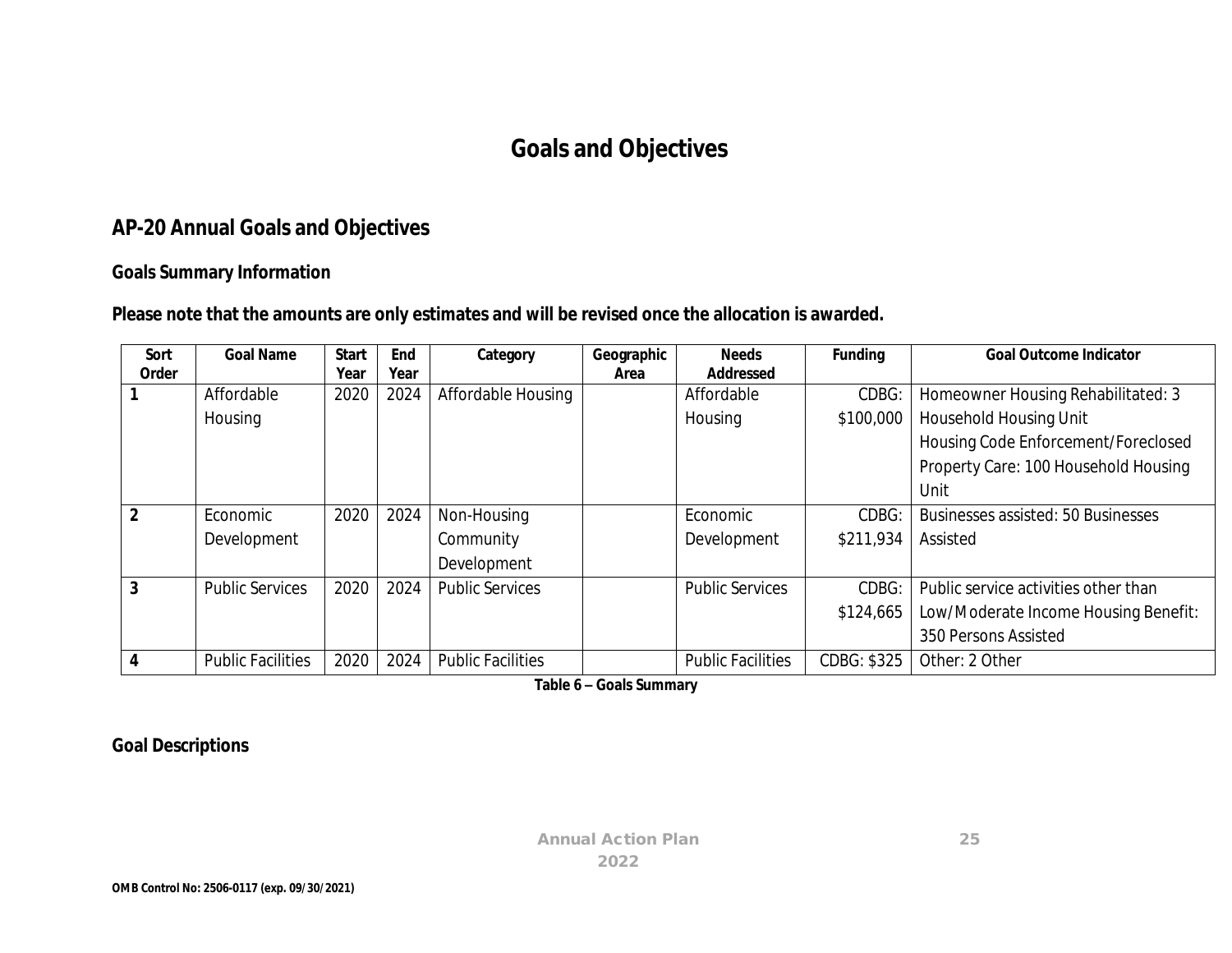| 1 | <b>Goal Name</b>                         | Affordable Housing                                        |  |
|---|------------------------------------------|-----------------------------------------------------------|--|
|   | <b>Goal Description</b>                  | Goal outcome indicator and funding shown is per year.     |  |
| 2 | <b>Goal Name</b><br>Economic Development |                                                           |  |
|   | <b>Goal Description</b>                  | Goal outcome indicator and funding allocated is per year. |  |
| 3 | <b>Goal Name</b>                         | <b>Public Services</b>                                    |  |
|   | <b>Goal Description</b>                  | Goal outcome indicator and funding shown is per year.     |  |
| 4 | <b>Goal Name</b>                         | <b>Public Facilities</b>                                  |  |
|   | <b>Goal Description</b>                  | Goal outcome indicator and funding shown is per year.     |  |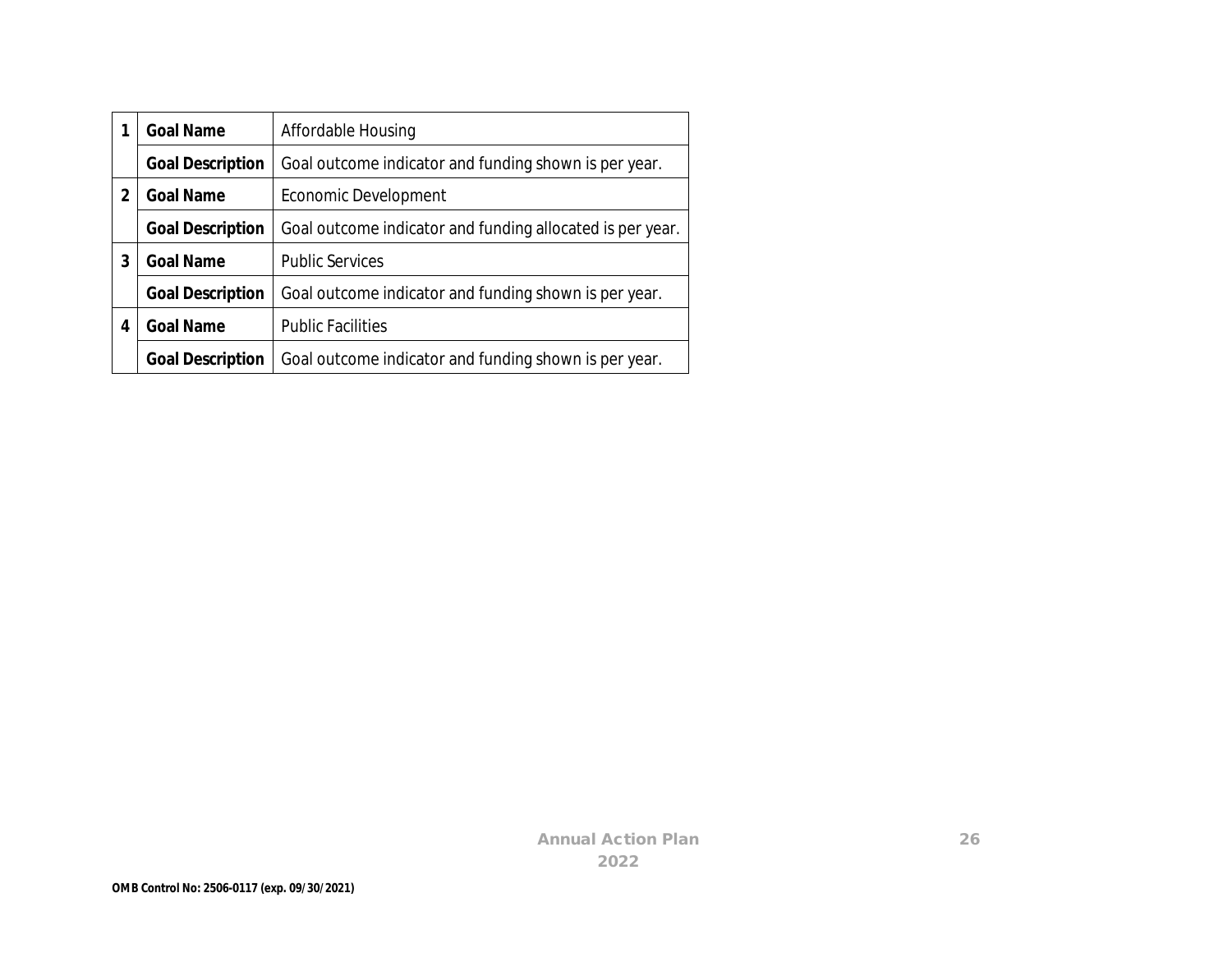# **Projects**

# **AP-35 Projects – 91.220(d) Introduction**

The Five Year Consolidate Plan outlines proposed strategies for the expenditures of the City's CDBG funds with the goal to provide a suitable living environment by revitalizing low- to moderate-income neighborhoods, to assist disadvantaged, low-income, and homeless persons by providing adequate public facilities and services and generating affordable housing opportunities. This annual plan focuses resources in the areas of affordable housing, economic development, public services, and public facilities.

#### **Projects**

| # | <b>Project Name</b>                            |
|---|------------------------------------------------|
| 1 | Section 108 Loan repayment                     |
| 2 | Youth Center Staffing                          |
| 3 | Code Enforcement                               |
| 4 | Administration and Planning                    |
| 5 | Micro-Enterprise Business Technical Assistance |
| 6 | Callaghan Park Playground Resurfacing          |
| 7 | Franich Park Playground Resurfacing            |
| 8 | Contingency-Senior Center Phase III            |
|   |                                                |
|   |                                                |
|   |                                                |
|   |                                                |

**Table 7 - Project Information**

### **Describe the reasons for allocation priorities and any obstacles to addressing underserved needs**

Priority needs identified in the City's Five-Year Consolidated Plan, the corresponding local objectives, and the specific activities to be undertaken during the 2022 Program Year to address each need are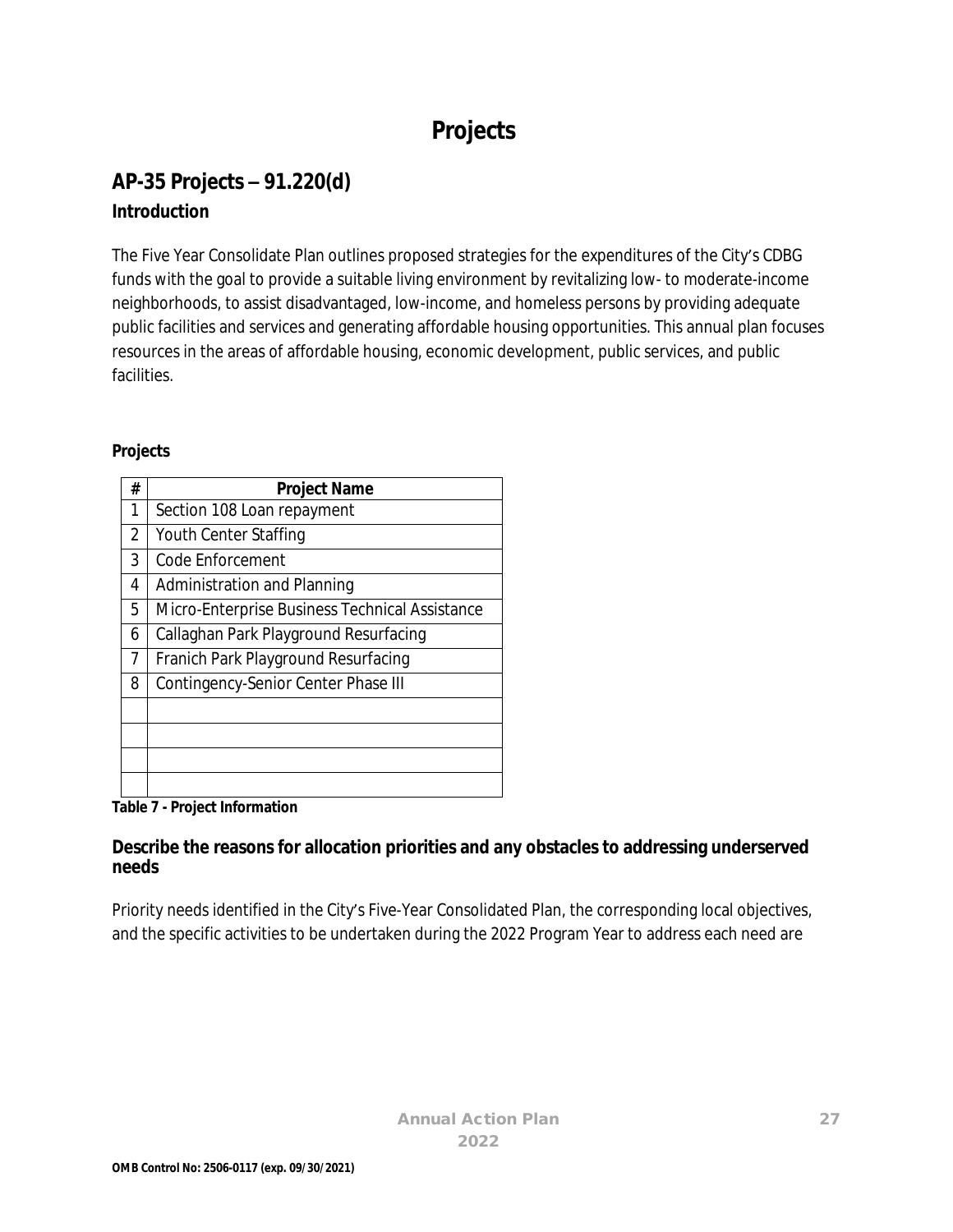outlined below.

Homeownership Housing Rehabilitation

Targeted Residential Code Enforcement

### **Economic Development**

Micro-enterprise Business Technical Assistance

Entrepreneur Support

### **Public Services**

### *Youth Services*

Objectives of providing positive alternatives for youth in order to prevent juvenile crime and gang violence are addressed through several ongoing programs under the collaborating efforts between the Police and the Parks and Community Services Departments. There are 3 recreational sites that provide positive programming throughout the week ranging in a variety of recreational enrichment activities that promote positive emotional and physical well-being.

### *Youth Programs*

*F.L.Y.E.R.S. After School Program:* For youth in 1st-5th grade. Provide assistance with homework, participate in sports, games, arts & crafts activities. Transportation is provided from school to the program site.

*Spring and Winter Break Day Camp:* A week long for youth ages 5-12 held during the P.V.U.S.D spring and winter breaks. The full day camp features a variety of activities, healthy snacks/lunches and a trip to a local attraction.

*Camp W.O.W. Summer Day Camp:* For youth ages 5-12. It is comprised of 8, 1-week sessions. Each session features a different theme and a trip to a destination. Youth participate in a variety of sports,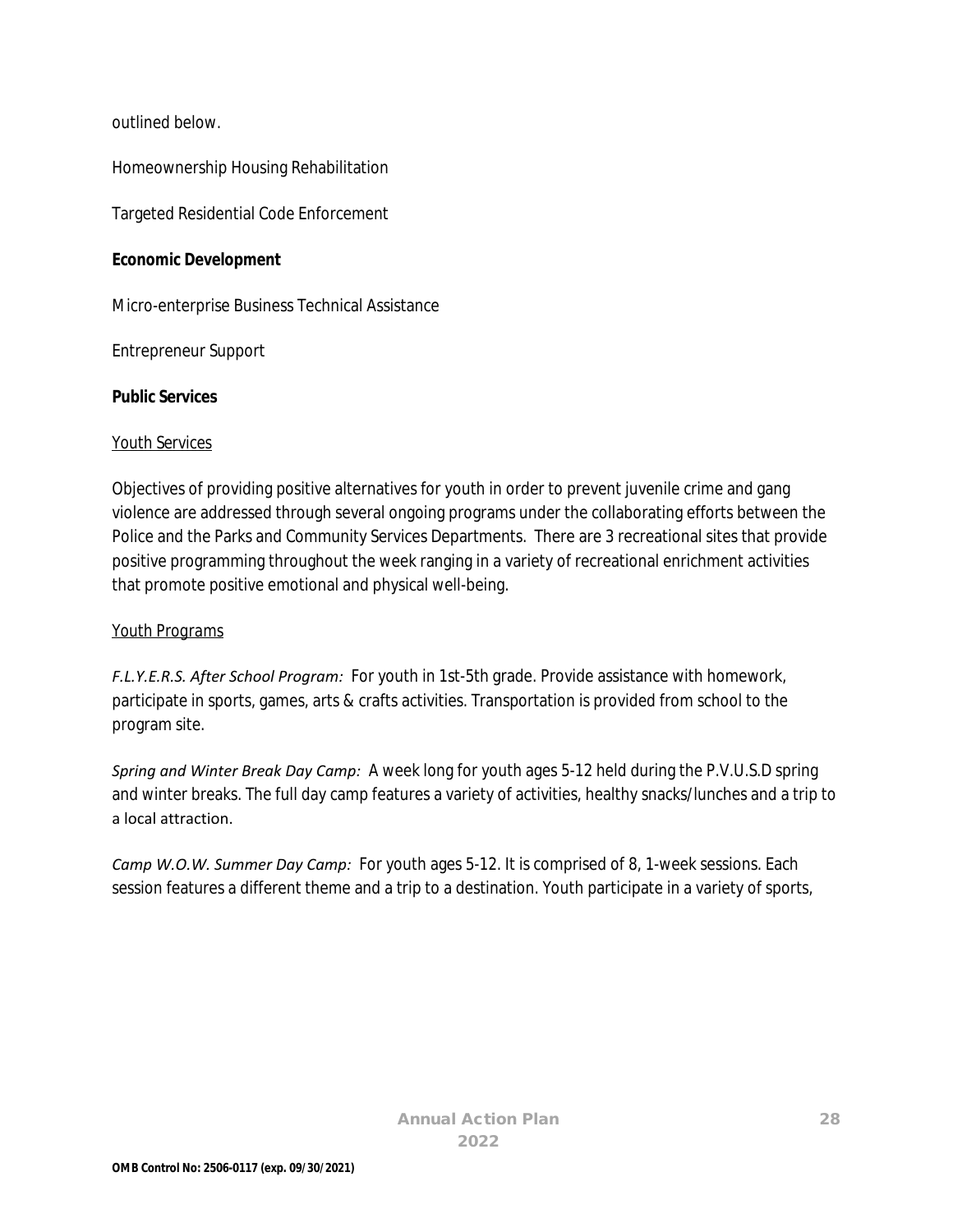games, arts & crafts activities with healthy snacks/lunch provided.

*Itty Bitty Sports Program:* Geared towards youth ages 3-5. It is comprised of 4, 1-week session per sport. Each session introduces the participant to the fundamentals of the sport while having fun.

#### **Currently on hold:**

*Youth Gymnastics Program:* Program is for youth ages 3-10 and is designed to teach basic gymnastics skills. Emphasis is on developing motor skills, eye-hand coordination and confidence.

#### **Public Facilities (Infrastructure)**

The City's infrastructure is improved by various Public Works projects, including reconstruction, rehabilitation, and/or addition of streets, sidewalks, and other types of infrastructure, and the removal architectural barriers to accessibility for the physically challenged within public areas and ways.

#### **Homelessness and Special Needs**

#### Special Housing Need

#### Transitional Housing Programs

The City addresses the needs of the homeless and citizens with special needs by ongoing support of local service agencies through the City's Social Service Grant Program. The City participates in the Santa Cruz County-wide CoC strategy through financial and human resources contributions to the Homeless Action Partnership (formerly the Santa Cruz County CoC Committee).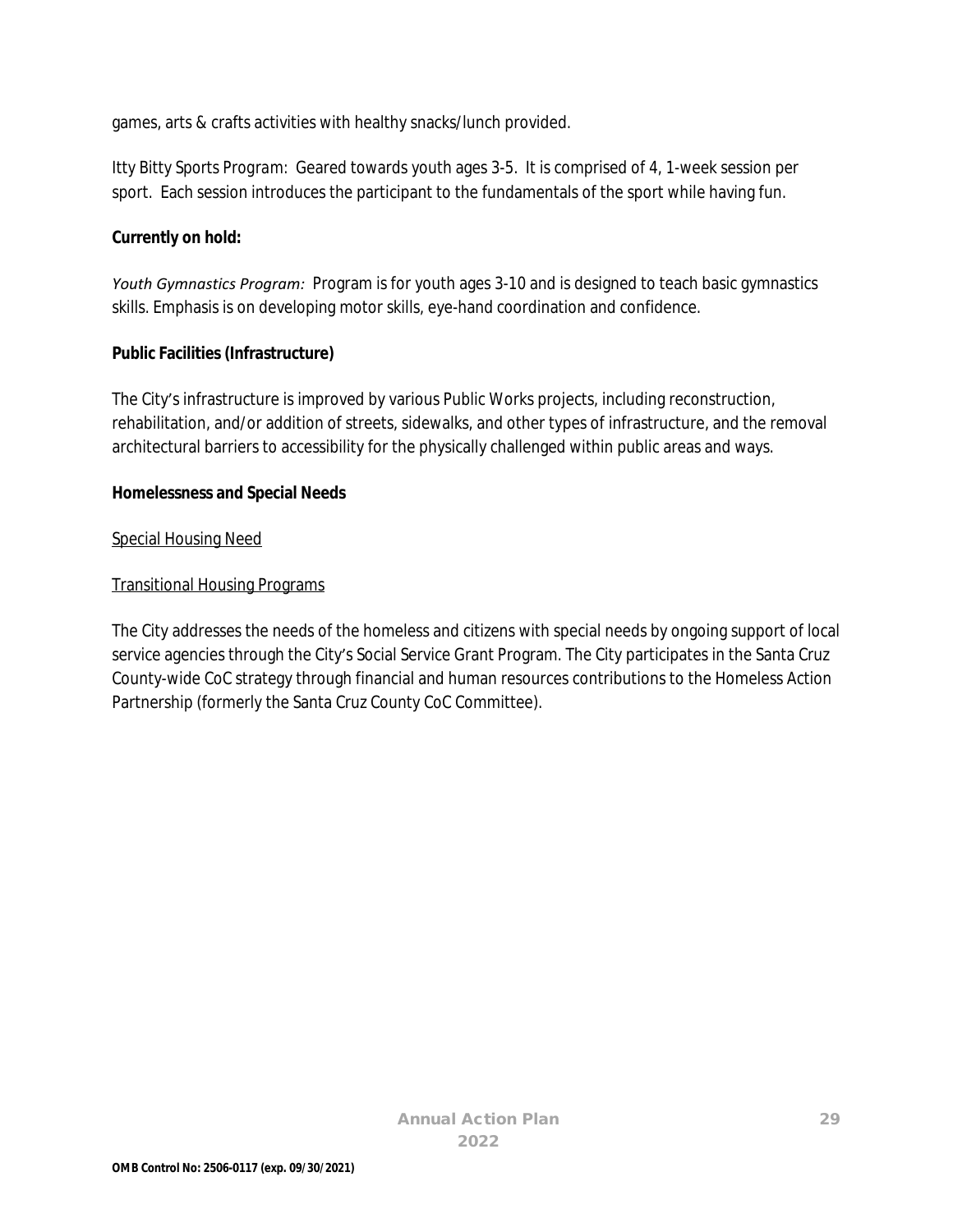# **AP-38 Project Summary**

# **Project Summary Information**

# **Please note that the amounts are only estimates and will be revised once the allocation is awarded.**

| $\mathbf{1}$   | <b>Project Name</b>                                                                                                                                                                                                                                | Section 108 Loan repayment                                                                                                                                                                                                                                                                                                                                                                                                                                                                                                                                   |
|----------------|----------------------------------------------------------------------------------------------------------------------------------------------------------------------------------------------------------------------------------------------------|--------------------------------------------------------------------------------------------------------------------------------------------------------------------------------------------------------------------------------------------------------------------------------------------------------------------------------------------------------------------------------------------------------------------------------------------------------------------------------------------------------------------------------------------------------------|
|                | <b>Target Area</b>                                                                                                                                                                                                                                 |                                                                                                                                                                                                                                                                                                                                                                                                                                                                                                                                                              |
|                | <b>Goals Supported</b>                                                                                                                                                                                                                             | Economic Development                                                                                                                                                                                                                                                                                                                                                                                                                                                                                                                                         |
|                | <b>Needs Addressed</b>                                                                                                                                                                                                                             | Economic Development                                                                                                                                                                                                                                                                                                                                                                                                                                                                                                                                         |
|                | <b>Funding</b>                                                                                                                                                                                                                                     | CDBG: \$161,934                                                                                                                                                                                                                                                                                                                                                                                                                                                                                                                                              |
|                | <b>Description</b><br>Planned Ioan repayment under Section 108. City used funds to construct a new downtown<br>parking garage to spur on development and job creation. The project will fall under 19F-<br>Planned Repayments of Section 108 Loans |                                                                                                                                                                                                                                                                                                                                                                                                                                                                                                                                                              |
|                | <b>Target Date</b>                                                                                                                                                                                                                                 | 6/30/2022                                                                                                                                                                                                                                                                                                                                                                                                                                                                                                                                                    |
|                | <b>Estimate the</b><br>number and type of<br>families that will<br>benefit from the<br>proposed activities                                                                                                                                         | N/A                                                                                                                                                                                                                                                                                                                                                                                                                                                                                                                                                          |
|                | <b>Location Description</b>                                                                                                                                                                                                                        | N/A                                                                                                                                                                                                                                                                                                                                                                                                                                                                                                                                                          |
|                | <b>Planned Activities</b>                                                                                                                                                                                                                          | Project was originally a downtown parking lot. Now activity only includes planned loan<br>repayments.                                                                                                                                                                                                                                                                                                                                                                                                                                                        |
| $\overline{2}$ | <b>Project Name</b>                                                                                                                                                                                                                                | Youth Center Staffing                                                                                                                                                                                                                                                                                                                                                                                                                                                                                                                                        |
|                | <b>Target Area</b>                                                                                                                                                                                                                                 |                                                                                                                                                                                                                                                                                                                                                                                                                                                                                                                                                              |
|                | <b>Goals Supported</b>                                                                                                                                                                                                                             | <b>Public Services</b>                                                                                                                                                                                                                                                                                                                                                                                                                                                                                                                                       |
|                | <b>Needs Addressed</b>                                                                                                                                                                                                                             | <b>Public Services</b>                                                                                                                                                                                                                                                                                                                                                                                                                                                                                                                                       |
|                | <b>Funding</b>                                                                                                                                                                                                                                     | CDBG: \$124,665                                                                                                                                                                                                                                                                                                                                                                                                                                                                                                                                              |
|                | <b>Description</b>                                                                                                                                                                                                                                 | Funding will be used to provide recreational classes for local youth at the City's community<br>center. These funds are critical to providing staffing and services to operate the facility.<br>The classes provide an opportunity for youth to participate in a variety of sports, games<br>and arts & crafts activities in a safe environment. The project will fall under 05D-Youth<br>Services that will meet an LMC National Objective. The public services objective will be to<br>provide such services to 300 low income youth who live in the City. |
|                | <b>Target Date</b>                                                                                                                                                                                                                                 | 6/30/2022                                                                                                                                                                                                                                                                                                                                                                                                                                                                                                                                                    |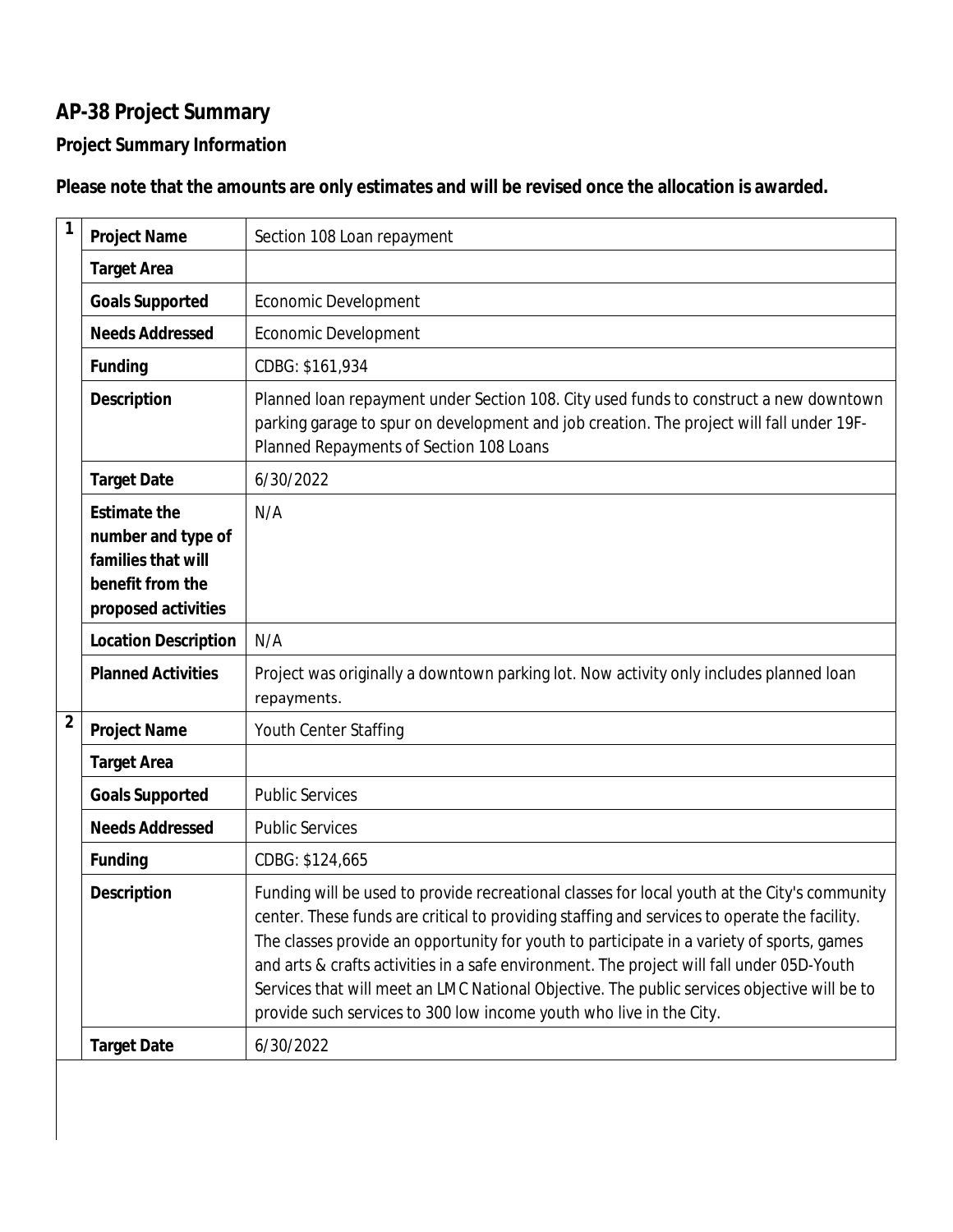| <b>Estimate the</b><br>number and type of<br>families that will<br>benefit from the<br>proposed activities |                                                                                                            | 300 low income youth within the City                                                                                                                                                                                                                                                                                                                                                                                                                                                                                                                                                                                                                                                                                                                                                |
|------------------------------------------------------------------------------------------------------------|------------------------------------------------------------------------------------------------------------|-------------------------------------------------------------------------------------------------------------------------------------------------------------------------------------------------------------------------------------------------------------------------------------------------------------------------------------------------------------------------------------------------------------------------------------------------------------------------------------------------------------------------------------------------------------------------------------------------------------------------------------------------------------------------------------------------------------------------------------------------------------------------------------|
|                                                                                                            | <b>Location Description</b>                                                                                | 30 Maple Avenue, Watsonville, CA 95076                                                                                                                                                                                                                                                                                                                                                                                                                                                                                                                                                                                                                                                                                                                                              |
|                                                                                                            | <b>Planned Activities</b>                                                                                  | Funding for Parks and Community services staff at the Gene Hoularis Waldo Rodriguez<br>Youth Center, which provides recreational services to approximately 100 youth each day.<br>The Youth Center provides a variety of recreation and neighborhood services programs<br>that benefit the City's youth. The recreational programs will focus on, sports, games, arts<br>& crafts, and other learning programs.                                                                                                                                                                                                                                                                                                                                                                     |
| $\overline{\mathbf{3}}$                                                                                    | <b>Project Name</b>                                                                                        | Code Enforcement                                                                                                                                                                                                                                                                                                                                                                                                                                                                                                                                                                                                                                                                                                                                                                    |
|                                                                                                            | <b>Target Area</b>                                                                                         |                                                                                                                                                                                                                                                                                                                                                                                                                                                                                                                                                                                                                                                                                                                                                                                     |
|                                                                                                            | <b>Goals Supported</b>                                                                                     | Affordable Housing                                                                                                                                                                                                                                                                                                                                                                                                                                                                                                                                                                                                                                                                                                                                                                  |
|                                                                                                            | <b>Needs Addressed</b>                                                                                     | Affordable Housing                                                                                                                                                                                                                                                                                                                                                                                                                                                                                                                                                                                                                                                                                                                                                                  |
|                                                                                                            | <b>Funding</b>                                                                                             | CDBG: \$100,000                                                                                                                                                                                                                                                                                                                                                                                                                                                                                                                                                                                                                                                                                                                                                                     |
|                                                                                                            | <b>Description</b>                                                                                         | The proposed funding will be used to operate a code enforcement program in target areas<br>throughout the City. This activity will fall under matrix code 15-Code Enforcement and will<br>meet the LMA National Objective-570.202 (C), focusing on geographic areas that are<br>predominantly residential, benefit low to moderate income households and areas that are<br>known to have deteriorated or deteriorating conditions. CDBG funds will be used for<br>actual time of various staff involved in code enforcement in specific target areas, as well as<br>legal costs for compliance enforcement. Logs will be maintained to track activities under<br>the Program and to determine if the program is successful in arresting the decline in low<br>income neighborhoods. |
|                                                                                                            | <b>Target Date</b>                                                                                         | 6/30/2022                                                                                                                                                                                                                                                                                                                                                                                                                                                                                                                                                                                                                                                                                                                                                                           |
|                                                                                                            | <b>Estimate the</b><br>number and type of<br>families that will<br>benefit from the<br>proposed activities | 50 households that are in code violation located in identified areas below which represent<br>the most deteriorated neighborhoods.                                                                                                                                                                                                                                                                                                                                                                                                                                                                                                                                                                                                                                                  |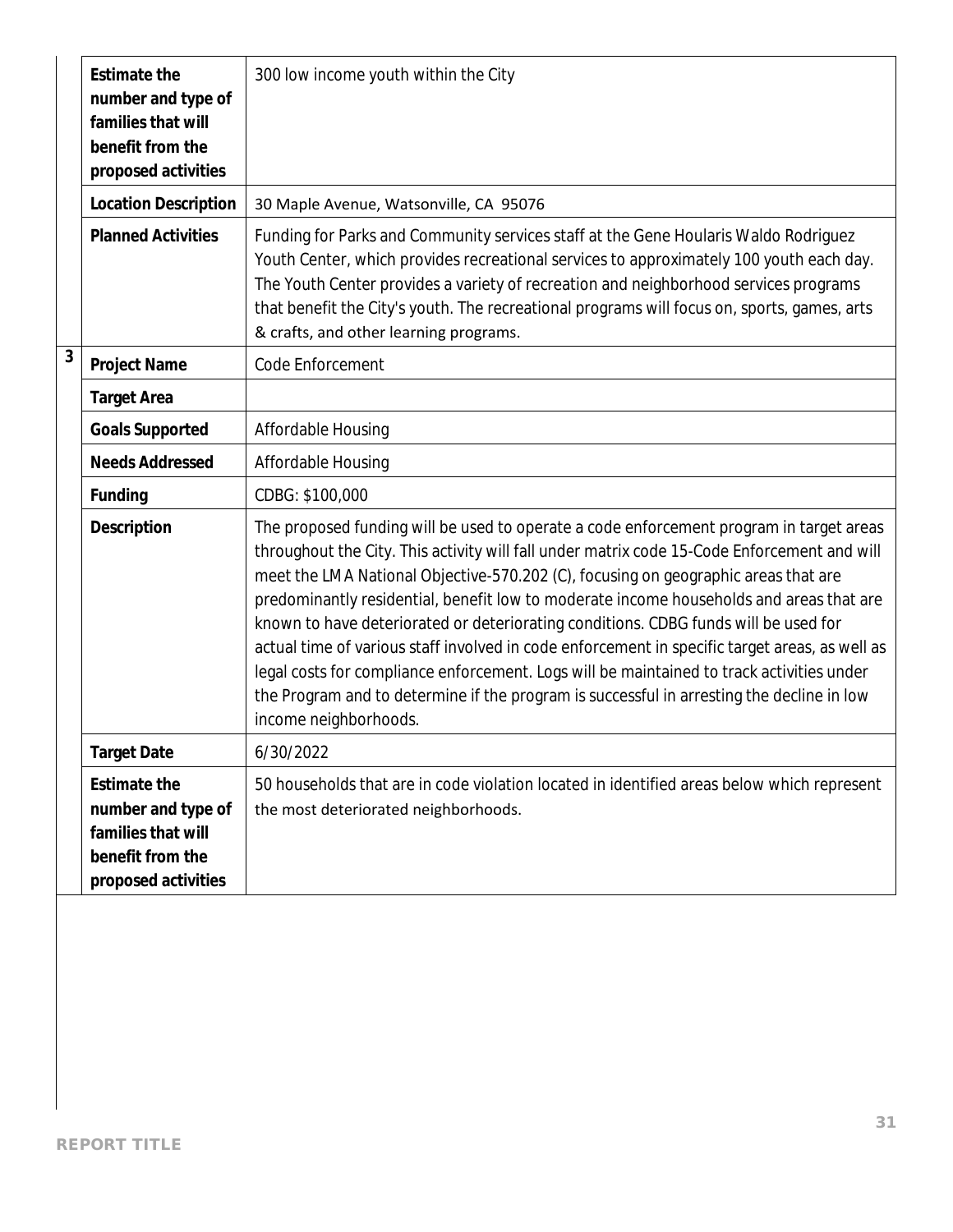|   | <b>Location Description</b>                                                                                | Eligible Targeted block groups located within the City limits that are primarily residential<br>Low/mod income areas with deteriorated or deteriorating conditions;<br><b>BLOCK GROUPS</b>                                                                                                                                           |  |  |
|---|------------------------------------------------------------------------------------------------------------|--------------------------------------------------------------------------------------------------------------------------------------------------------------------------------------------------------------------------------------------------------------------------------------------------------------------------------------|--|--|
|   |                                                                                                            | 1101002,1101004                                                                                                                                                                                                                                                                                                                      |  |  |
|   |                                                                                                            |                                                                                                                                                                                                                                                                                                                                      |  |  |
|   |                                                                                                            | 1102001,1102002,1102004,1102005                                                                                                                                                                                                                                                                                                      |  |  |
|   |                                                                                                            | 1103001,1103004                                                                                                                                                                                                                                                                                                                      |  |  |
|   |                                                                                                            | 1105011,1105013,1105014,1105021,1105022                                                                                                                                                                                                                                                                                              |  |  |
|   |                                                                                                            | 1106003,1106005                                                                                                                                                                                                                                                                                                                      |  |  |
|   |                                                                                                            | 1107001                                                                                                                                                                                                                                                                                                                              |  |  |
|   | <b>Planned Activities</b>                                                                                  | To address and inspect illegal and unsafe construction, substandard housing and property<br>maintenance issues throughout the City. In addition, City staff will hold community<br>educational trainings and presentations in low income areas to ensure that real properties<br>do not reach a state of deterioration or disrepair. |  |  |
| 4 | <b>Project Name</b>                                                                                        | Administration and Planning                                                                                                                                                                                                                                                                                                          |  |  |
|   | <b>Target Area</b>                                                                                         |                                                                                                                                                                                                                                                                                                                                      |  |  |
|   | <b>Goals Supported</b>                                                                                     | Economic Development                                                                                                                                                                                                                                                                                                                 |  |  |
|   | <b>Needs Addressed</b>                                                                                     | Economic Development                                                                                                                                                                                                                                                                                                                 |  |  |
|   | <b>Funding</b>                                                                                             | CDBG: \$166,000                                                                                                                                                                                                                                                                                                                      |  |  |
|   | <b>Description</b>                                                                                         | Planning administration and management of CDBG Program. Oversight will include<br>reporting, expenditure tracking, IDIS entry, action plan development, citizen participation,<br>program guidelines, etc.                                                                                                                           |  |  |
|   | Target Date                                                                                                | 6/30/2022                                                                                                                                                                                                                                                                                                                            |  |  |
|   | <b>Estimate the</b><br>number and type of<br>families that will<br>benefit from the<br>proposed activities | N/A                                                                                                                                                                                                                                                                                                                                  |  |  |
|   | <b>Location Description</b>                                                                                | N/A                                                                                                                                                                                                                                                                                                                                  |  |  |
|   | <b>Planned Activities</b>                                                                                  | Planning administration and management of CDBG Program.                                                                                                                                                                                                                                                                              |  |  |
| 5 | <b>Project Name</b>                                                                                        | Micro-Enterprise Business Technical Assistance                                                                                                                                                                                                                                                                                       |  |  |
|   | <b>Target Area</b>                                                                                         |                                                                                                                                                                                                                                                                                                                                      |  |  |
|   | <b>Goals Supported</b>                                                                                     | Economic Development                                                                                                                                                                                                                                                                                                                 |  |  |
|   | <b>Needs Addressed</b>                                                                                     | Economic Development                                                                                                                                                                                                                                                                                                                 |  |  |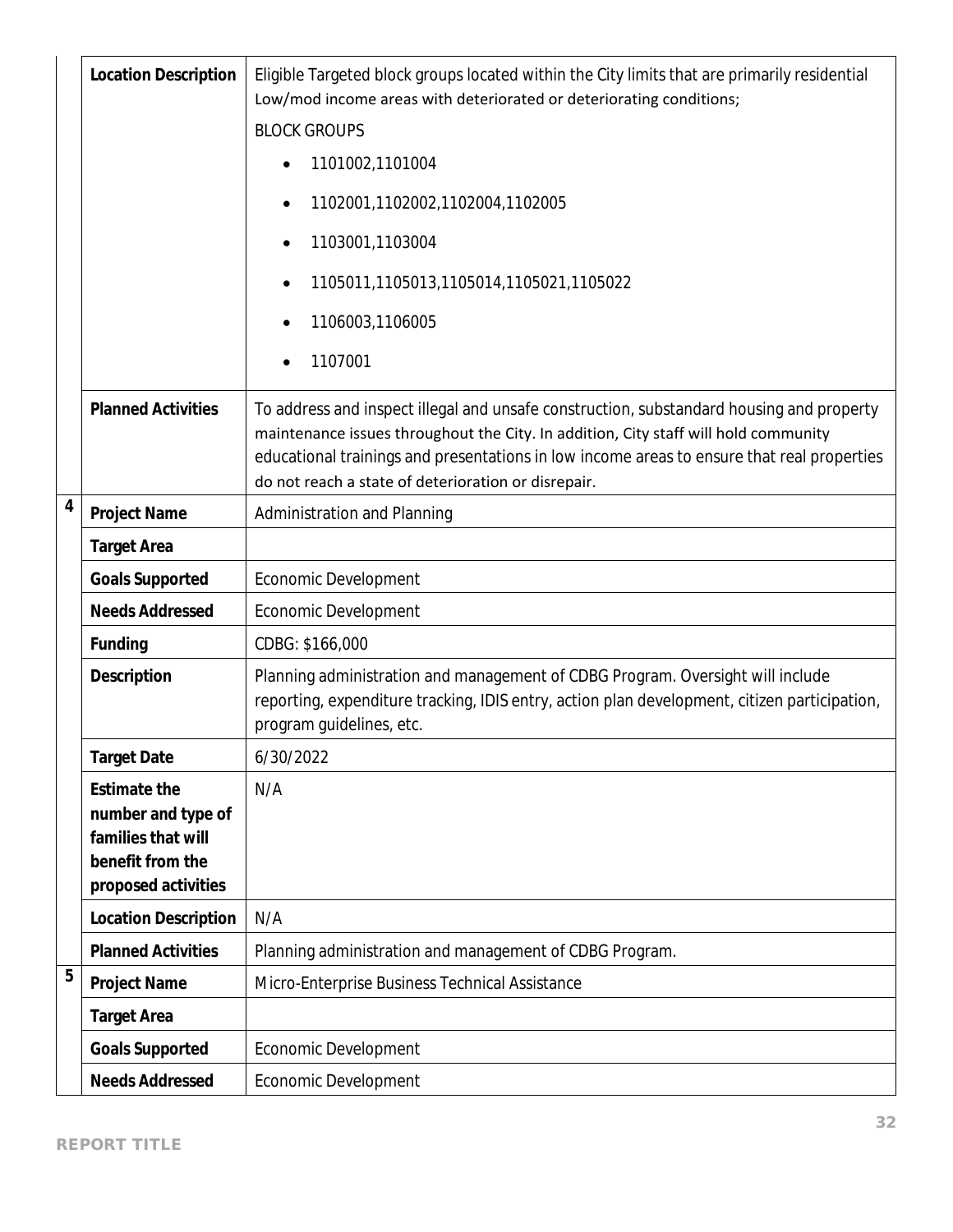| <b>Funding</b><br>CDBG: \$50,000                                                                                                                            |                                                                                                            |                                                                                                                                                                                                                                                                                                                                                                                                                                                                                                                                                                                                                                                                                                                               |
|-------------------------------------------------------------------------------------------------------------------------------------------------------------|------------------------------------------------------------------------------------------------------------|-------------------------------------------------------------------------------------------------------------------------------------------------------------------------------------------------------------------------------------------------------------------------------------------------------------------------------------------------------------------------------------------------------------------------------------------------------------------------------------------------------------------------------------------------------------------------------------------------------------------------------------------------------------------------------------------------------------------------------|
| <b>Description</b>                                                                                                                                          |                                                                                                            | In order to strengthen local entrepreneurship in Watsonville, the City will provide funds to<br>a non-profit to manage the Plaza Vigil Business Incubator program, that focus on providing<br>micro enterprise technical assistance. The activity will also provide funding for the<br>Incubator Without Walls program which provides business training and technical<br>assistance to Watsonville business start-ups and entrepreneurs. The technical assistance<br>will be provided to low income persons who self-certify their income falls below 80% AMI<br>and that their business has less than 5 total persons. The activity will fall under 18C-ED<br>Micro-Enterprise and will accomplish LMCMC National Objective. |
|                                                                                                                                                             | <b>Target Date</b>                                                                                         | 6/30/2022                                                                                                                                                                                                                                                                                                                                                                                                                                                                                                                                                                                                                                                                                                                     |
| <b>Estimate the</b><br>50 business will receive technical assistance<br>number and type of<br>families that will<br>benefit from the<br>proposed activities |                                                                                                            |                                                                                                                                                                                                                                                                                                                                                                                                                                                                                                                                                                                                                                                                                                                               |
|                                                                                                                                                             | <b>Location Description</b>                                                                                | 23 E Beach Street, Watsonville, CA 95076                                                                                                                                                                                                                                                                                                                                                                                                                                                                                                                                                                                                                                                                                      |
|                                                                                                                                                             | <b>Planned Activities</b>                                                                                  | Subrecipient grant to El Pajaro Community Development Corporation, a non-profit<br>organization, for providing micro-enterprise business technical assistance and general<br>technical assistance to small businesses. The Programs to be funded will be the Business<br>Incubator Program and the Incubator Without Walls program                                                                                                                                                                                                                                                                                                                                                                                            |
| $\boldsymbol{6}$                                                                                                                                            | <b>Project Name</b>                                                                                        | Callaghan Park Playground Resurfacing                                                                                                                                                                                                                                                                                                                                                                                                                                                                                                                                                                                                                                                                                         |
|                                                                                                                                                             | <b>Target Area</b>                                                                                         |                                                                                                                                                                                                                                                                                                                                                                                                                                                                                                                                                                                                                                                                                                                               |
|                                                                                                                                                             | <b>Goals Supported</b>                                                                                     | <b>Public Facilities</b>                                                                                                                                                                                                                                                                                                                                                                                                                                                                                                                                                                                                                                                                                                      |
|                                                                                                                                                             | <b>Needs Addressed</b>                                                                                     | <b>Public Facilities</b>                                                                                                                                                                                                                                                                                                                                                                                                                                                                                                                                                                                                                                                                                                      |
|                                                                                                                                                             | <b>Funding</b>                                                                                             | CDBG: \$125,000                                                                                                                                                                                                                                                                                                                                                                                                                                                                                                                                                                                                                                                                                                               |
|                                                                                                                                                             | <b>Description</b>                                                                                         | This project will fall under matrix code 03F-Parks, Recreational Facilities and will meet the<br>LMA National Objective-570.201(C).                                                                                                                                                                                                                                                                                                                                                                                                                                                                                                                                                                                           |
|                                                                                                                                                             | <b>Target Date</b>                                                                                         | 6/30/2022                                                                                                                                                                                                                                                                                                                                                                                                                                                                                                                                                                                                                                                                                                                     |
|                                                                                                                                                             | <b>Estimate the</b><br>number and type of<br>families that will<br>benefit from the<br>proposed activities | An estimated 16,382 of low-mod income persons utilize Callaghan Park.                                                                                                                                                                                                                                                                                                                                                                                                                                                                                                                                                                                                                                                         |
|                                                                                                                                                             | <b>Location Description</b>                                                                                | 225 Sudden Street, Watsonville, CA 95076                                                                                                                                                                                                                                                                                                                                                                                                                                                                                                                                                                                                                                                                                      |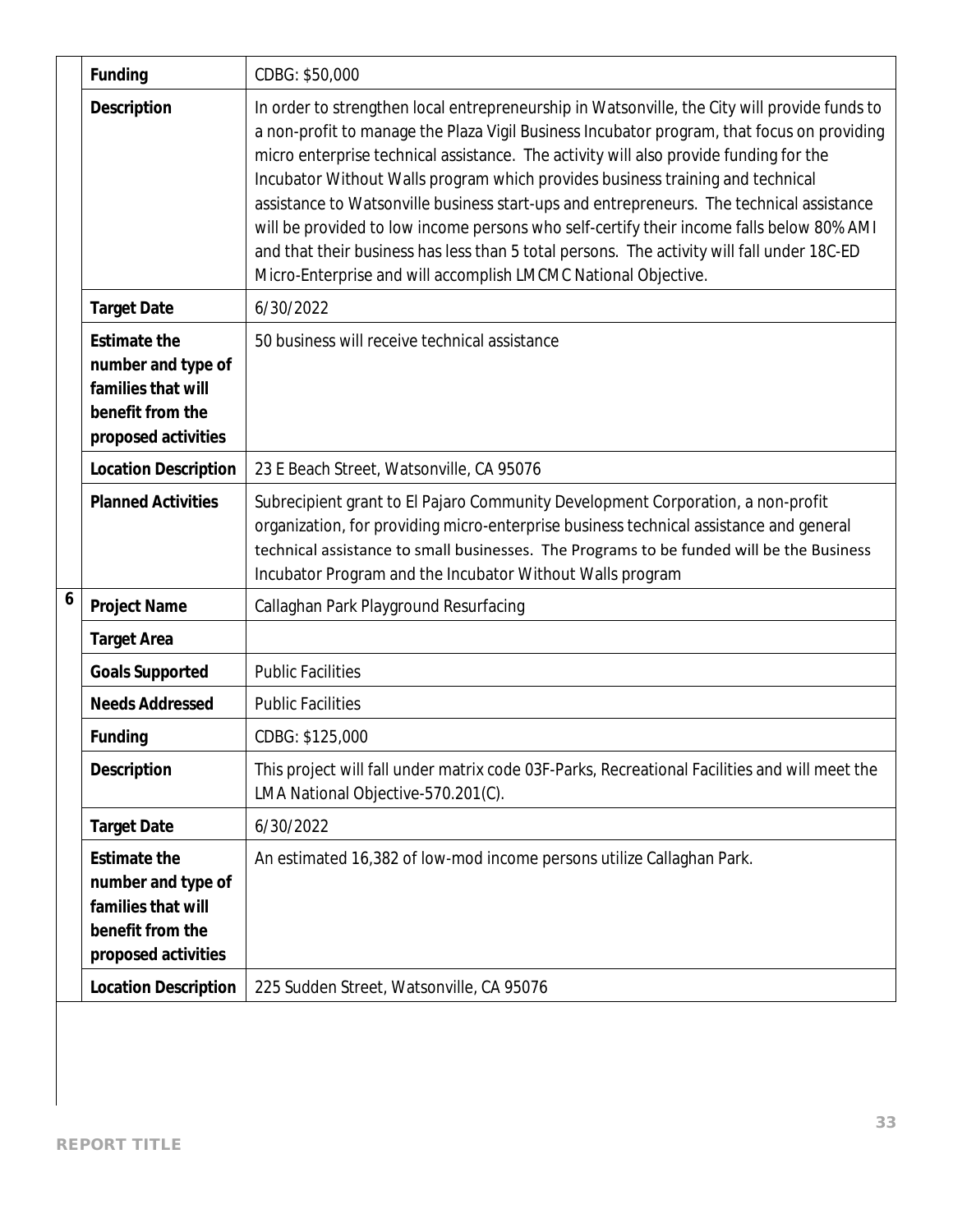|                | <b>Planned Activities</b>                                                                                  | Replace the sand in the current children's playground, as it is nearing the end of its 10-15<br>year lifespan. The sand will be replaced with a substance called "pour in place".<br>Nationwide, sand is being replaced with this product as sand can harbor disease and is an<br>attraction for animal waste. Replacing the sand will make for a cleaner and safer<br>playground. |
|----------------|------------------------------------------------------------------------------------------------------------|------------------------------------------------------------------------------------------------------------------------------------------------------------------------------------------------------------------------------------------------------------------------------------------------------------------------------------------------------------------------------------|
| $\overline{7}$ | <b>Project Name</b>                                                                                        | Franich Park Playground Resurfacing                                                                                                                                                                                                                                                                                                                                                |
|                | <b>Target Area</b>                                                                                         |                                                                                                                                                                                                                                                                                                                                                                                    |
|                | <b>Goals Supported</b>                                                                                     | <b>Public Facilities</b>                                                                                                                                                                                                                                                                                                                                                           |
|                | <b>Needs Addressed</b>                                                                                     | <b>Public Facilities</b>                                                                                                                                                                                                                                                                                                                                                           |
|                | <b>Funding</b>                                                                                             | CDBG: \$125,000                                                                                                                                                                                                                                                                                                                                                                    |
|                | <b>Description</b>                                                                                         | This project will fall under matrix code 03F-Parks, Recreational Facilities and will meet the<br>LMA National Objective-570.201(C).                                                                                                                                                                                                                                                |
|                | <b>Target Date</b>                                                                                         | 6/30/2022                                                                                                                                                                                                                                                                                                                                                                          |
|                | <b>Estimate the</b><br>number and type of<br>families that will<br>benefit from the<br>proposed activities | An estimated 16,382 of low-mod income persons utilize Franich Park.                                                                                                                                                                                                                                                                                                                |
|                | <b>Location Description</b>                                                                                | 795 Vista Montana Drive, Watsonville, CA 95076                                                                                                                                                                                                                                                                                                                                     |
|                | <b>Planned Activities</b>                                                                                  | Replace the sand in the current children's playground, as it is nearing the end of its 10-15<br>year lifespan. The sand will be replaced with a substance called "pour in place".<br>Nationwide, sand is being replaced with this product as sand can harbor disease and is an<br>attraction for animal waste. Replacing the sand will make for a cleaner and safer<br>playground. |
| 8              | <b>Project Name</b>                                                                                        | Contingency Senior Center Ph. III                                                                                                                                                                                                                                                                                                                                                  |
|                | <b>Target Area</b>                                                                                         |                                                                                                                                                                                                                                                                                                                                                                                    |
|                | <b>Goals Supported</b>                                                                                     | <b>Public Facilities</b>                                                                                                                                                                                                                                                                                                                                                           |
|                | <b>Needs Addressed</b>                                                                                     | <b>Public Facilities</b>                                                                                                                                                                                                                                                                                                                                                           |
|                | <b>Funding</b>                                                                                             | CDBG: \$250,000                                                                                                                                                                                                                                                                                                                                                                    |
|                | <b>Description</b>                                                                                         | This project will fall under matrix code 03A Senior Centers and will meet the LMC National<br>Objective 570.201(C)                                                                                                                                                                                                                                                                 |
|                | <b>Target Date</b>                                                                                         | 6/30/2022                                                                                                                                                                                                                                                                                                                                                                          |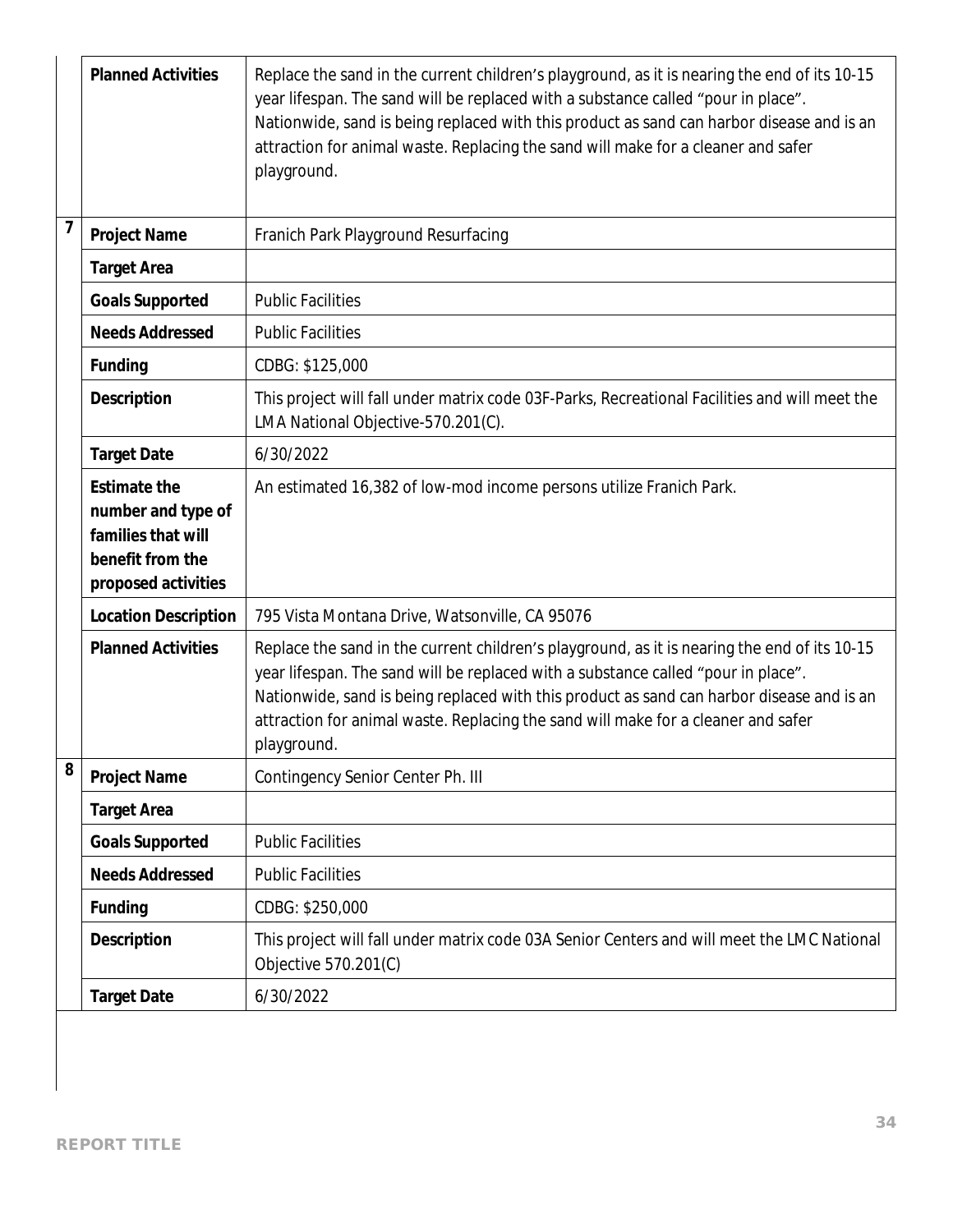| <b>Estimate the</b><br>number and type of<br>families that will<br>benefit from the<br>proposed activities | 7320 low income persons that utilize the Center |
|------------------------------------------------------------------------------------------------------------|-------------------------------------------------|
| <b>Location Description</b>                                                                                | 114 East Fifth Street, Watsonville, CA 95076    |
| <b>Planned Activities</b>                                                                                  |                                                 |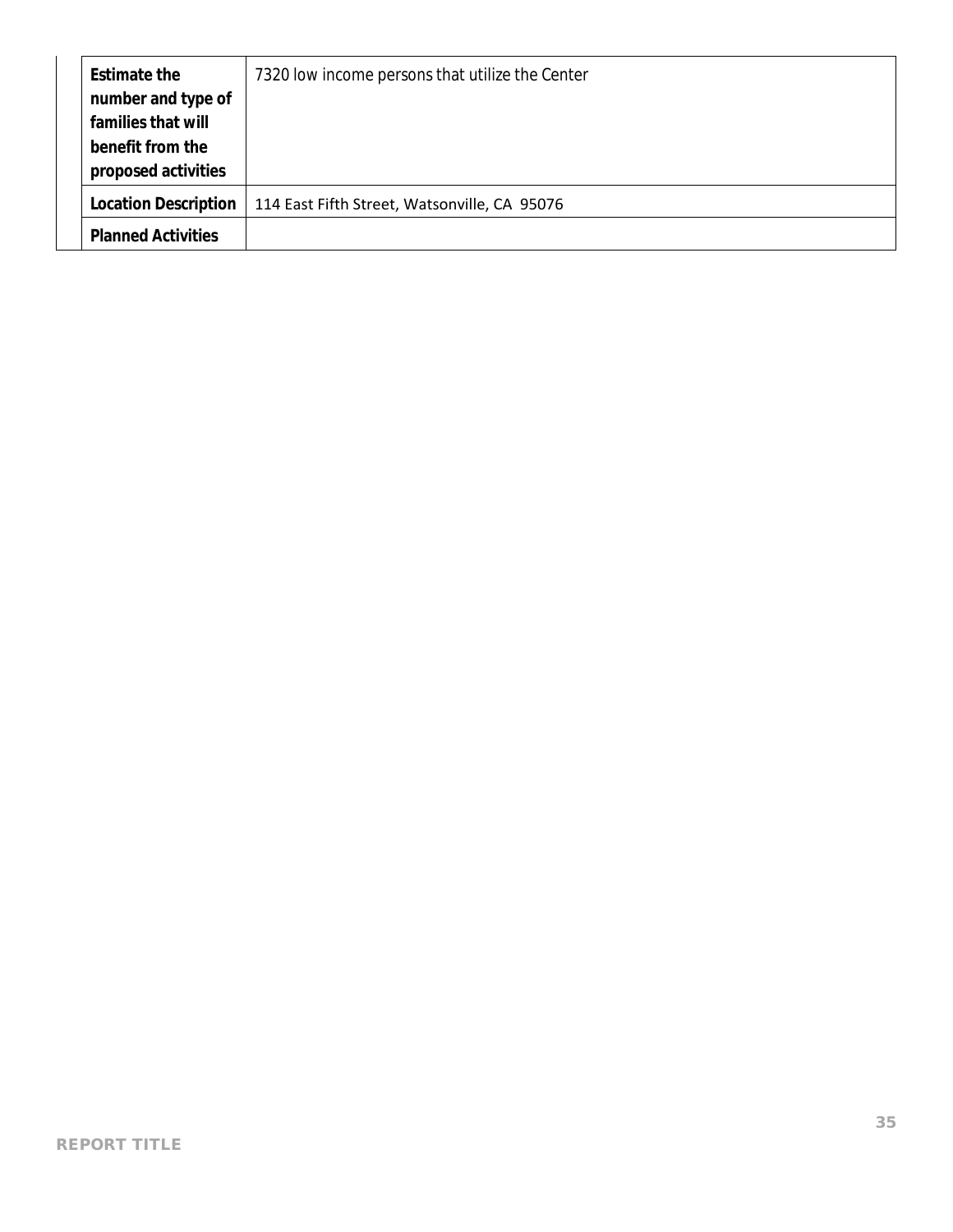# **AP-50 Geographic Distribution – 91.220(f)**

### **Description of the geographic areas of the entitlement (including areas of low-income and minority concentration) where assistance will be directed**

Not applicable. Entitlement funding will be distributed citywide, as eligible.

### **Geographic Distribution**

| Target Area   Percentage of Funds |
|-----------------------------------|
|                                   |

**Table 8 - Geographic Distribution**

### **Rationale for the priorities for allocating investments geographically**

Not applicable.

### **Discussion**

Not applicable.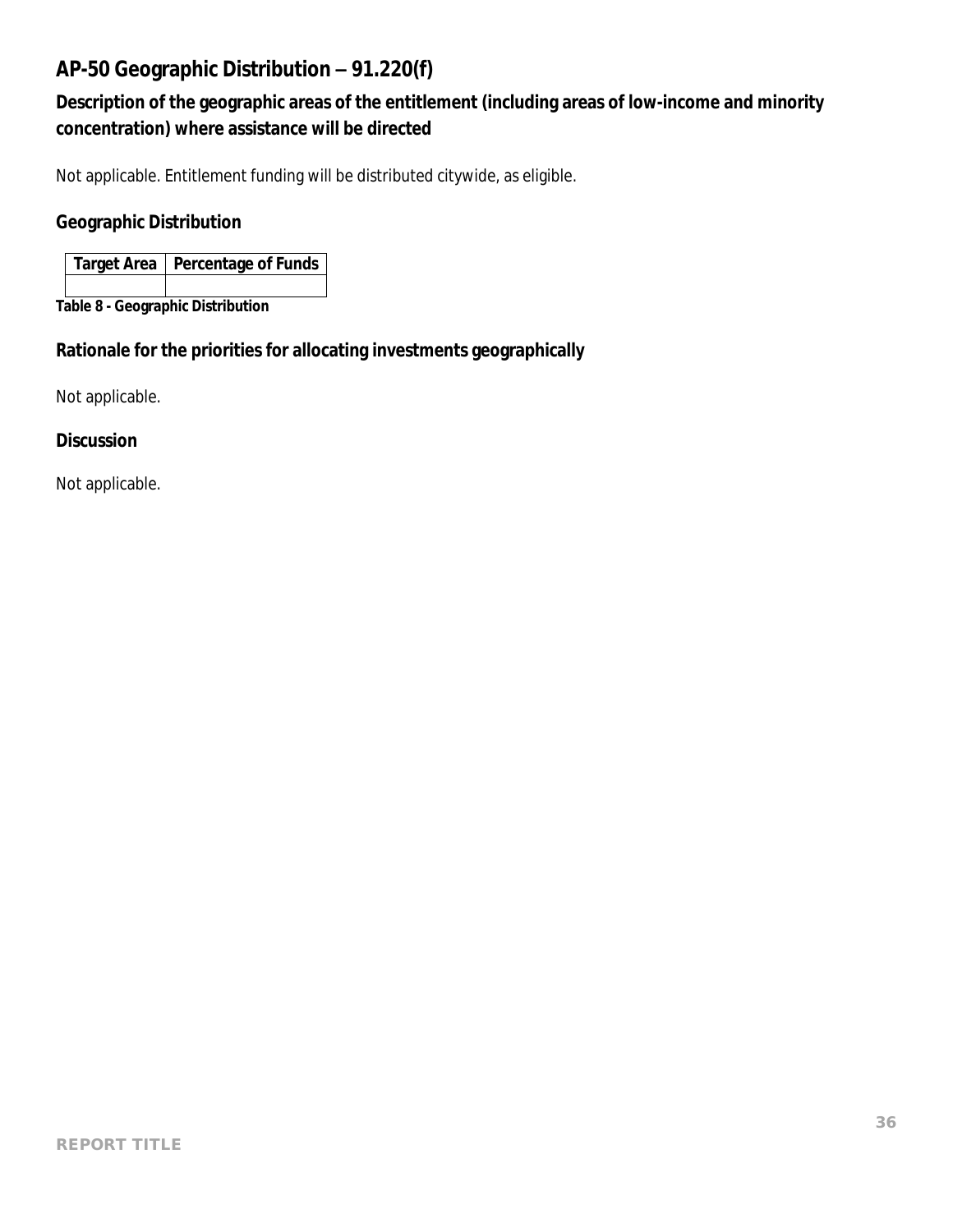# **Affordable Housing**

# **AP-55 Affordable Housing – 91.220(g)**

### **Introduction**

The City currently operates First Time Homebuyer, Housing Rehabilitation and Inclusionary Housing Programs, all of which are designed to further the affordable housing needs of the community. Funding for these Programs is provided by multiple funding sources including HOME, CDBG, CalHome and Inclusionary Housing in-lieu fees.

While there are only a few direct services located in Watsonville, the City will continue to work with the Continuum of Care and other agencies that provide direct supportive services.

| One Year Goals for the Number of Households to be Supported |  |  |
|-------------------------------------------------------------|--|--|
| <b>Homeless</b>                                             |  |  |
| Non-Homeless                                                |  |  |
| Special-Needs                                               |  |  |
| Total                                                       |  |  |

**Table 9 - One Year Goals for Affordable Housing by Support Requirement**

| One Year Goals for the Number of Households Supported Through           |  |  |  |  |
|-------------------------------------------------------------------------|--|--|--|--|
| Rental Assistance                                                       |  |  |  |  |
| The Production of New Units                                             |  |  |  |  |
| Rehab of Existing Units                                                 |  |  |  |  |
| Acquisition of Existing Units                                           |  |  |  |  |
| Total                                                                   |  |  |  |  |
| akta 40 - Oran Vann Charles fran Affandakta Harreton kristinianut Tiron |  |  |  |  |

**Table 10 - One Year Goals for Affordable Housing by Support Type**

### **Discussion**

Ongoing rental assistance is provided through the Housing Authority of Santa Cruz County. In addition, funding constraints at the local, State and Federal levels have limited the funding available to accomplish some of the goals such as developing and acquiring housing. Consequently, Watsonville relies on private developers, non-profits, public housing and social service agencies to provide the majority of affordable housing and assists mainly through its development process.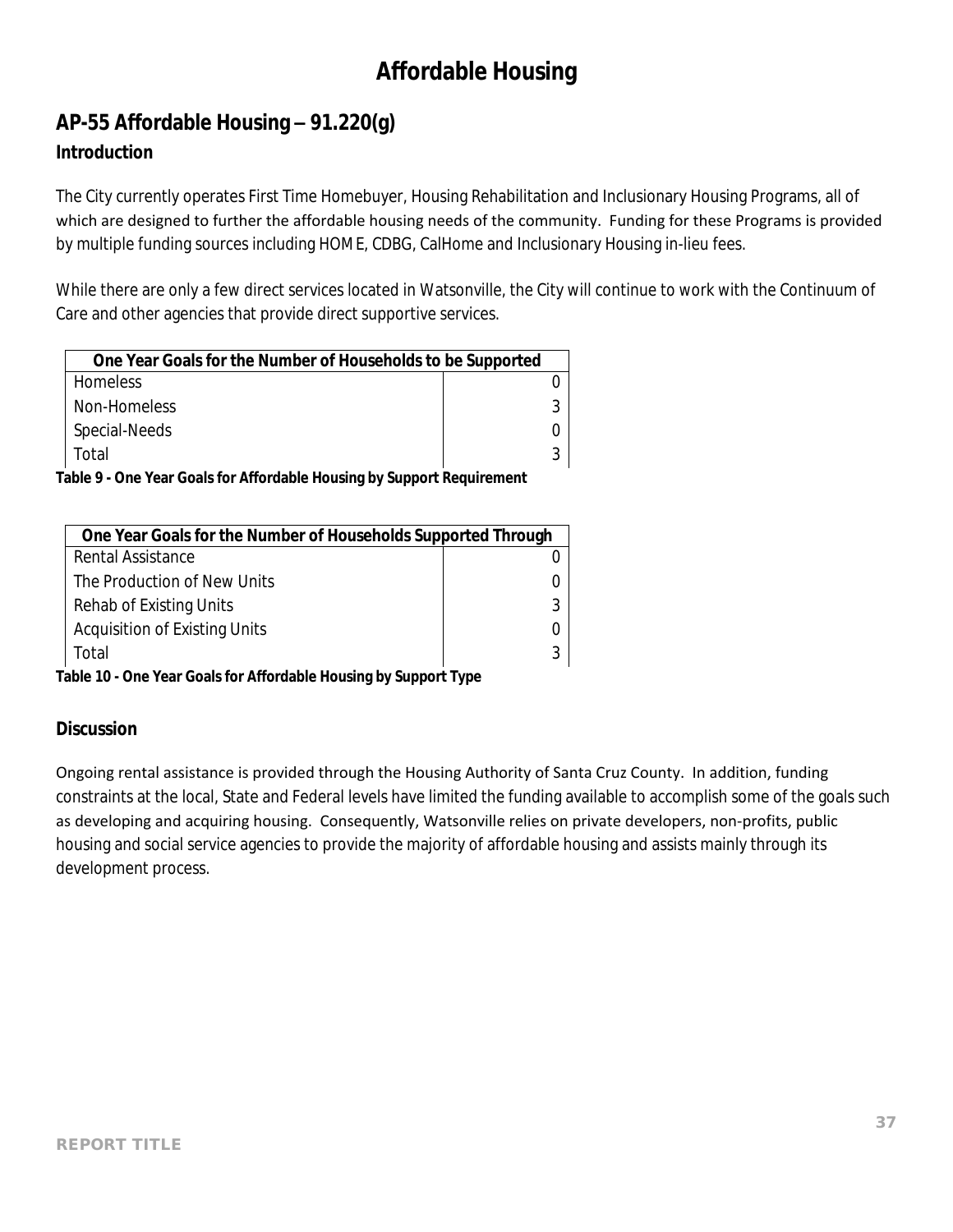# **AP-60 Public Housing** *–* **91.220(h)**

### **Introduction**

Effective January 2021, the eight formerly "public housing" complexes located in the City of Watsonville were converted for use in the Section 8 Housing Choice Voucher (HCV) program. These complexes are now owned and operated by New Horizons Affordable Housing and Development Inc., a nonprofit subsidiary of the Housing Authority of the County of Santa Cruz (HACSC). The HACSC offers tenant-based Housing Choice Vouchers (formerly Section 8) that can be used in Watsonville. The HACSC also offers Project Based Vouchers (PBVs), which are allocated to specific units, and have been utilized to fully develop and occupy two projects in Watsonville, at the Pippin Orchard Apartments and Pajaro Valley Shelter Services. The HACSC and New Horizons have their own policies and procedures for inspections and maintenance of the units they or own or manage that are occupied by voucher users.

### **Actions planned during the next year to address the needs to public housing**

The HACSC has issued a request for proposals for Project Based Vouchers (PBV). The Request for Proposals (RFP) is typically published on an ongoing basis to provide interested parties in the community with the opportunity to request Project Based Vouchers. The HACSC has conditionally approved Project Based Vouchers for 37 units in Eden Housing's 1482 Freedom Blvd development, 43 units for MidPen's Miles Lane development, 37 units for MidPen's Pippin Phase II development, and 78 units for Shangri-La's 1620 West Beach Street Homekey development project in Watsonville. The commitment of Project Based Vouchers is often vital to the successful financing of an affordable housing development. The HACSC invites affordable housing development though the PBV RFP process as published on their website. **Actions to encourage public housing residents to become more involved in management and participate in homeownership**

Public housing residents participate in a Resident Advisory Board that meets annually to review and discuss proposed changes to the Housing Authority's Agency Plan.

The HACSC administers a small Family Self Sufficiency (FSS) program for Housing Choice Voucher program participants, through which FSS families establish a self-sufficiency goal. As the household makes progress toward their goal, and their income increases, HACSC puts the increase in their portion of rent into an escrow account on their behalf. When the family achieves the goal, they receive all of the money in the escrow account. Some families in this program have established a goal of homeownership and have used their escrow money towards the down payment of a home.

### **If the PHA is designated as troubled, describe the manner in which financial assistance will be provided or other assistance**

Not applicable. The Housing Authority of the County of Santa Cruz is designated by HUD as a High Performer.

### **Discussion**

The HACSC will continue to offer Housing Choice Vouchers and manage the affordable units in Watsonville owned by New Horizons Affordable Housing and Development Inc. HACSC will continue to provide additional programs and services including security deposit assistance, landlord signing bonuses and a landlord risk mitigation program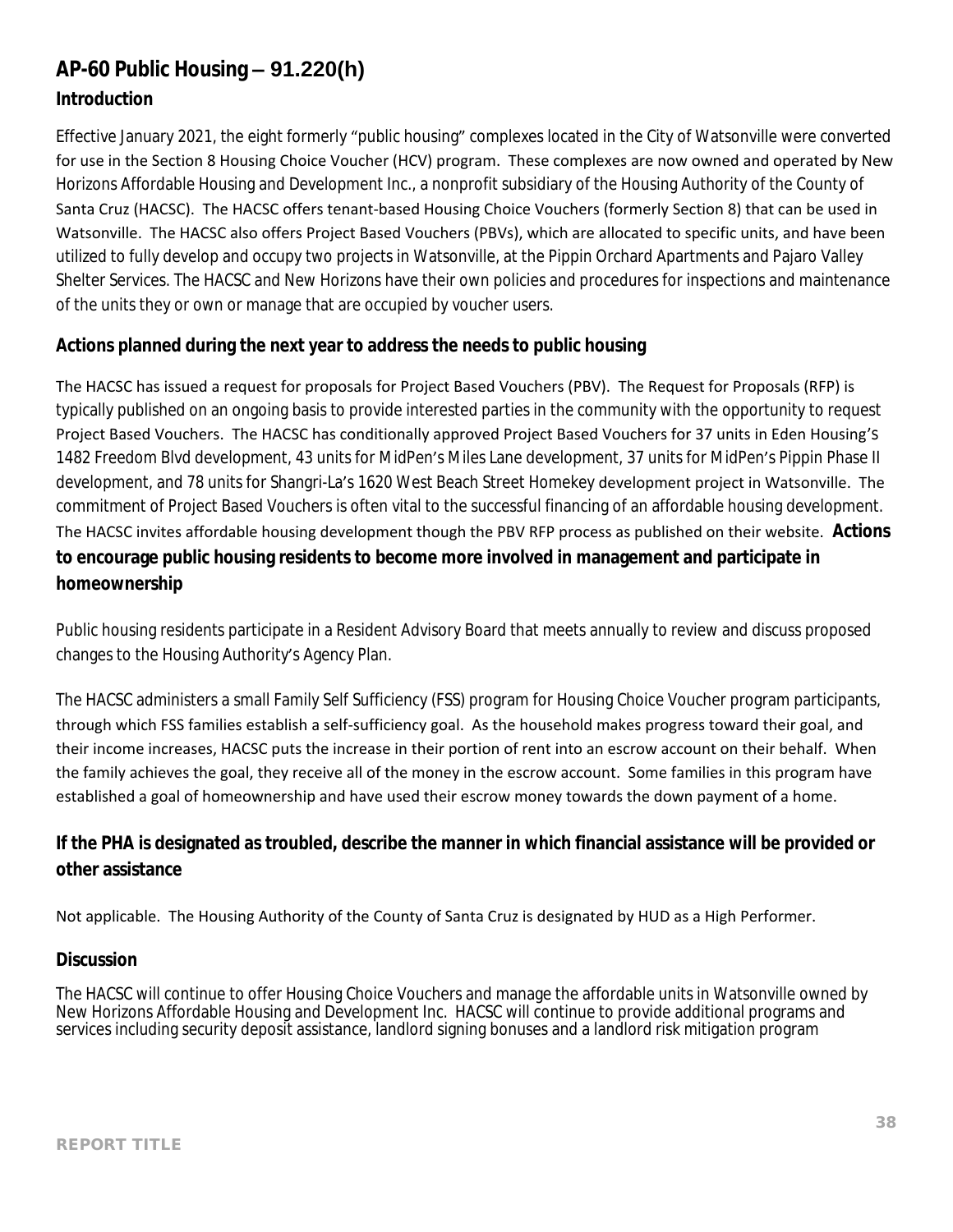# **AP-65 Homeless and Other Special Needs Activities – 91.220(i) Introduction**

The City of Watsonville is part of the Homeless Action Partnership (HAP) is a broad-based, community-wide action team, which has met every two months since 1996 to implement a Continuum of Care (CoC) strategy for resolving homelessness. The HAP's vision is that all Santa Cruz County residents will have the stable housing and appropriate services they need to live in dignity and reach their highest potential. Its mission is to develop and implement a coordinated system of housing and services for preventing and ending homelessness in Santa Cruz County. A CoC strategy organizes and delivers housing and services to meet the specific needs of homeless people as they move from the streets to stable housing and maximize self-sufficiency. A CoC strategy includes housing and services for a variety of homeless subgroups, including families, chronically homeless, seriously mentally ill, chronic substances abusers, veterans, persons with HIV/AIDS, victims of domestic violence, and unaccompanied youth

### **Describe the jurisdictions one-year goals and actions for reducing and ending homelessness including**

### **Reaching out to homeless persons (especially unsheltered persons) and assessing their individual needs**

The City of Watsonville has several short term goals for addressing homelessness over the next program year. These include; The vision of the strategic plan is that the diverse residents of Santa Cruz County will have access to safe, stable housing, residents will have incomes to support their well-being, and will have access to culturally competent services empowering them to meet their basic needs and lead dignified lives.

Our mission is to prevent, dramatically reduce, and eventually end homelessness and its impact on communities throughout Santa Cruz County by implementing effective programs and strategies, by working collaboratively to increase key resources and change systems to better meet the needs of diverse homeless sub-populations, and by engaging all persons and organizations needed to work together for these purposes.

The most recent Santa Cruz County Point-in-Time (PIT) count was conducted February 28, 2022, these results will be available in the spring. The available information is from PIT conducted on January 31, 2019 and is as follows. Enumeration teams consisting of approximately 95 local volunteers canvassed all 52 U.S Census Tracts in Santa Cruz County to directly observe persons in non-shelter, non-service, public locations. Local shelters and institutions reported their occupancy for the night prior to the count, to insure that all homeless individuals and families both sheltered and unsheltered , were counted. Individual needs were assessed via a full year of extensive community participation and feedback from over 250 stakeholders, including people who have experienced homelessness themselves. At the very core of these strategic priorities is the intent to use the evidence-based Vulnerability Index and Service Prioritization Decision Assistance Tool (VI-SPDAT)1 to match individuals and families to the most appropriate housing and service intervention available. In this way, residents experiencing the longest-term, chronic homelessness – often the most visible – will be prioritized for services. As our Continuum of Care partnership evolves, we are moving to Implementing and operating a single coordinated entry system that will place homelessness data and data systems, including CoC-wide Homeless Management Information System (HMIS) into one secure database accessible by all of the CoC partners. This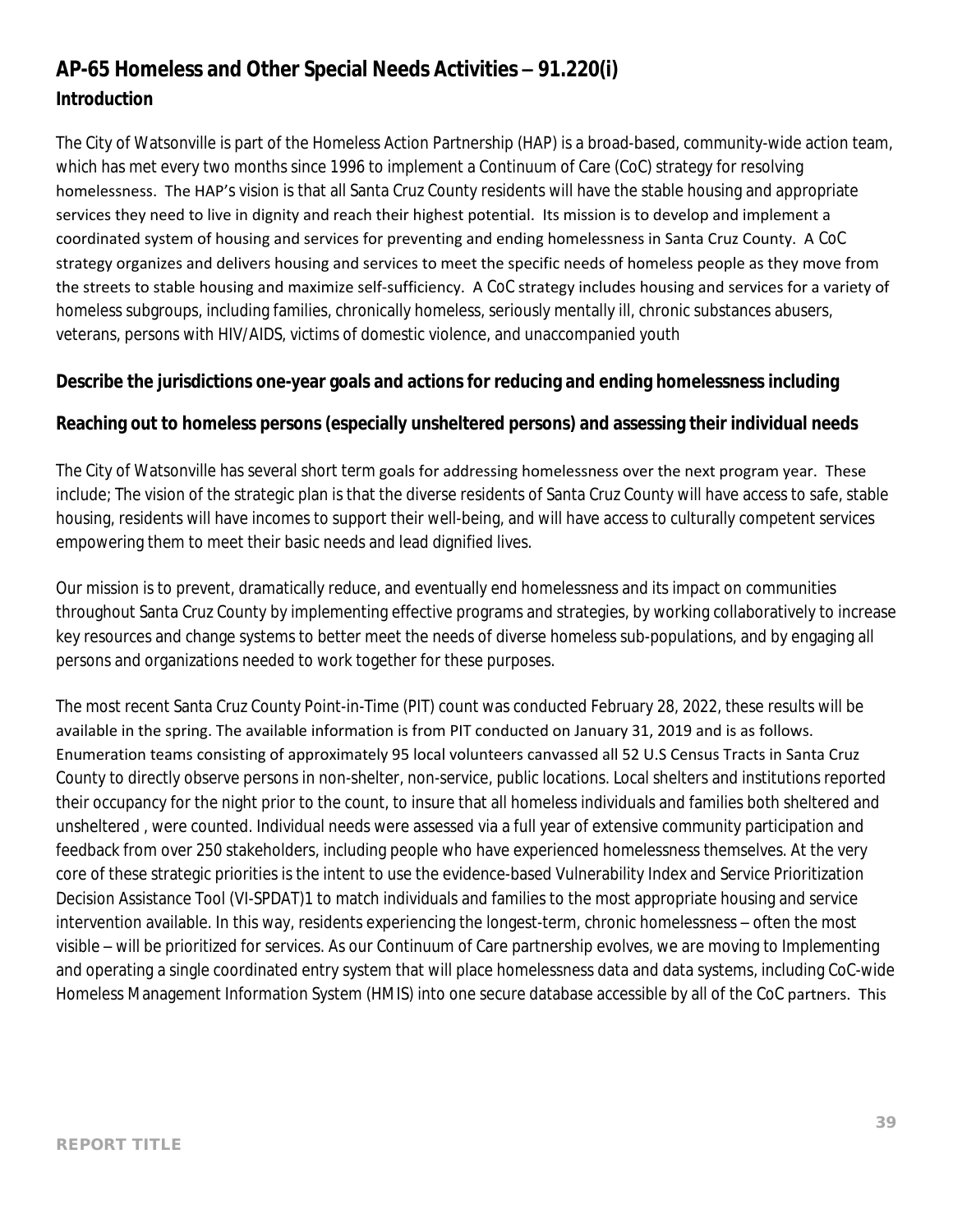will make it even more possible to make any door – the right door" for accessing services in our community.

The CoC's goal is to limit the stay in transitional and emergency shelter and back into housing as quickly as possible, discharge planning as way to prevent homelessness among persons leaving other systems of care, and emergency shelter and transitional housing as an interim housing solution pending the availability of suitable permanent housing. Under the Ten-Year Plan, community members:

Delivered extensive prevention and rapid rehousing services (including financial assistance and housing stabilization services) through the federal HPRP, state administered Emergency Solutions Grants (ESG), federal CalWORKS Housing Support Program, federal Supportive Services for Veteran Families (SSVF) program, and County and City sources (that target senior and medically frail persons). Through a \$4 million HPRP grant alone, 14 agencies collaborated to serve 885 households (2,053 persons), 83% of whom retained or obtained permanent housing.45 Coordinated strategically with representative from the Foster Care, Mental Health, Public Health, and Corrections systems to implement protocols to avoid discharging people to homelessness and to help prevent institutional recidivism.

- Developed new emergency shelter programs to cope with influx of persons newly homeless, including the 90 bed Rebele Family Shelter, 46-bed Paul Lee Loft Shelter for adults, and 12-bed Paget Center for homeless veterans, while maintaining a sizable preexisting stock of emergency shelter and transitional housing, serving varied populations and subpopulations such as families, adults, seriously mentally ill, persons with drug or alcohol issues, emancipating foster youth, persons with HIV/AIDS, and farm workers.
- Piloted nationally recognized, innovative models of permanent supportive housing for persons experiencing chronic homelessness with serious mental illness and substance addictions, including the 13-bed Nuevo Sol project, 33-bed MATCH project, and 36-bed Shelter Plus Care program.

 Emphasized housing the most medically vulnerable persons as part of the national 100,000 Homes Campaign, succeeded in housing more 200 from this population, and the Housing Authority of the County of Santa Cruz created 120 Housing Choice Voucher preference slots for program participants. Our short term goals (one to three years) are to 1. Establish a countywide steering committee of representatives of the key partners serving families to develop a method for identifying families most in need of prevention services. 2. Target 10% of the permanent supportive housing beds and 50% of the rapid rehousing beds proposed above to families to meet the relative need. 3. Provide the new rapid rehousing programs in collaboration with existing family interim housing to assure a continuum of services. 4. Sustain existing family (and domestic violence) shelters to meet the scale of need (including for woman only and women with children). Coordinate common lengths of stay, self-sufficiency goals and outcomes among all family shelters. 5. Working with coordinated entry, develop common policies and a shared family waiting list, making appropriate housing interventions, based on severity of need. 6. Link children experiencing homelessness and their families to the County Office of Education Students in Transition Program. 7. Advocate for a "limited local preference" for families experiencing homelessness who are on the waiting list for the Housing Choice Voucher Program.

### **Helping homeless persons (especially chronically homeless individuals and families, families with children,**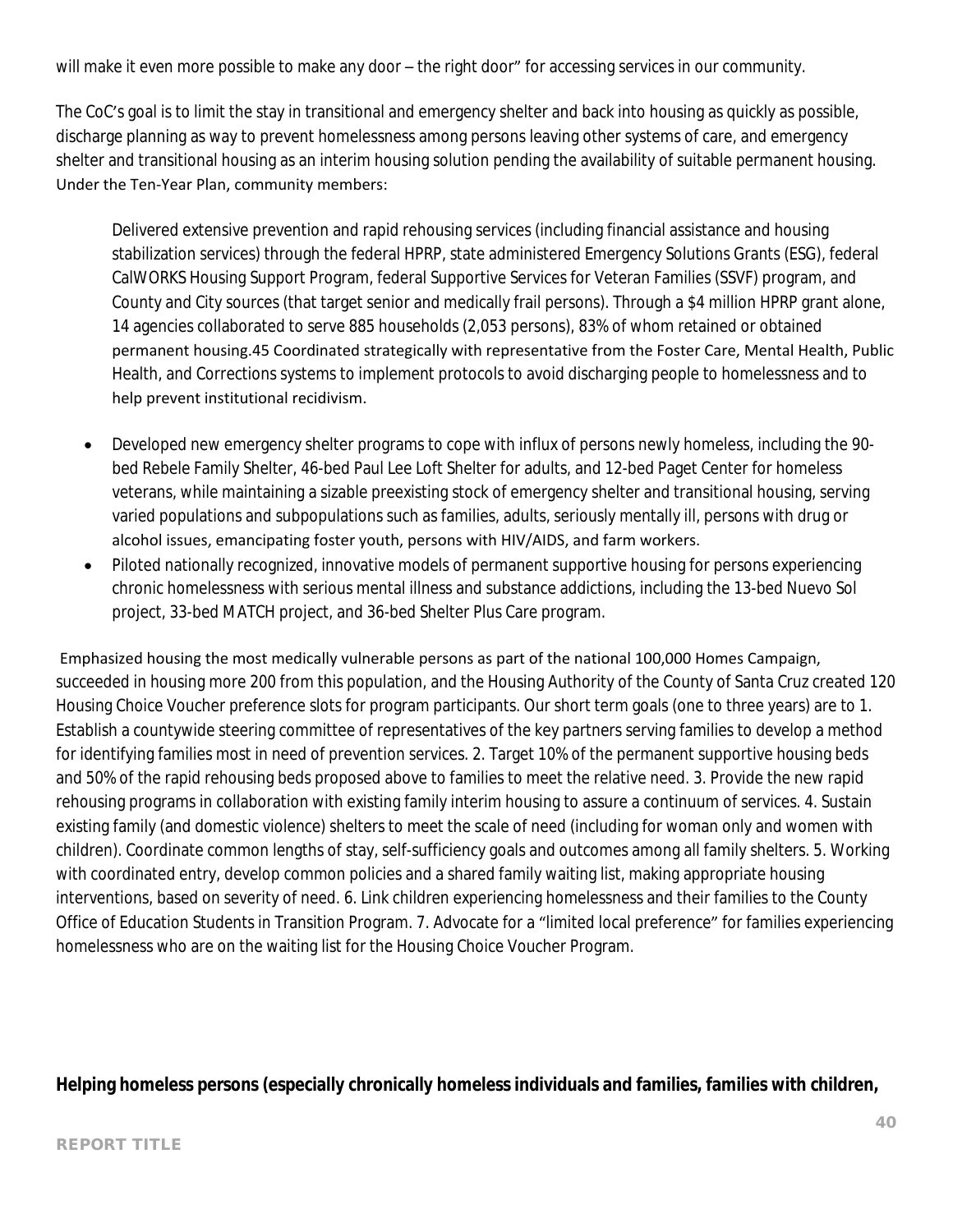**veterans and their families, and unaccompanied youth) make the transition to permanent housing and independent living, including shortening the period of time that individuals and families experience homelessness, facilitating access for homeless individuals and families to affordable housing units, and preventing individuals and families who were recently homeless from becoming homeless again**

The Continuum of Care (CoC) is working on obtaining more permanent, supportive housing in our community by marketing and educating property and complex owners that subsidized housing is such a bad thing as some have stereotyped it to be. The monthly rent is guaranteed and supportive services such as budgeting and health care are often packaged with the voucher. This action should free up more transitional housing and make more emergency shelter available.

**Helping low-income individuals and families avoid becoming homeless, especially extremely low-income individuals and families and those who are: being discharged from publicly funded institutions and systems of care (such as health care facilities, mental health facilities, foster care and other youth facilities, and corrections programs and institutions); or, receiving assistance from public or private agencies that address housing, health, social services, employment, education, or youth needs.**

Community resources for people recently released from mental and physical health institutions are The Santa Cruz County Mental Health Team with services that include Coordinated Care Treatment Teams for Older Adults Team, a Recovery Team (26 and above)that provides coordinated care to individuals with chronic mental illnesses with severe functional impairments, a South County Adult (SCA) Team that provides coordinated care to mental health patients living in Watsonville and the southern areas of Santa Cruz County who are in need of case management, medication services and therapy, and a Transition Age Youth (TAY) Team (Youth 18-25)that will coordinate care to young adults with a major mental illness who are in need of case management, medication services, therapy as well as vocational and educational supports.

Also serving this targeted population is The Homeless Persons Health Project (HPHP) provides services throughout Santa Cruz County to homeless or marginally housed youth, adults, and families with children.

The Recuperative Care Center (RCC) is operated through a partnership between HSC and the County Homeless Persons' Health Project (HPHP), with the support and investment of Dominican Hospital/Dignity Health, Watsonville Community Hospital, Central California Alliance for Health, Hospice of Santa Cruz, the County Health Services Agency, and the Health Improvement Partnership.

### **Discussion**

The City of Watsonville will continue to participate in the Santa Cruz County Continuum of Care (CoC) to find ways to assist homeless persons, especially chronically homeless individuals and families, veterans and their families and unaccompanied youth. The City will use a combination of federal, state, and local resources to rapidly re-house and stabilize homeless individuals, especially chronically homeless individuals and families, families with children, veterans and their families and unaccompanied youth. The City of Watsonville will work with local service providers, housing authorities, and the Veterans Administration via the CoC to secure housing assistance for the homeless in Santa Cruz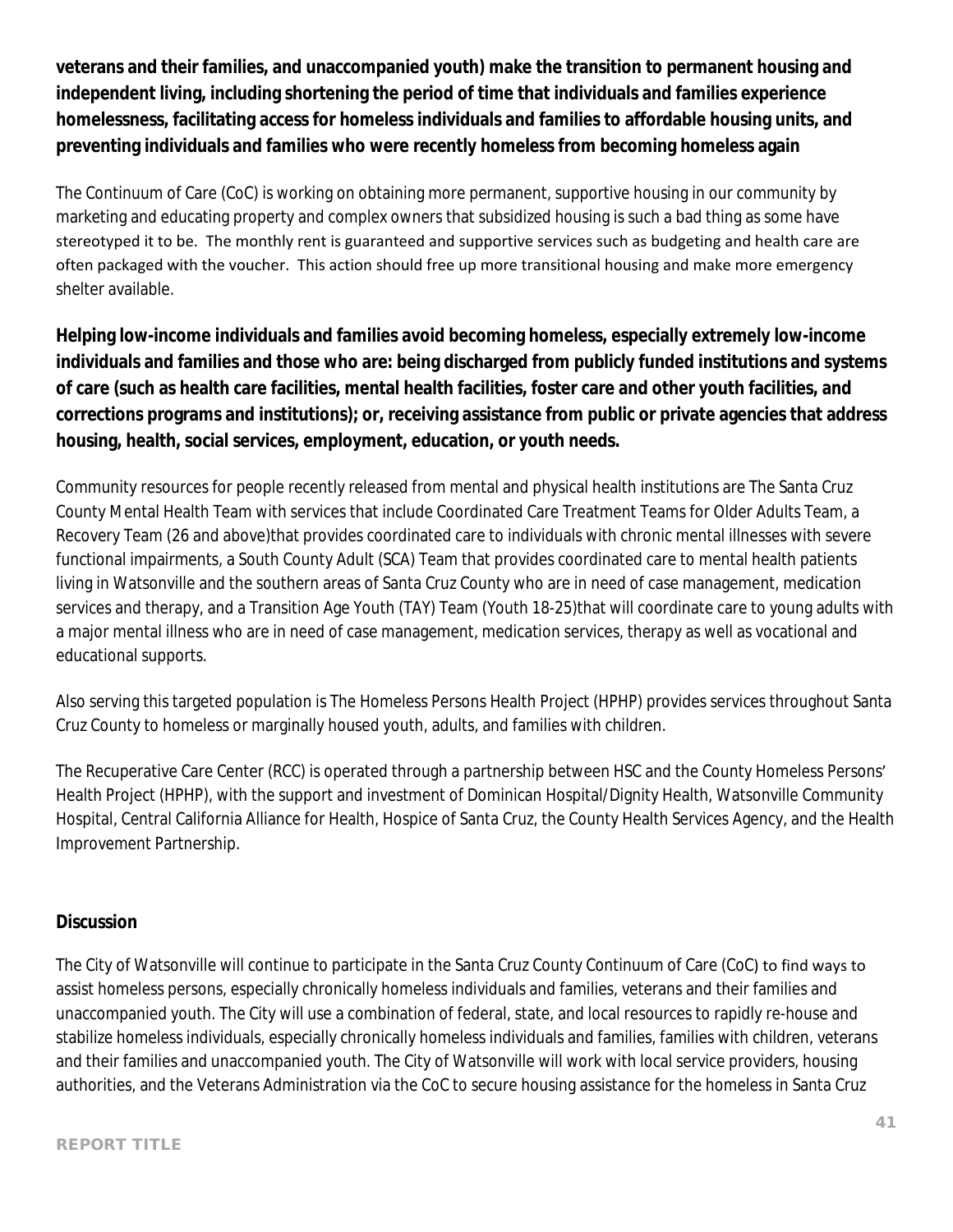County.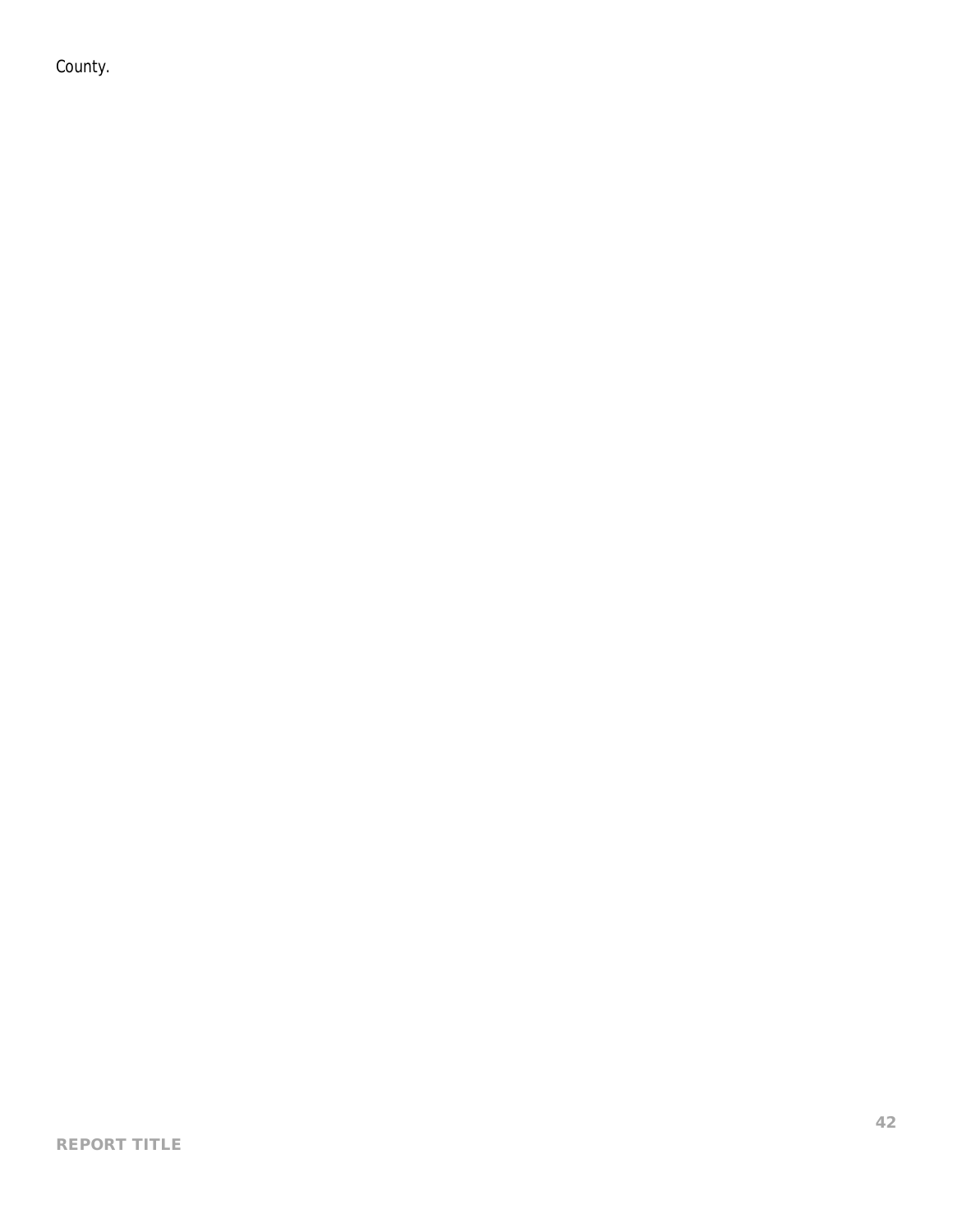# **AP-75 Barriers to affordable housing – 91.220(j) Introduction:**

Many factors can impact development and affect affordable housing such as market conditions, environmental/physical constraints, government codes, and budgetary limitations. Watsonville is committed to finding ways to alleviate these constraints and address the needs of the community as previously discussed and outlined below.

### **Actions it planned to remove or ameliorate the negative effects of public policies that serve as barriers to affordable housing such as land use controls, tax policies affecting land, zoning ordinances, building codes, fees and charges, growth limitations, and policies affecting the return on residential investment**

Barriers such as those discussed previously are considered and addressed in the City's Housing Element and General Plan, which the City is currently in the process of updating. Programs such as the First Time Homebuyer and Housing Rehabilitation Programs will continue to be offered and the City will continue to operate its Inclusionary Housing Program to provide and preserve affordable housing. Code enforcement activities will continue to be carried out to eliminate blight, which can affect investment, depress property values and impact the quality of life in a neighborhood.

In addition, the City has and will continue to seek out funding available for programs that support affordable housing and/or to assist with costs associated with development of affordable housing. Financial and non-financial support will continue to be provided to other programs, developers and governmental agencies involved in affordable housing and supportive services. Watsonville has and will continue to actively participate with other agencies and organizations in programs and policies that could affect the housing or the quality of life in Watsonville.

### **Discussion:**

Watsonville's budgetary constraints, which is further affected by decisions and issues at the state and national 13, have limited the funding available to address local housing and infrastructure needs and supportive services. Consequently, the City has had to look for other ways of addressing the housing needs of the community.

As part of the City Council's Strategic Plan, Housing is one of the Council's top priorities, including expanding quality housing opportunities, preserving existing affordable housing for Watsonville residents, and reviewing housing and land use policies that maximize development potential. Areas of focus include community education and outreach, Affordable and low-income units and rental housing, workforce housing opportunities, and homeownership assistance.

The City of Watsonville still faces a number of challenges in addressing local housing needs.

These include diminishing affordability in northern Santa Cruz County jurisdictions that increases the demand for lowercost housing in Watsonville. This market demand increases housing prices, resulting in overpayment and overcrowding for Watsonville residents.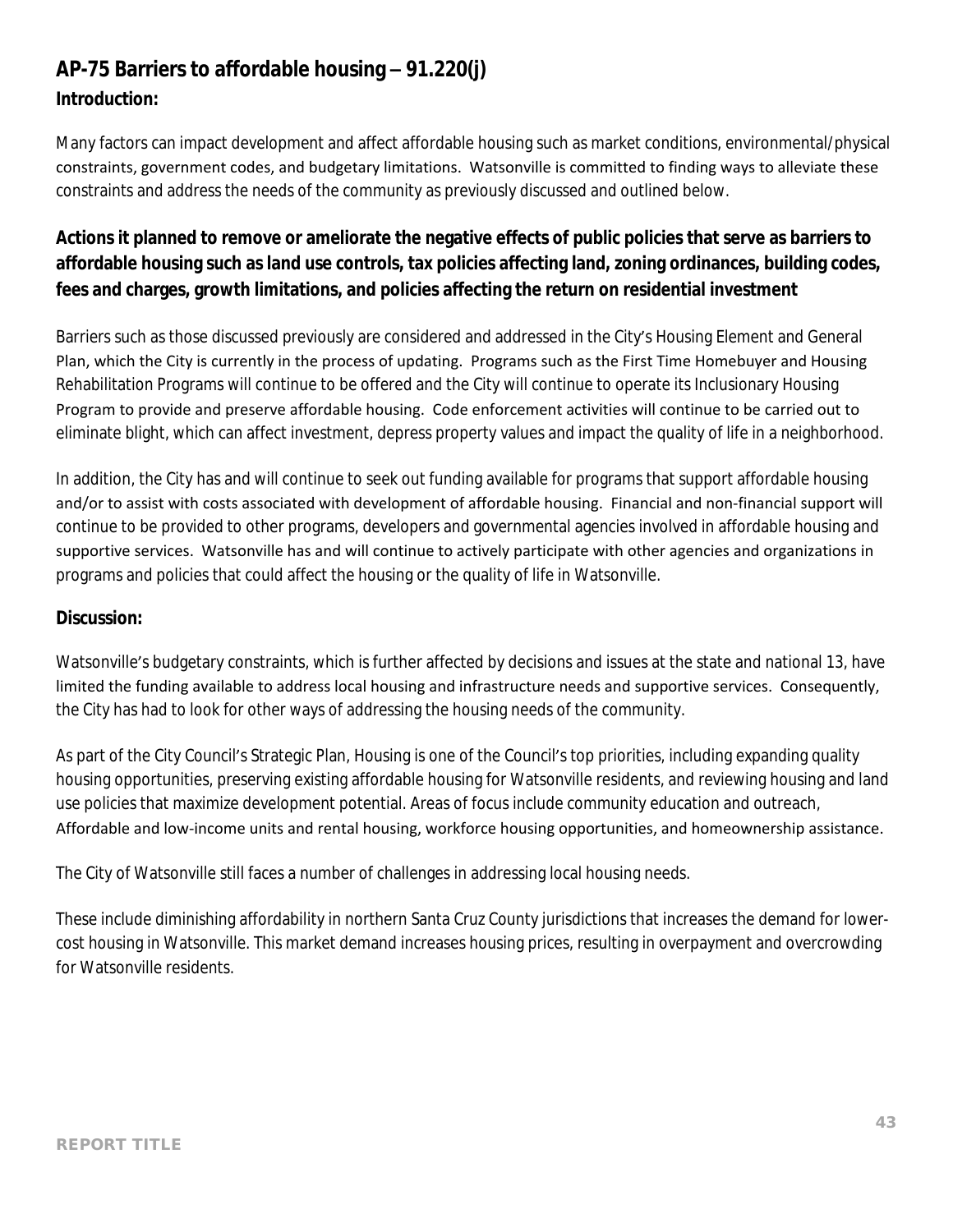# **AP-85 Other Actions – 91.220(k)**

### **Introduction:**

The greatest obstacle to meeting any underserved need is the lack of sufficient funding, including:

- Limited availability of funding from federal, state and other sources
- Limited availability of developable land
- High cost of housing and provisions in the area, which increases the difficulty of meeting affordable housing needs; and
- Reduced or frozen funding from the state, and other sources due to inadequate state revenue

### **Actions planned to address obstacles to meeting underserved needs**

Most of the obstacles identified above are beyond the control of the City of Watsonville. The reduction in State and Federal funding limits the City's ability to address needs, however, staff actively seeks to leverage any funding to the extent possible and continue to lobby State and Federal agencies to provide adequate funding. The limited availability of land is caused by County actions, however we continue to seek opportunities to address needs by utilizing infill strategies. The high cost of housing is directly attributable to the artificial limits on housing growth that are placed on the City by the County and State, but the City is seeking to maximize the available opportunities to increase the supply of housing. In addition to exploring potential updates to the City's infill policies in order to allow higher densities in transit corridors, the City is proposing an Expanded Urban Service Line in its 2030 General Plan. If the Plan is approved, it could potentially allow annexation of additional buildable land to the City limits.

The City is committed to finding new ways to fund these activities through leveraging the existing available funds and by seeking to implement other special tax districts to deal with blight and poverty issues.

The City will continue to work with non-profit housing and service providers to collaborate on improving awareness and expansion of available resources to address the needs of the homeless population.

### **Actions planned to foster and maintain affordable housing**

Low to 0% interest loans will continue to be offered through the City's First Time Homebuyer and Housing Rehabilitation Programs. These Programs provide gap financing to make it more affordable for low income individuals to purchase a home and financial/technical assistance to low income homeowners or homeowners who rent to low income households make repairs to an existing home.

The City's Economic Development efforts have resulted in a substantial increase in jobs in Watsonville in spite of the COVID-19 pandemic. The Economic Development program includes business retention, expansion, attraction and gardening efforts. While the City is constrained by a lack of developable land, the City has been able to find users for nearly all of the existing opportunity sites, and are actively working to rehabilitate and increase job density in areas that have underutilized spaces. The City also works with local partner agencies like the El Pájaro Community Development Corporation, the Small Business Development Center and the Workforce Investment Board to provide education, job training, incubation/acceleration and other efforts to ensure the workforce is properly trained and prepared to take new jobs as they become available. Staff also works closely with the local community college, universities and other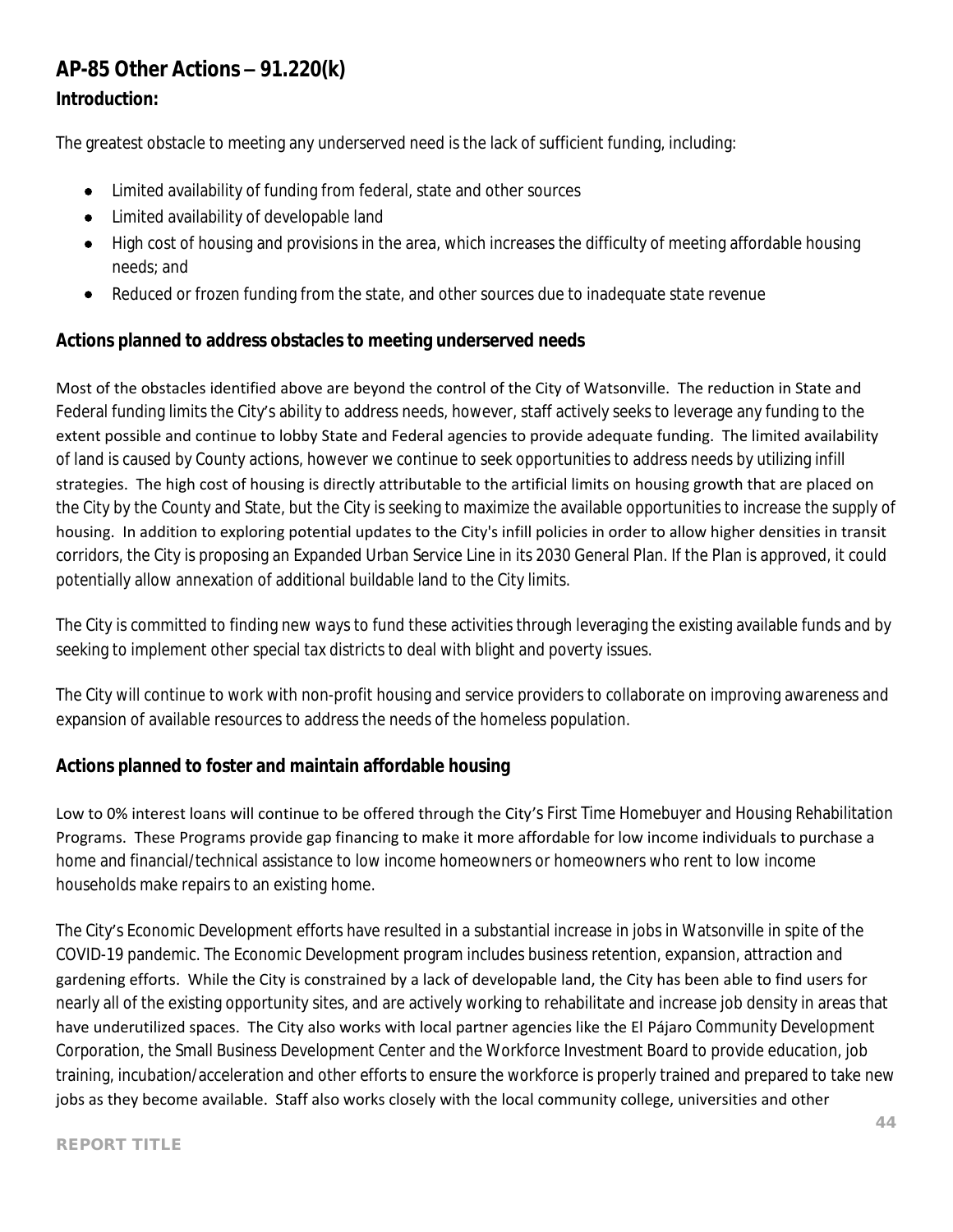institutions of higher learning to identify potential new business development opportunities, and to coordinate existing workforce needs.

Targeted Code enforcement is another important tool in preserving and maintaining the quality of existing housing. Inspection and monitoring efforts provided by an active Targeted Code Enforcement Program to ensure a safe and healthy environment and reduce the cost burdens that can impact affordability, especially when combined with other housing assistance programs.

The City will continue to look for opportunities to assist developers, non-profits, and other providers in preserving and constructing affordable housing to meet the needs of the community. Currently, the City's main affordable housing resource is its Inclusionary Housing Program. This Program either collects an in-lieu fee for new construction or requires a percentage of new housing construction (7 or more units) be restricted for purchase or rent by low to above moderate income households at affordable prices. The income limits for this Program are based on 70% of the AMI. The fees collected are used to further affordable housing goals.

### **Actions planned to reduce lead-based paint hazards**

All applicants assisted through the City's Housing Rehabilitation Program will be provided information on lead-based paint. If the unit was built prior to 1978, it will be tested for LBP and any hazards will be abated. Contractors working with the Program will be required to obtain EPA Lead-Safe Certification and use safe work practices when performing work on pre-1978 units.

In addition, those homes purchased using the City's First Time Homebuyer or through the Inclusionary Housing Programs will be inspected as part of the application process and any lead-based paint hazards that are found will be required to be abated prior to funding approval.

### **Actions planned to reduce the number of poverty-level families**

The City of Watsonville will support various public service programs, both with CDBG funding and its own General Fund, to provide essential services aimed at helping to reduce the number of poverty-level families, including supporting programs that meet the critical needs of family, such as food and medical care.

### **Actions planned to develop institutional structure**

One of the Institutional gaps identified was that not all services are located in the City of Watsonville. As a result, residents must travel to receive some services. The City will continue to work with service providers to offer services in Watsonville, and will support those programs that do so. New applicants for Social Service Grant funding are required to complete a Focus Watsonville addendum that specifically seeks to identify services and resources provided in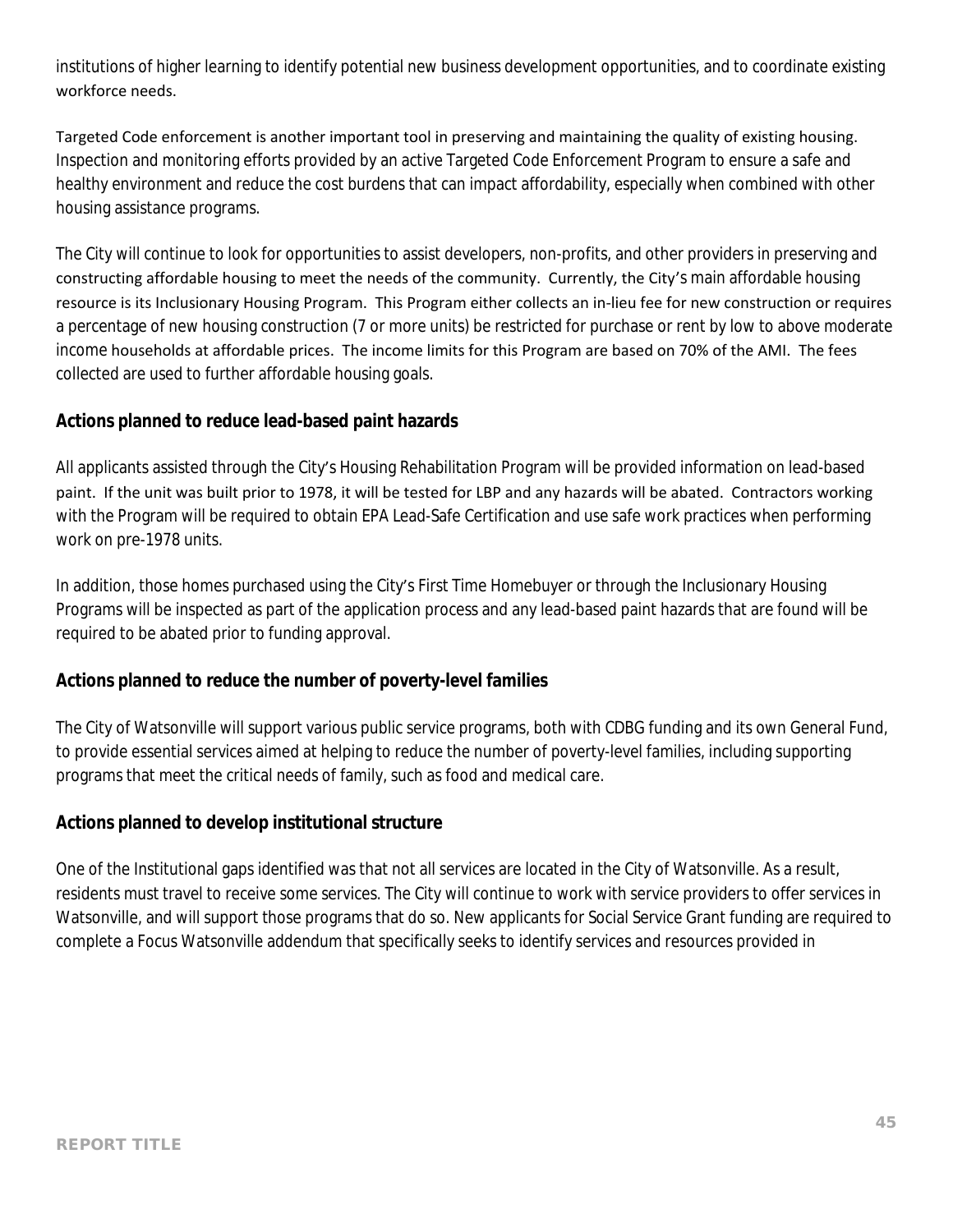Watsonville, including:

- How many unduplicated clients were from Watsonville last year?
- Do you have a Watsonville office?
- What is the number of your Watsonville Staff?
- How many of Watsonville staff speak Spanish?
- Race / Ethnicity of Watsonville staff and clients
- Briefly describe your accomplishments in Watsonville in the past 12 months
- Specify how you coordinate with other agencies to provide services in Watsonville.

A regional online and telephone referral service called 2-1-1 offers a comprehensive listing of services in the County.

### **Actions planned to enhance coordination between public and private housing and social service agencies**

To ensure an environment of mutual cooperation is an important goal of Watsonville. City efforts to support local agencies, other jurisdictions, developers and providers of housing and supportive services will continue to involve participation on various boards, at various meetings and events as well as project collaborations. Opportunities to encourage and assist affordable housing efforts will continue to be pursued through improved development procedures, assistance and cooperation.

### **Discussion:**

The City of Watsonville will continue to support providers of housing and supportive services utilizing all available resources to meet the needs of its residents and businesses. Many of the obstacles limiting the City's ability to meet these needs are beyond the City's control such as limited funding, lack of developable land, and government regulations imposed by the County and State. However, the City continues to actively pursue opportunities to expand available resources and identify other means of addressing the needs of its community.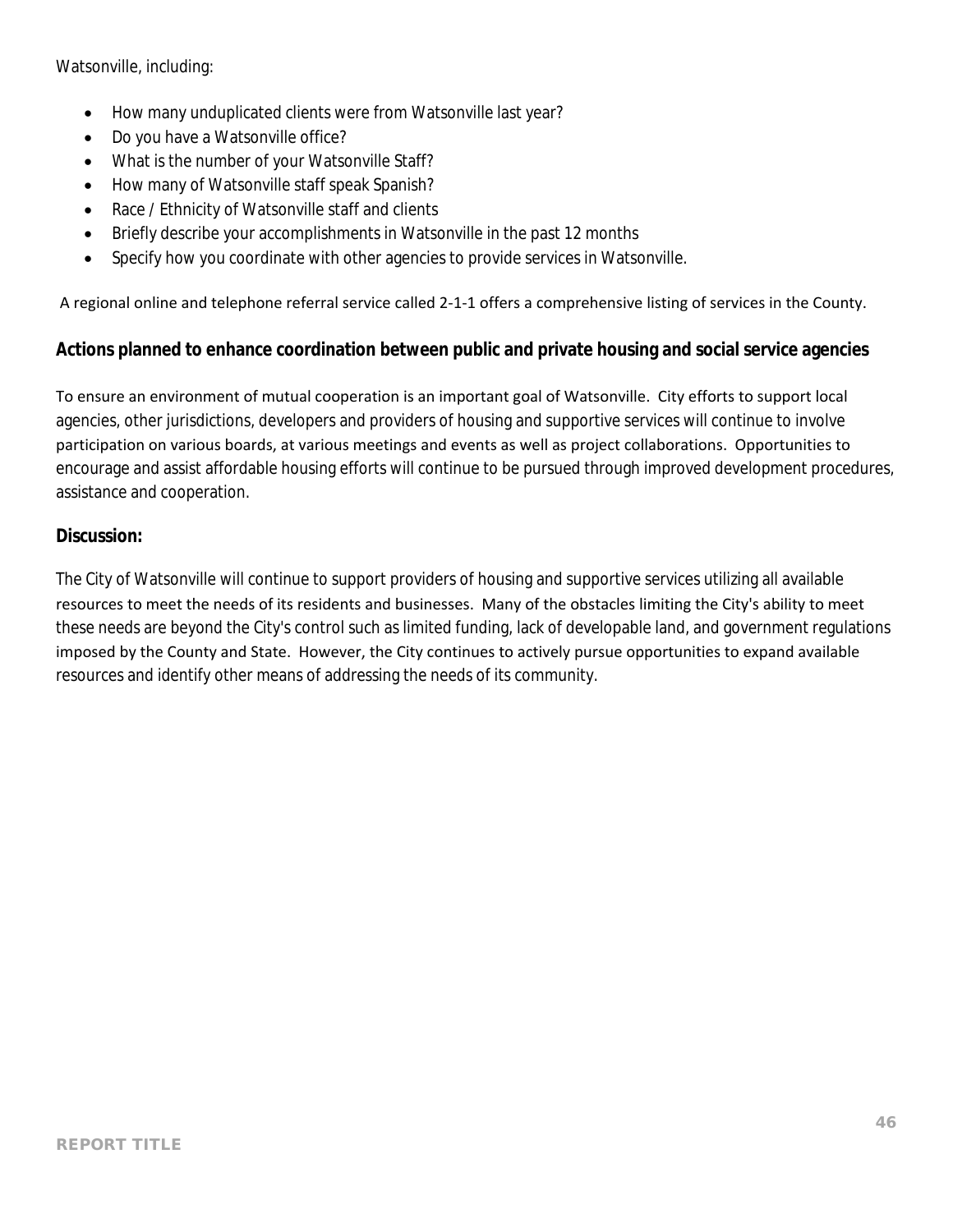# **Program Specific Requirements AP-90 Program Specific Requirements – 91.220(l)(1,2,4)**

### **Introduction:**

The City of Watsonville will follow all HUD regulations in the implementation of programs and activities in the 2022-2023 Annual Action Plan concerning the use of program income, forms of investment, and overall low- and moderate-income benefit for the CDBG program.

The following provides additional information about the CDBG program income and program requirements.

Projects planned with all CDBG funds expected to be available during the year are identified in the Projects Table. The following identifies program income that is available for use that is included projects to be carried out.

#### **Community Development Block Grant Program (CDBG) Reference 24 CFR 91.220(l)(1)**

Projects planned with all CDBG funds expected to be available during the year are identified in the Projects Table. The following identifies program income that is available for use that is included in projects to be carried out.

| 1. The total amount of program income that will have been received before the start of the next program     |          |
|-------------------------------------------------------------------------------------------------------------|----------|
| year and that has not yet been reprogrammed                                                                 | 80,000   |
| 2. The amount of proceeds from section 108 loan guarantees that will be used during the year to address the |          |
| priority needs and specific objectives identified in the grantee's strategic plan.                          | $\Omega$ |
| 3. The amount of surplus funds from urban renewal settlements                                               | $\Omega$ |
| 4. The amount of any grant funds returned to the line of credit for which the planned use has not been      |          |
| included in a prior statement or plan                                                                       | $\Omega$ |
| 5. The amount of income from float-funded activities                                                        | $\Omega$ |
| <b>Total Program Income:</b>                                                                                | 80,000   |

### **Other CDBG Requirements**

| 1. The amount of urgent need activities                                                            |         |
|----------------------------------------------------------------------------------------------------|---------|
| 2. The estimated percentage of CDBG funds that will be used for activities that benefit persons of |         |
| low and moderate income. Overall Benefit - A consecutive period of one, two or three years may     |         |
| be used to determine that a minimum overall benefit of 70% of CDBG funds is used to benefit        |         |
| persons of low and moderate income. Specify the years covered that include this Annual Action      |         |
| Plan.                                                                                              | 100.00% |